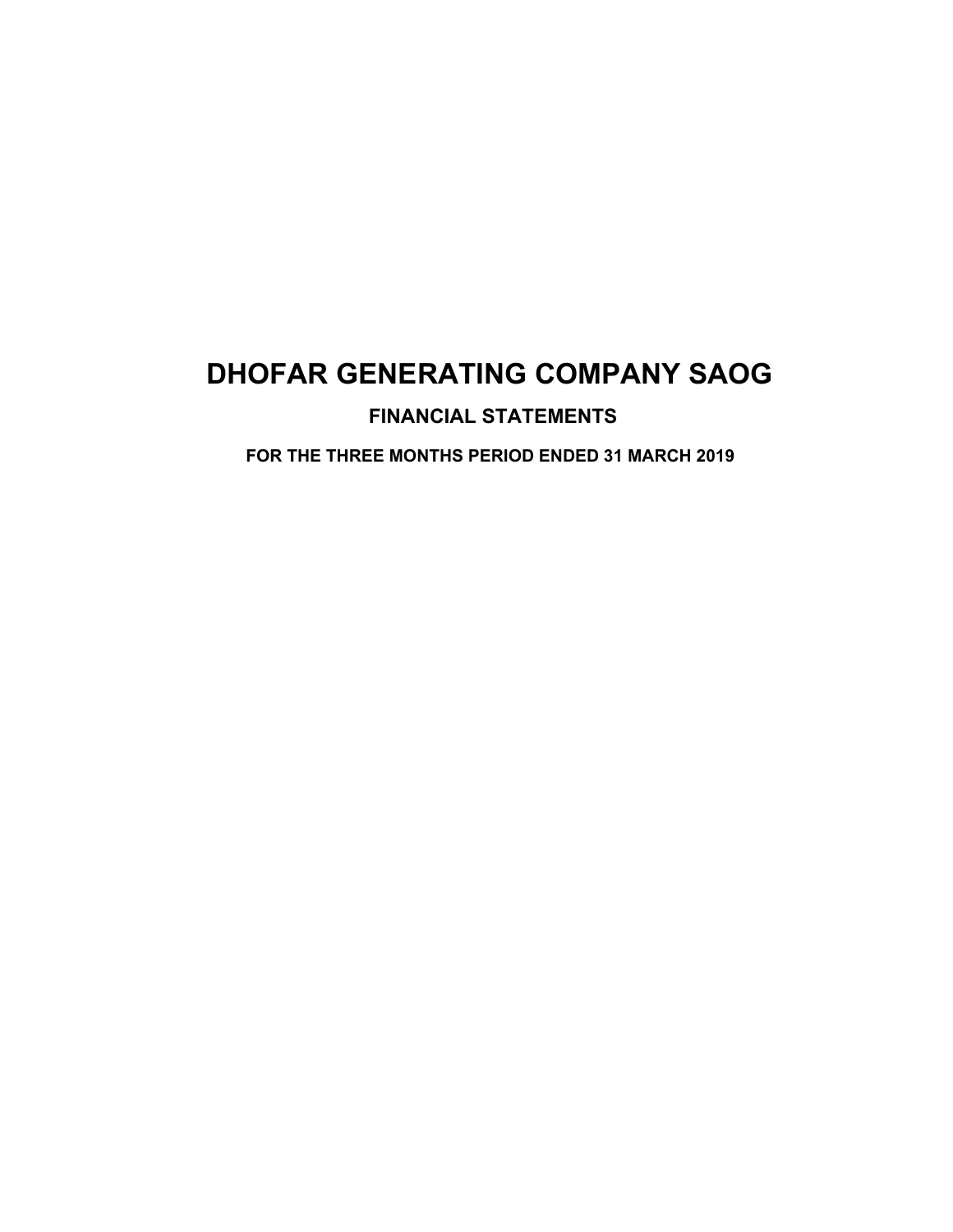## FINANCIAL STATEMENTS

For the period ended 31 March 2019

| <b>Contents</b>                   | Page |
|-----------------------------------|------|
| Statement of comprehensive income | 1    |
| Statement of financial position   | 2    |
| Statement of cash flows           | 3    |
| Statement of changes in equity    | 4    |
| Notes to the financial statements | 5-36 |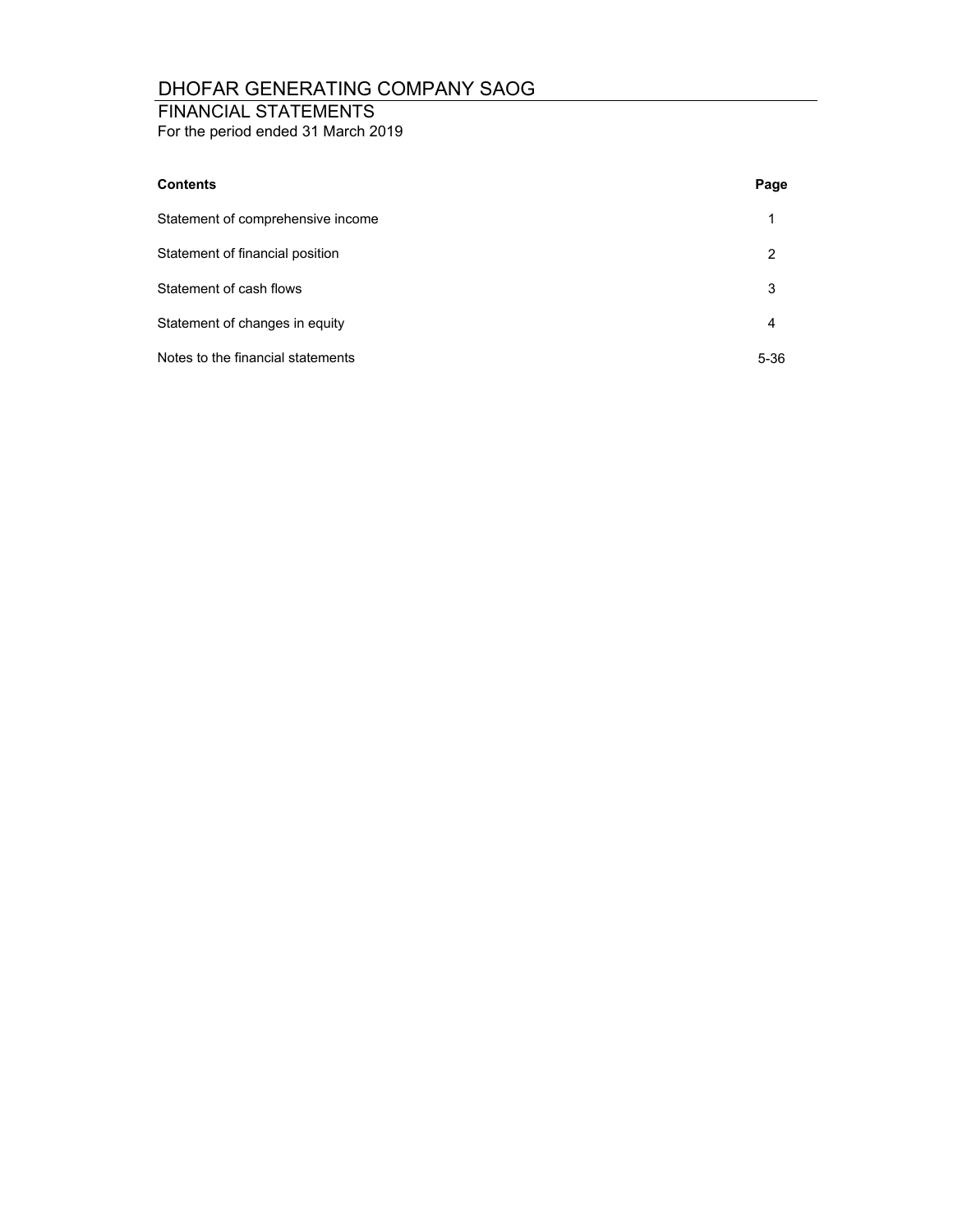# STATEMENT OF COMPREHENSIVE INCOME

For the period ended 31 March 2019

|                                                                                                                                        |              | 3 Months<br>ended | 3 Months<br>ended |
|----------------------------------------------------------------------------------------------------------------------------------------|--------------|-------------------|-------------------|
|                                                                                                                                        |              | 31-Mar-19         | 31-Mar-18         |
|                                                                                                                                        | <b>Notes</b> | <b>RO</b>         | RO.               |
| Revenue                                                                                                                                | 20           | 7,607,409         | 7,283,839         |
| Operating costs                                                                                                                        | 21           | (6,865,521)       | (6,393,391)       |
| <b>GROSS PROFIT</b>                                                                                                                    |              | 741,888           | 890,448           |
| General and administrative expenses                                                                                                    | 22           | (196, 425)        | (276, 797)        |
| Finance costs                                                                                                                          | 24           | (1,815,656)       | (1,805,505)       |
| <b>LOSS BEFORE TAX</b>                                                                                                                 |              | (1, 270, 193)     | (1, 191, 854)     |
| Income tax expense                                                                                                                     | 19           | (544, 100)        | (657, 437)        |
| Net loss for the period                                                                                                                |              | (1,814,293)       | (1,849,291)       |
| Other comprehensive (loss) / income                                                                                                    |              |                   |                   |
| Items that may be reclassified subsequently to profit or loss<br>Fair value gain/(loss) arising during the period on cash flow hedge - |              |                   |                   |
| net of tax                                                                                                                             | 12           | (1,671,762)       | 3,491,257         |
| TOTAL COMPREHENSIVE (EXPENSE) / INCOME FOR THE<br><b>PERIOD</b>                                                                        |              | (3, 486, 055)     | 1,641,966         |
| Basic and diluted earnings per share                                                                                                   | 25           | (0.008)           | (3.699)           |

The attached notes 1 to 33 form part of these financial statements.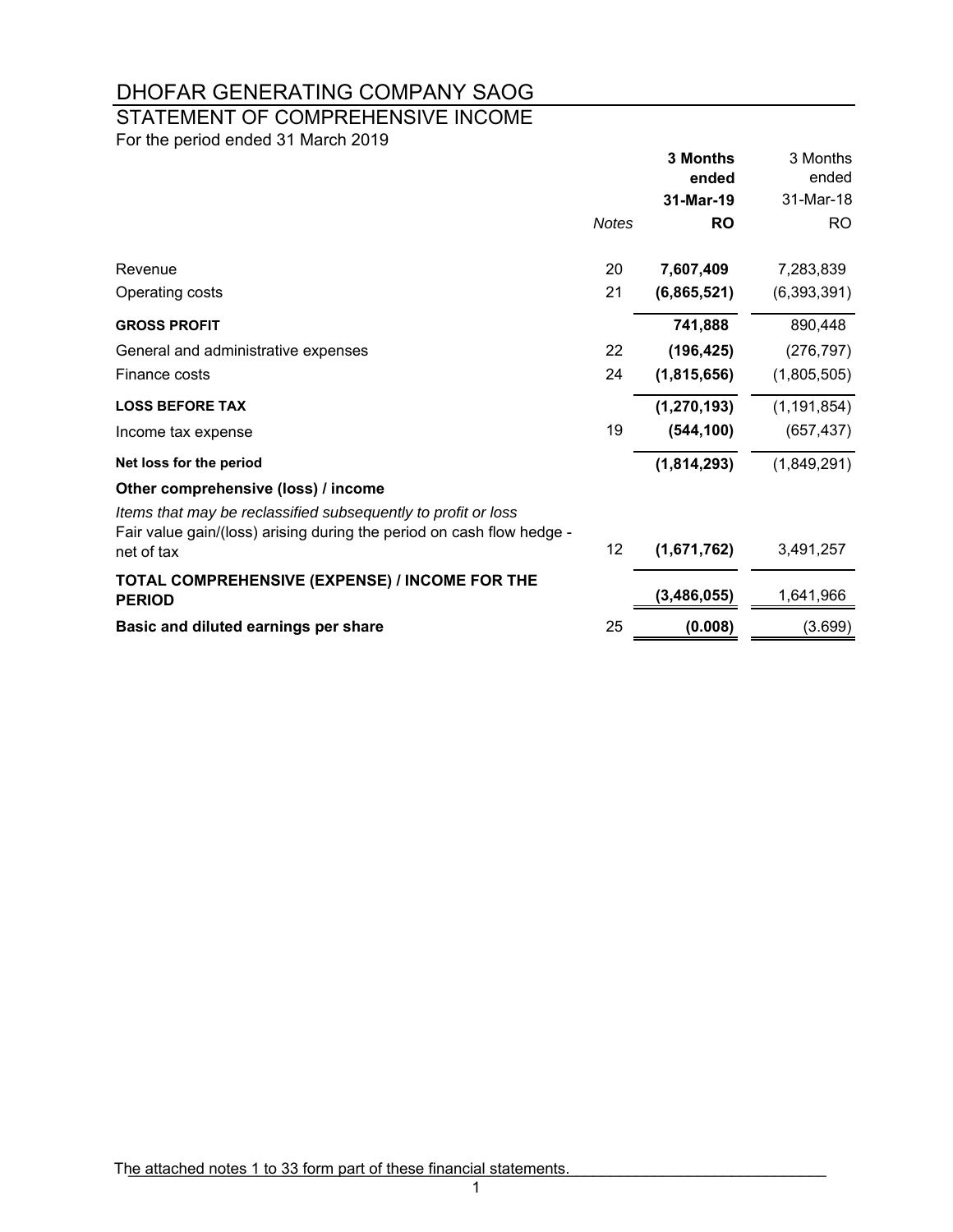#### STATEMENT OF FINANCIAL POSITION

AS AT 31 March 2019

|                                    |              | 31-Mar-19   | 31-Dec-18     |
|------------------------------------|--------------|-------------|---------------|
|                                    | <b>Notes</b> | RO          | RO.           |
| <b>ASSETS</b>                      |              |             |               |
| <b>Non-current assets</b>          |              |             |               |
| Plant, equipment                   | 4            | 156,232,481 | 157,140,507   |
| Finance lease receivable           | 5            | 53,918,466  | 54,514,265    |
| Right to use assets                | 18           | 4,512,332   |               |
|                                    |              | 214,663,279 | 211,654,772   |
| <b>Current assets</b>              |              |             |               |
| Inventories                        | 6            | 5,572,950   | 5,629,348     |
| Finance lease receivable           | 5            | 2,312,151   | 2,265,579     |
| Trade and other receivables        | 7            | 3,390,106   | 3,226,837     |
| Advances and prepayments           | 8            | 62,408      | 173,251       |
| Cash and cash equivalents          | 9            | 5,346,886   | 10,106,712    |
|                                    |              | 16,684,501  | 21,401,727    |
| <b>TOTAL ASSETS</b>                |              | 231,347,780 | 233,056,499   |
| <b>EQUITY AND LIABILITIES</b>      |              |             |               |
| <b>EQUITY</b>                      |              |             |               |
| Share capital                      | 10           | 22,224,000  | 22,224,000    |
| Legal reserve                      | 11           | 202,595     | 202,595       |
| Retained earnings                  |              | 26,251,056  | 30,250,353    |
| Cash flow hedge reserve            | 12           | (2,894,717) | (1, 222, 955) |
| <b>Total equity</b>                |              | 45,782,934  | 51,453,993    |
| <b>Non-current liabilities</b>     |              |             |               |
| Long term loan                     | 16           | 149,828,692 | 152,625,279   |
| Fair value of the cash flow hedge  | 13           | 3,405,549   | 1,438,771     |
| Provision for decommissioning cost | 14           | 4,103,049   | 4,067,655     |
| Provision for major maintenance    | 15           | 3,825,308   | 3,917,732     |
| End of service benefits payable    |              | 47,409      | 42,862        |
| Lease liabilities                  | 18           | 4,297,666   |               |
| Deferred tax liability - net       | 19           | 6,259,921   | 5,977,517     |
|                                    |              | 171,767,594 | 168,069,816   |
| <b>Current liabilities</b>         |              |             |               |
| Long term loan                     | 16           | 7,152,956   | 6,979,251     |
| Lease liabilities                  | 18           | 418,386     |               |
| Trade and other payables           | 17           | 6,225,910   | 6,553,439     |
|                                    |              | 13,797,252  | 13,532,690    |
| <b>Total liabilities</b>           |              | 185,564,846 | 181,602,506   |
| TOTAL EQUITY AND LIABILITIES       |              | 231,347,780 | 233,056,499   |
| Net assets per share               | 31           | 0.206       | 0.232         |

The financial statements were approved by a resolution of the Board of Directors on 21 April 2019.

Chief Executive Officer Chief Financial Officer

 $\mathcal{L}_\text{max}$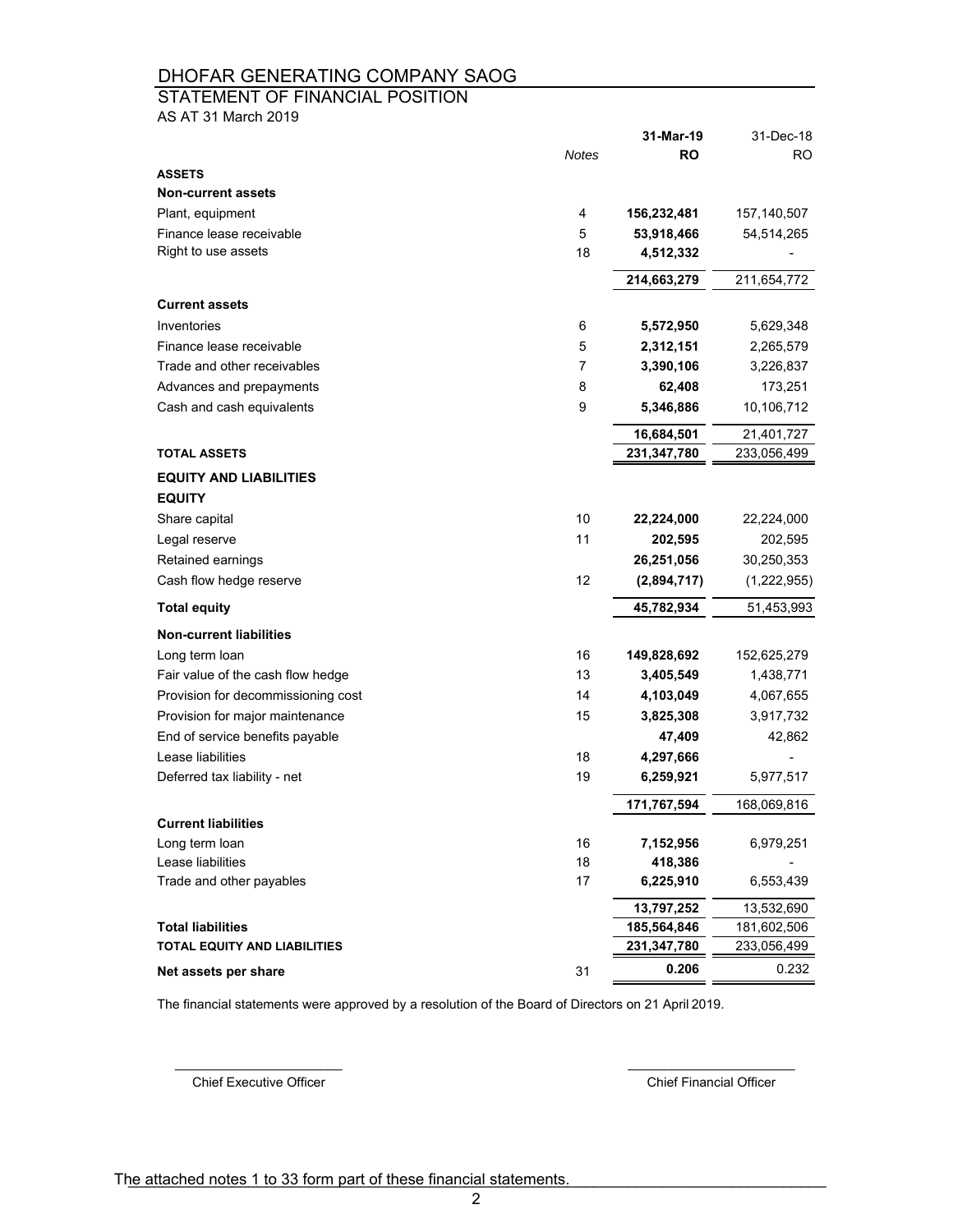### STATEMENT OF CASH FLOWS For the period ended 31 March 2019

|                                                              |              | 3 Months<br>ended | 3 Months<br>ended |
|--------------------------------------------------------------|--------------|-------------------|-------------------|
|                                                              |              | 31-Mar-19         | 31-Mar-18         |
|                                                              | <b>Notes</b> | RO                | RO.               |
| <b>OPERATING ACTIVITIES</b>                                  |              |                   |                   |
| Loss before tax for the period                               |              | (1, 270, 193)     | (1, 191, 854)     |
| Adjustments for:                                             |              |                   |                   |
| Depreciation                                                 | 4            | 987,230           | 997,028           |
| Amortization of right-to-use asset                           | 21           | 73,974            |                   |
| Finance costs                                                | 24           | 1,856,408         | 1,805,505         |
| Interest income on finance lease                             | 20           | (1, 155, 551)     | (1, 198, 483)     |
| Net charge of end of service benefit                         |              | 4,547             | (10, 630)         |
|                                                              |              | 496,415           | 401,566           |
| Working capital changes:                                     |              |                   |                   |
| Inventories                                                  |              | 56,398            | (2,263,636)       |
| Trade and other receivables                                  |              | (163, 269)        | 202,218           |
| Trade and other payables                                     |              | (258, 865)        | 2,217,898         |
| Advances and prepayments                                     |              | 110,843           | (73, 502)         |
| Cash generated from operations                               |              | 241,522           | 484,544           |
| Finance lease instalments (power capacity payments) received |              | 1,704,778         | 1,704,777         |
| Net cash from operating activities                           |              | 1,946,300         | 2,189,321         |
|                                                              |              |                   |                   |
| <b>INVESTING ACTIVITIES</b>                                  |              |                   |                   |
| Major maintenance - payment                                  | 15           | (119, 348)        | (131, 950)        |
| Additions to equipment and capital work-in-progress          | 4            | (79, 204)         | (12, 387, 939)    |
| Net cash used in investing activities                        |              | (198, 552)        | (12, 519, 889)    |
|                                                              |              |                   |                   |
| <b>FINANCING ACTIVITIES</b>                                  |              |                   |                   |
| Finance cost paid                                            |              | (1,703,528)       |                   |
| Payment of lease liabilities                                 | 18           | (133, 137)        |                   |
| Proceeds from long term loan                                 | 16           |                   | 13,074,003        |
| Repayment of long term loan                                  | 16           | (2,670,749)       |                   |
| Dividend payment                                             | 33           | (2,000,160)       |                   |
| Net cash (used in) / from financing activities               |              | (6, 507, 574)     | 13,074,003        |
| (DECREASE) / INCREASE IN CASH AND CASH EQUIVALENTS           |              | (4,759,826)       | 2,743,435         |
| Cash and cash equivalents at beginning of the period         | 9            | 10,106,712        | 2,562,308         |
| CASH AND CASH EQUIVALENTS AT END OF THE PERIOD               |              | 5,346,886         | 5,305,743         |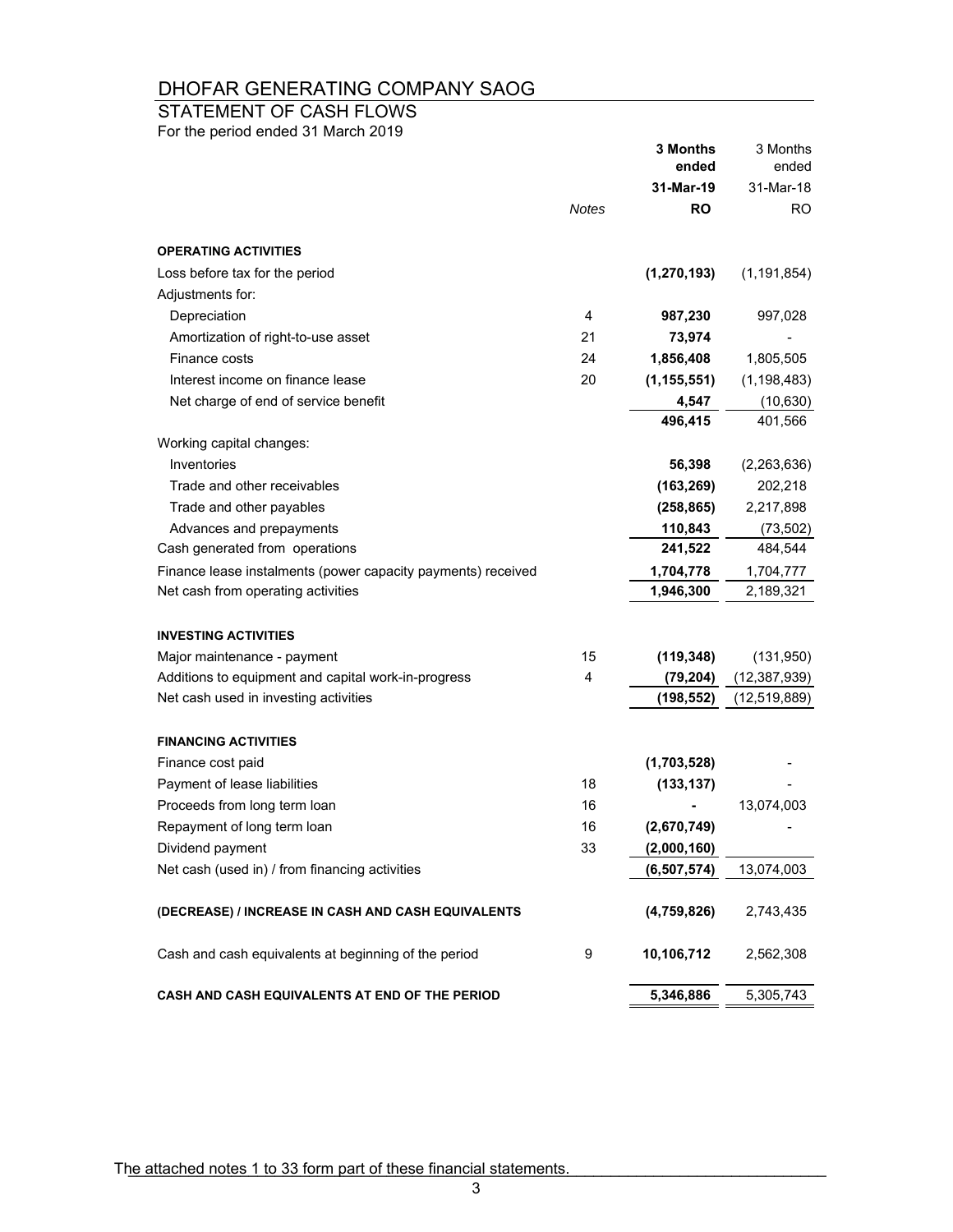#### STATEMENT OF CHANGES IN EQUITY

For the period ended 31 March 2019

|                                                     | <b>Share</b><br>capital | <b>Proposed</b><br>share<br>capital | Legal<br>reserve | <b>Retained</b><br>earnings | <b>Cash flow</b><br>hedge<br>reserve | <b>Total</b> |
|-----------------------------------------------------|-------------------------|-------------------------------------|------------------|-----------------------------|--------------------------------------|--------------|
|                                                     | <b>RO</b>               | <b>RO</b>                           | <b>RO</b>        | <b>RO</b>                   | <b>RO</b>                            | <b>RO</b>    |
| Balance at 1 January 2018                           | 500,000                 | 21,724,000                          | 166,667          | 29,927,001                  | (4,444,370)                          | 47,873,298   |
| Proposed increase in share<br>capital (note 10)     | 21,724,000              | (21, 724, 000)                      |                  |                             |                                      |              |
| Loss for the year                                   |                         |                                     |                  | 359,280                     |                                      | 359,280      |
| Other comprehensive loss<br>for the year            |                         |                                     |                  |                             | 3,221,415                            | 3,221,415    |
| Total comprehensive income<br>for the year          |                         |                                     |                  | 359,280                     | 3,221,415                            | 3,580,695    |
| Transfer to legal reserve                           |                         |                                     | 35,928           | (35, 928)                   |                                      |              |
| Balance at 1 January 2019                           | 22,224,000              |                                     | 202,595          | 30,250,353                  | (1,222,955)                          | 51,453,993   |
| Profit for the period                               |                         |                                     |                  | (1,814,293)                 |                                      | (1,814,293)  |
| Other<br>comprehensive<br>income for the period     |                         |                                     |                  |                             | (1,671,762)                          | (1,671,762)  |
| Total comprehensive income<br>for the period        |                         |                                     |                  | (1,814,293)                 | (1,671,762)                          | (3,486,055)  |
| Dividend paid (Note 33)                             |                         |                                     |                  | (2,000,160)                 |                                      | (2,000,160)  |
| Recognition of finance lease<br>liability (note 18) |                         |                                     |                  | (184, 844)                  |                                      | (1,671,762)  |
| <b>Balance at 1 March 2019</b>                      | 22,224,000              |                                     | 202,595          | 26,251,056                  | (2,894,717)                          | 44,296,016   |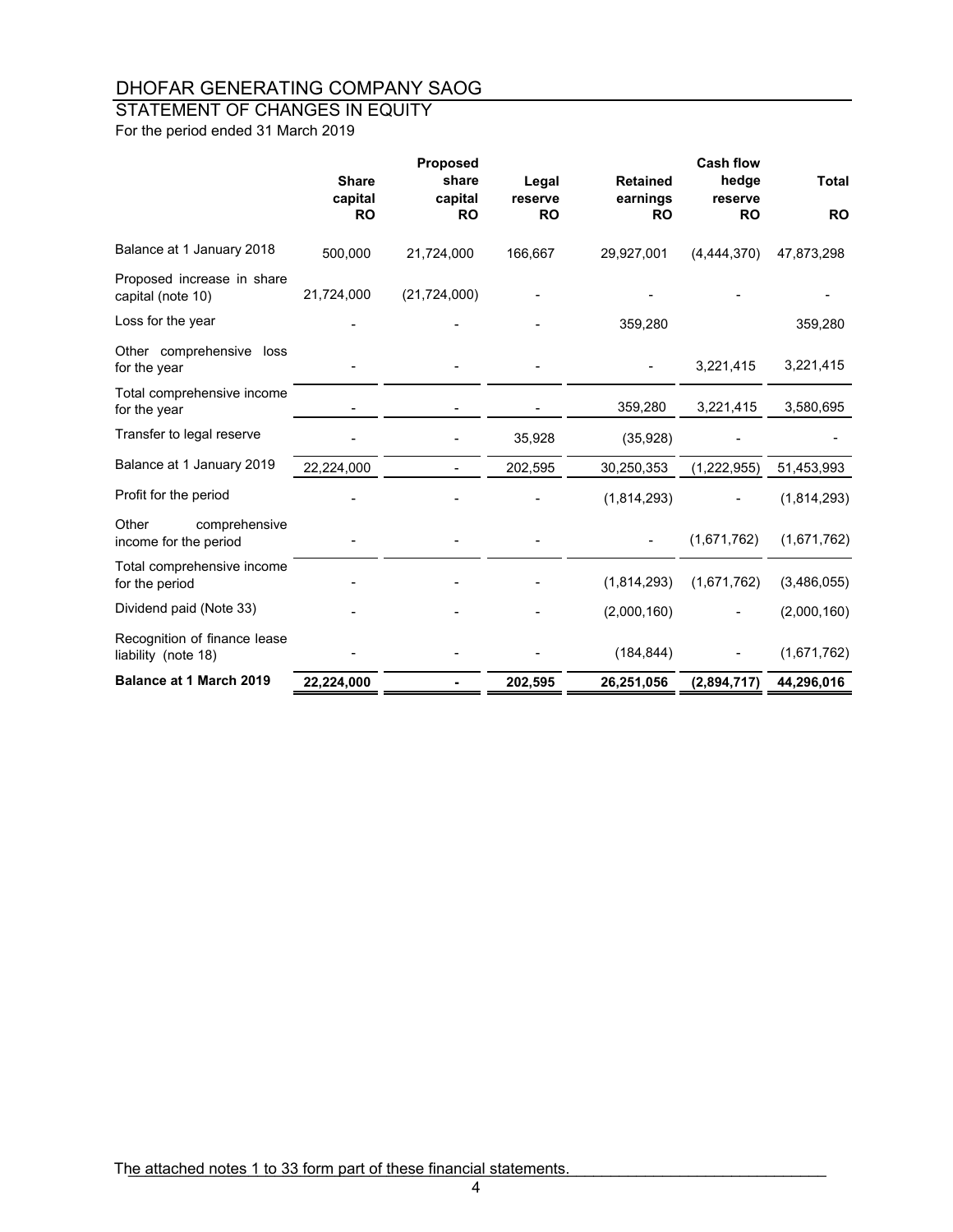NOTES TO THE FINANCIAL STATEMENTS

For the period ended 31 March 2019

#### **1 ACTIVITIES**

Dhofar Generating Company (the "Company" or "DGC") was registered as a closely held joint stock company ('SAOC') in the Sultanate of Oman on 28 February 2001 under the Commercial Companies Law in Oman. Subsequently, the Company was converted to a Public Joint Stock Company ("SAOG") and was listed on the Muscat Securities Market on 5 September 2018.

The ultimate investors include International Company for Water and Power Projects ("ACWA Power"), Mitsui & Co., Ltd., and Dhofar International Development & Investment Holding Company S.A.O.G ("DIDIC"). The registered address of ACWA Power is 22616, King Abdul Aziz Road, Riyadh, Kingdom of Saudi Arabia. The registered address of Mitsui & Co., Ltd. Marunouchi l-chime, Chiyoda—ku, Tokyo 100- 8631, Japan Nippon Life Marunouchi Garden Tower. The registered address of DIDIC is P.O.Box: 2163 Salalah, Postal Code: 211, Sultanate of Oman.

The operations of the Company are governed by the provisions of "the Law for the Regulation and Privatization of the Electricity and Related Water Sector" (the Sector Law) promulgated by Royal Decree 78/2004. The principal activity of the Company is electricity generation under a license issued by the Authority for Electricity Regulation, Oman (AER).

#### **Agreements**

The Concession Agreement, to which DGC was a party, was terminated effective 1 January 2014. Accordingly, from 1 January 2014, the Company has been granted a generation license by the AER for the electricity generation business. The Company has entered into a Power Purchase Agreement ('PPA') on 31 December 2013 with Oman Power and Water Procurement Company SAOC ('OPWP') to sell the available capacity of Electricity. The PPA was subsequently amended on 1 January 2014.

A second amendment agreement to the PPA was signed on 19 April 2015 which became effective on 22 June 2015 after completion of all requirements under the terms of the agreement. This amendment agreement envisions the construction of a new 445MW power plant and sets the PPA term of the existing 273MW power plant and new plant for a period of 15 years from the scheduled commercial operation date ('SCOD') of the new plant. The SCOD was achieved on 1 January 2018 as per the plan.

The Company entered into an Engineering, Procurement and Construction ('EPC') contract with SEPCO III Electric Power Construction Corporation for the construction of a new 445MW facility. The Company also entered into a long term loan agreement on 8 July 2015 with a consortium of local and international banks including Bank Muscat SAOG, Bank Dhofar SAOG, Mizuho Bank LTD, Standard Chartered Bank, KfW IPEX-Bank GmbH, Sumitomo Mitsui Trust Bank Limited and Sumitomo Mitsui Bank Corporation.

The Company has signed an Operations and Maintenance Agreement with Dhofar O&M Company LLC effective 4 June 2015 for all operations and maintenance of the plants.

#### **2 SIGNIFICANT ACCOUNTING POLICIES**

#### **2.1 Basis of preparation**

These interim financial statements of the Company have been prepared in accordance with International Financial Reporting Standards (IFRS) as issued by the International Accounting Standards Board (IASB).

These interim statements have been prepared on a historical cost basis, except for derivative financial instruments carried at fair value.

These interim statements have been presented in Rial Omani which is the functional and reporting currency for these financial statements.

#### **2.2 Changes in accounting policies**

The accounting policies are consistent with those in the previous years except as following;

#### **2.2.1 Adoption of new and revised international financial reporting standards (IFRSs)**

For the period ended 31 March 2019, the Company has adopted all of the new and revised standards and interpretations issued by the International Accounting Standards Board (IASB) and the International Financial Reporting Interpretations Committee (IFRIC) of the IASB that are relevant to its operations and effective for periods beginning on or after 1 January 2019.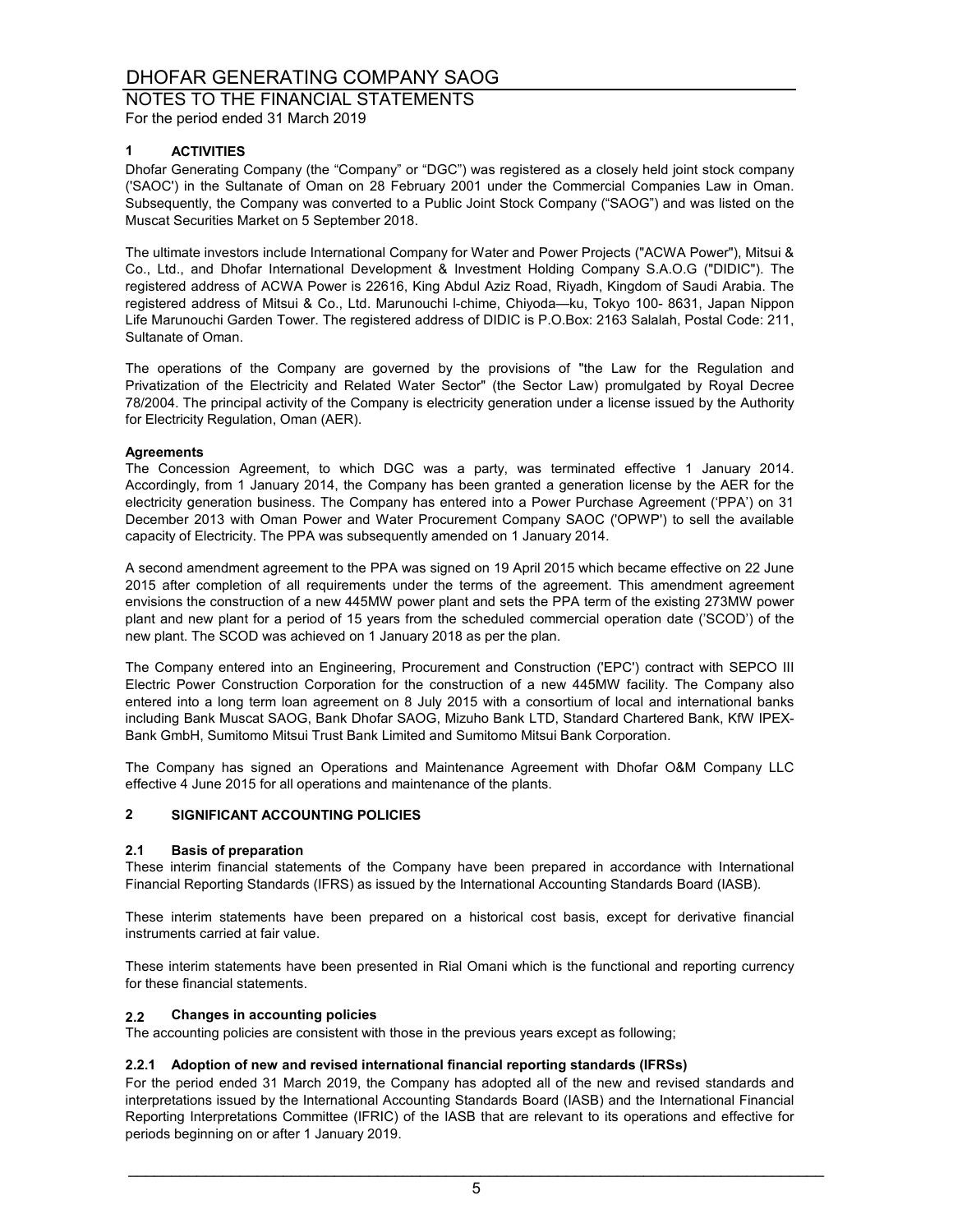#### NOTES TO THE FINANCIAL STATEMENTS For the period ended 31 March 2019

### **2 SIGNIFICANT ACCOUNTING POLICIES (continued)**

**2.2 Changes in accounting policies (continued)**

#### **2.2.1 Adoption of new and revised international financial reporting standards (IFRSs) (continued)**

- IFRS 16 Leases
- IFRS 17 Insurance Contracts
- IFRIC Interpretation 23 Uncertainty over Income Tax Treatment
- Amendments to IFRS 9: Prepayment Features with Negative Compensation
- Amendments to IAS 19: Plan Amendment, Curtailment or Settlement

The adoption of above standards and interpretations has not resulted in changes to the Company's accounting policies and has not affected the amounts reported for the current period.

#### **2.2.2 IFRS 16**

IFRS 16 was issued in January 2016 and it replaces IAS 17 *Leases* , IFRIC 4 *Determining whether an Arrangement contains a Lease* , SIC-15 *Operating Leases-Incentives* and SIC-27 *Evaluating the Substance of Transactions Involving the Legal Form of a Lease* . IFRS 16 sets out the principles for the recognition, measurement, presentation and disclosure of leases and requires lessees to account for all leases under a single on-balance sheet model similar to the accounting for finance leases under IAS 17.

The standard includes two recognition exemptions for lessees – leases of 'low-value' assets (e.g., personal computers) and short-term leases (i.e., leases with a lease term of 12 months or less). At the commencement date of a lease, a lessee will recognise a liability to make lease payments (i.e., the lease liability) and an asset representing the right to use the underlying asset during the lease term (i.e., the right-of-use asset). Lessees will be required to separately recognise the interest expense on the lease liability and the depreciation expense on the right-of-use asset.

Lessees will also be required to remeasure the lease liability upon the occurrence of certain events (e.g., a change in the lease term, a change in future lease payments resulting from a change in an index or rate used to determine those payments). The lessee will generally recognise the amount of the remeasurement of the lease liability as an adjustment to the right-of-use asset.

Lessor accounting under IFRS 16 is substantially unchanged from today's accounting under IAS 17. Lessors will continue to classify all leases using the same classification principle as in IAS 17 and distinguish between two types of leases: operating and finance leases.

IFRS 16, which is effective for annual periods beginning on or after 1 January 2019, requires lessees and lessors to make more extensive disclosures than under IAS 17.

#### *Transition to IFRS 16*

The Company adopted IFRS 16 retrospectively to each prior reporting period presented. The Company elected to apply the standard to contracts that were previously identified as leases applying IAS 17 and IFRIC 4. The Company therefore did not apply the standard to contracts that were not previously identified as containing a lease applying IAS 17 and IFRIC 4 (note 18)

The Company elected to use the exemptions proposed by the standard on lease contracts for which the lease terms ends within 12 months as of the date of initial application, and lease contracts for which the underlying asset is of low value. The Company has a lease of office premise that is considered of low value.

#### **2.2.3 IFRS 17 Insurance Contracts**

In May 2017, the IASB issued IFRS 17 Insurance Contracts (IFRS 17), a comprehensive new accounting standard for insurance contracts covering recognition and measurement, presentation and disclosure. Once effective, IFRS 17 will replace IFRS 4 Insurance Contracts (IFRS 4) that was issued in 2005. IFRS 17 applies to all types of insurance contracts (i.e., life, non-life, direct insurance and re-insurance), regardless of the type of entities that issue them, as well as to certain guarantees and financial instruments with discretionary participation features. A few scope exceptions will apply. The overall objective of IFRS 17 is to provide an accounting model for insurance contracts that is more useful and consistent for insurers.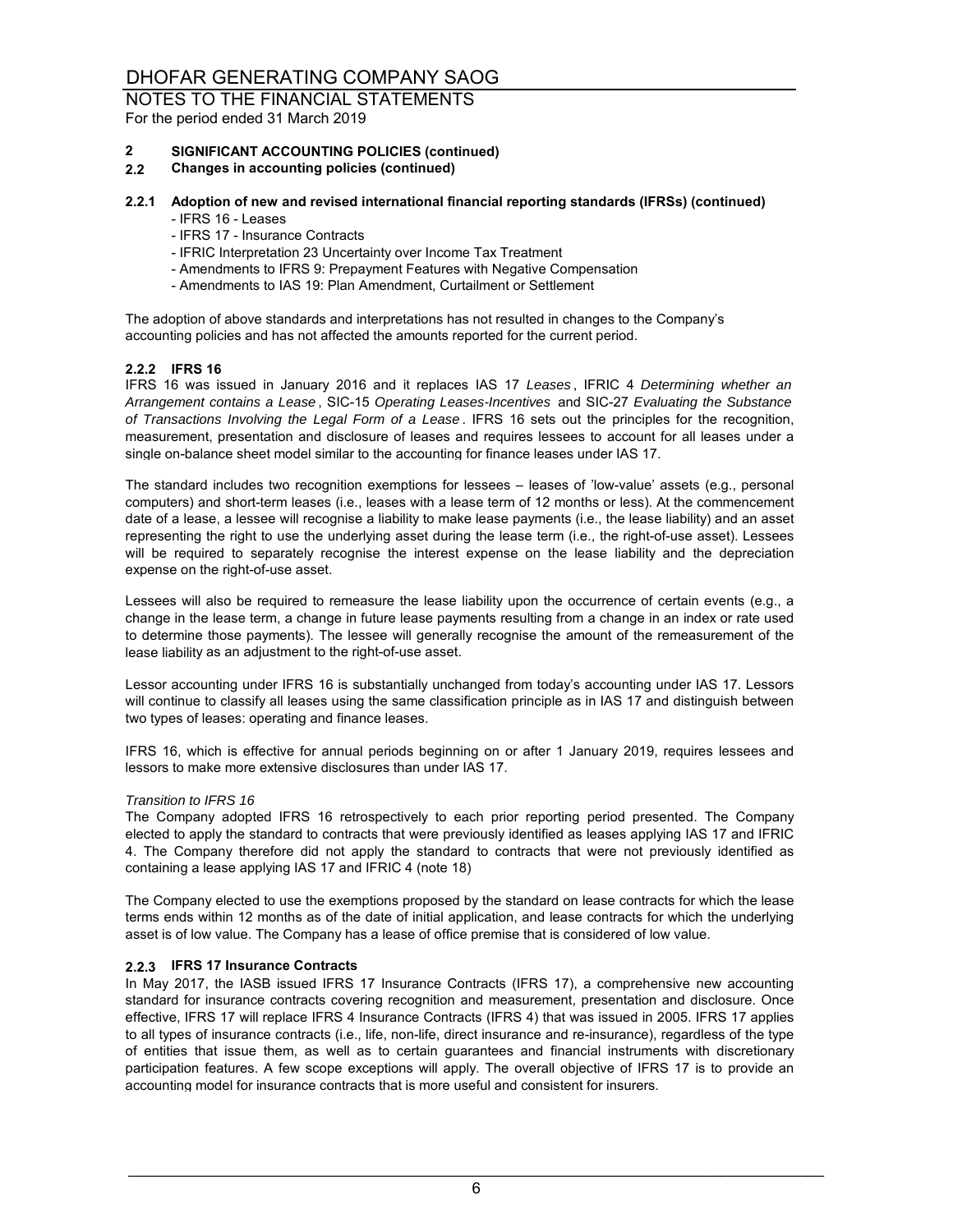#### NOTES TO THE FINANCIAL STATEMENTS For the period ended 31 March 2019

### **2 SIGNIFICANT ACCOUNTING POLICIES (continued)**

#### **2.2 Changes in accounting policies (continued)**

#### **2.2.3 IFRS 17 Insurance Contracts (continued)**

In contrast to the requirements in IFRS 4, which are largely based on grandfathering previous local accounting policies, IFRS 17 provides a comprehensive model for insurance contracts, covering all relevant accounting aspects. The core of IFRS 17 is the general model, supplemented by:

- A specific adaptation for contracts with direct participation features (the variable fee approach)

- A simplified approach (the premium allocation approach) mainly for short-duration contracts

IFRS 17 is effective for reporting periods beginning on or after 1 January 2021, with comparative figures required. Early application is permitted, provided the entity also applies IFRS 9 and IFRS 15 on or before the date it first applies IFRS 17. However,this standard is not applicable to the Company.

#### **2.2.4 IFRIC Interpretation 23** *Uncertainty over Income Tax Treatment*

The Interpretation addresses the accounting for income taxes when tax treatments involve uncertainty that affects the application of IAS 12 and does not apply to taxes or levies outside the scope of IAS 12, nor does it specifically include requirements relating to interest and penalties associated with uncertain tax treatments. The Interpretation specifically addresses the following:

- whether an entity considers uncertain tax treatments separately
- the assumptions an entity makes about the examination of tax treatments by taxation authorities
- how an entity determines taxable profit (tax loss), tax bases, unused tax losses, unused tax credits and
- how an entity considers changes in facts and circumstances

An entity has to determine whether to consider each uncertain tax treatment separately or together with one or more other uncertain tax treatments. The approach that better predicts the resolution of the uncertainty should be followed. The interpretation is effective for annual reporting periods beginning on or after 1 January 2019, but certain transition reliefs are available.

#### **2.2.5 Amendments to IFRS 9:** *Prepayment Features with Negative Compensation*

Under IFRS 9, a debt instrument can be measured at amortised cost or at fair value through other comprehensive income, provided that the contractual cash flows are 'solely payments of principal and interest on the principal amount outstanding' (the SPPI criterion) and the instrument is held within the appropriate business model for that classification. The amendments to IFRS 9 clarify that a financial asset passes the SPPI criterion regardless of the event or circumstance that causes the early termination of the contract and irrespective of which party pays or receives reasonable compensation for the early termination of the contract.

The amendments should be applied retrospectively and are effective from 1 January 2019, with earlier application permitted. These amendments have no impact on the financial statements of the Company.

#### **2.2.6 Amendments to IAS 19:** *Plan Amendment, Curtailment or Settlement*

The amendments to IAS 19 address the accounting when a plan amendment, curtailment or settlement occurs during a reporting period. The amendments specify that when a plan amendment, curtailment or settlement occurs during the annual reporting period, an entity is required to:

- Determine current service cost for the remainder of the period after the plan amendment, curtailment or settlement, using the actuarial assumptions used to remeasure the net defined benefit liability (asset) reflecting the benefits offered under the plan and the plan assets after that event.
- Determine net interest for the remainder of the period after the plan amendment, curtailment or settlement using: the net defined benefit liability (asset) reflecting the benefits offered under the plan and the plan assets after that event; and the discount rate used to remeasure that net defined benefit liability (asset).

The amendments also clarify that an entity first determines any past service cost, or a gain or loss on settlement, without considering the effect of the asset ceiling. This amount is recognised in profit or loss. An entity then determines the effect of the asset ceiling after the plan amendment, curtailment or settlement. Any change in that effect, excluding amounts included in the net interest, is recognised in other comprehensive income.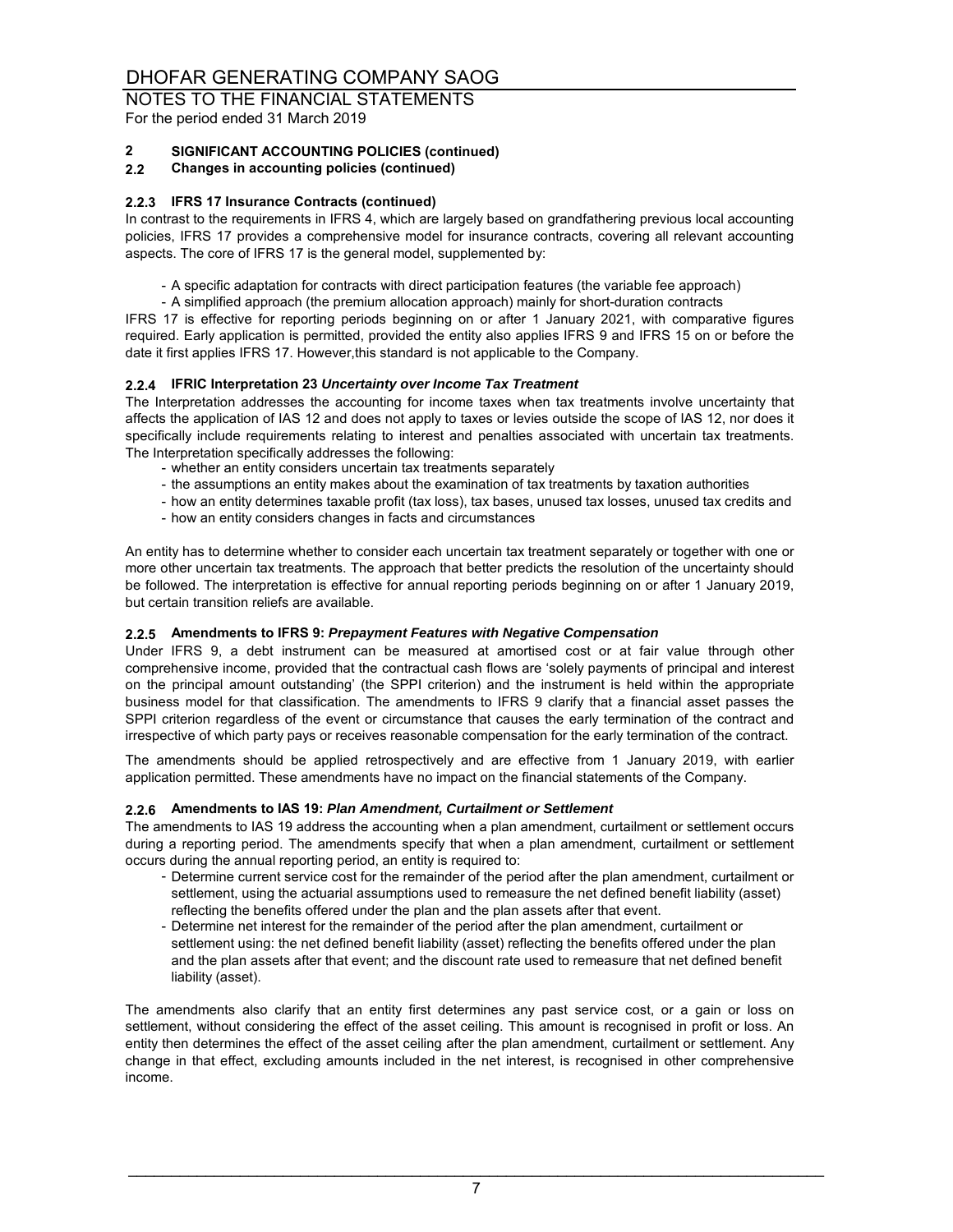## NOTES TO THE FINANCIAL STATEMENTS

For the period ended 31 March 2019

### **2 SIGNIFICANT ACCOUNTING POLICIES (continued)**

#### **2.3 Summary of significant accounting policies**

Following are the significant accounting policies adopted by the Company;

#### **2.3.1 Current versus non-current classification**

The Company presents assets and liabilities in the statement of financial position based on current/noncurrent classification. An asset is current when it is:

- Expected to be realised or intended to be sold or consumed in the normal operating cycle
- Expected to be realised within twelve months after the reporting period, or
- Cash or cash equivalent unless restricted from being exchanged or used to settle a liability for at least twelve months after the reporting period
- All other assets are classified as non-current.

A liability is current when:

- It is expected to be settled in the normal operating cycle
- It is held primarily for the purpose of trading
- It is due to be settled within twelve months after the reporting period, or
- There is no unconditional right to defer the settlement of the liability for at least twelve months after the reporting period

The Company classifies all other liabilities as non-current.

Deferred tax assets and liabilities are classified as non-current assets and liabilities.

#### **2.3.2 Fair value measurement**

The Company measures financial instruments such as derivatives at fair value at each reporting date.

Fair value is the price that would be received to sell an asset or paid to transfer a liability in an orderly transaction between market participants at the measurement date. The fair value measurement is based on the presumption that the transaction to sell the asset or transfer the liability takes place either:

- In the principal market for the asset or liability, or
- In the absence of a principal market, in the most advantageous market for the asset or liability.

The fair value of an asset or a liability is measured using the assumptions that market participants would use when pricing the asset or liability, assuming that market participants act in their economic best interest.

A fair value measurement of a non-financial asset takes into account a market participant's ability to generate economic benefits by using the asset in its highest and best use or by selling it to another market participant that would use the asset in its highest and best use.

The Company uses valuation techniques that are appropriate in the circumstances and for which sufficient data are available to measure fair value, maximising the use of relevant observable inputs and minimising the use of unobservable inputs.

All assets and liabilities for which fair value is measured or disclosed in the financial statements are categorised within the fair value hierarchy, described as follows, based on the lowest level input that is

- Level 1 Quoted (unadjusted) market prices in active markets for identical assets or liabilities
- Level 2 Valuation techniques for which the lowest level input that is significant to the fair value measurement is directly or indirectly observable
- Level 3 Valuation techniques for which the lowest level input that is significant to the fair value measurement is unobservable

For assets and liabilities that are recognised in the financial statements at fair value on a recurring basis, the Company determines whether transfers have occurred between levels in the hierarchy by re-assessing categorisation (based on the lowest level input that is significant to the fair value measurement as a whole) at the end of each reporting period.

#### **2.3.3 Revenue from contracts with customers**

The Company's business is to supply power to its sole customer OPWP under long term PPA. Revenue from OPWP comprises of the following:

- Capacity charge covering the investment charge and fixed operation and maintenance charge; and
- Output charge covering the fuel charge and variable operation and maintenance charge.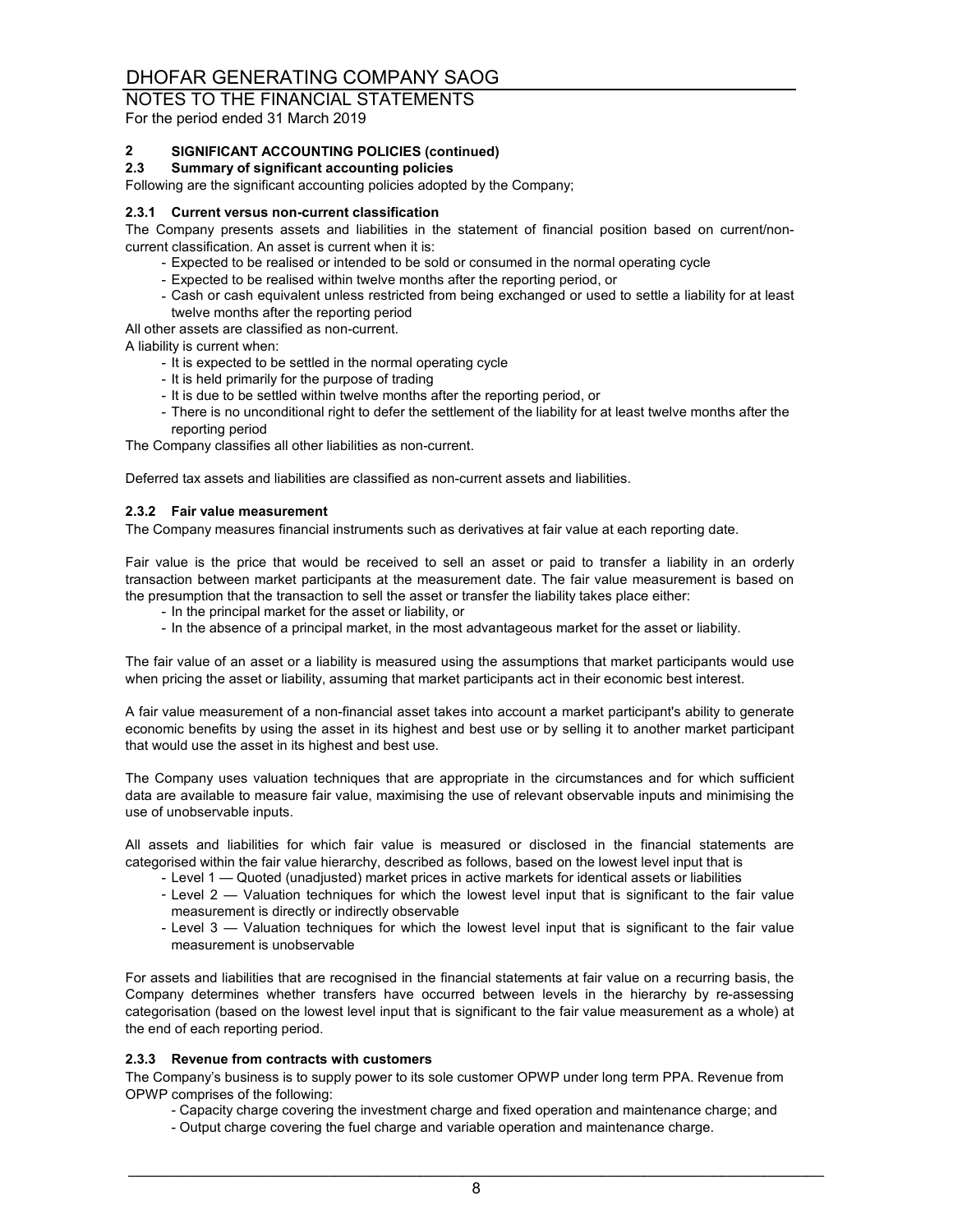NOTES TO THE FINANCIAL STATEMENTS For the period ended 31 March 2019

#### **2 SIGNIFICANT ACCOUNTING POLICIES (continued)**

**2.3 Summary of significant accounting policies (continued)**

#### **2.3.3 Revenue from contracts with customers (continued)**

#### (a) Capacity charges

The PPA of the Company is finance lease arrangement for the existing 273 MW power plant and operating lease arrangement for the new 445MW power plant. The treatment for 273 MW plant is a finance lease arrangement and lease interest income is recognised in the statement of comprehensive income. Capacity charge covering the investment charge received under the PPA, are finance lease payments. Amounts received in relation to electricity energy charges (covering the fuel charge and variable operating and maintenance charge) are contingent rental receipts. Capacity charge covering fixed O&M charge is linked to making available the capacity to OPWP and is revenue to the Company.

The investment charge of 445 MW plant has been treated as containing a lease which conveys the right to use the underlying assets for a period of time in exchange of consideration. This component of revenue is recognised on straight line basis over the lease term to the extent that capacity has been made available based on contractual terms of PPA and accounted using IAS 17: Leases and IFRIC 4: Determining whether an arrangement contains a lease, and thus not within the scope of IFRS 15.

Fixed operation and maintenance charges are recognised as revenue when the capacity is made available by performing required planned and unplanned maintenance on timely basis so that the plant is in a position to run and generate required output and accrue to the business over time.

#### (b) Output charges

Output charges are recognised as revenue upon delivery of electricity to the national grid which accrue over time when the customer accepts deliveries and there is no unfulfilled performance obligation that could affect the customer's acceptance of the project.

The Company has long term agreements with OPWP which determine performance obligation, transaction price and allocates the transaction price to each of the separate performance obligations. Accumulated experience is used to estimate and provide for the discounts, using the expected value method, and revenue is only recognised to the extent that it is highly probable that a significant reversal will not occur.

There is no significant financing component attached to the receivable from customer. Goods and services are provided on agreed credit terms of the contract and payment occurs within 25 days from the submission of invoice. Company submits invoices on monthly basis in arrears and generally are submitted on or before the 5th day of the subsequent month.

#### **2.3.4 Taxes**

#### *Current income tax*

Taxation is provided in accordance with Omani fiscal regulations.

Income tax is recognised in the statement of comprehensive income except to the extent that it relates to items recognised in the statement of comprehensive income or directly in equity, in which case it is recognised in the statement of comprehensive income or directly in equity, respectively. Current tax is the expected tax payable on the taxable income for the year, using tax rates enacted or substantially enacted at the reporting date, and any adjustment to tax payable in respect of previous years.

#### *Deferred tax*

Deferred income tax is provided on all temporary differences at the reporting date between the tax bases of assets and liabilities and their carrying amounts.

Deferred income tax assets and liabilities are measured at the tax rates that are expected to apply in the period when the asset is realised or the liability is settled, based on tax laws that have been enacted at the reporting date.

Deferred income tax assets are recognised for all deductible temporary differences, carry-forward of unused tax credits and unused tax losses, to the extent that it is probable that taxable profit will be available, against which the deductible temporary differences and the carry-forward of unused tax credits and unused tax losses can be utilised.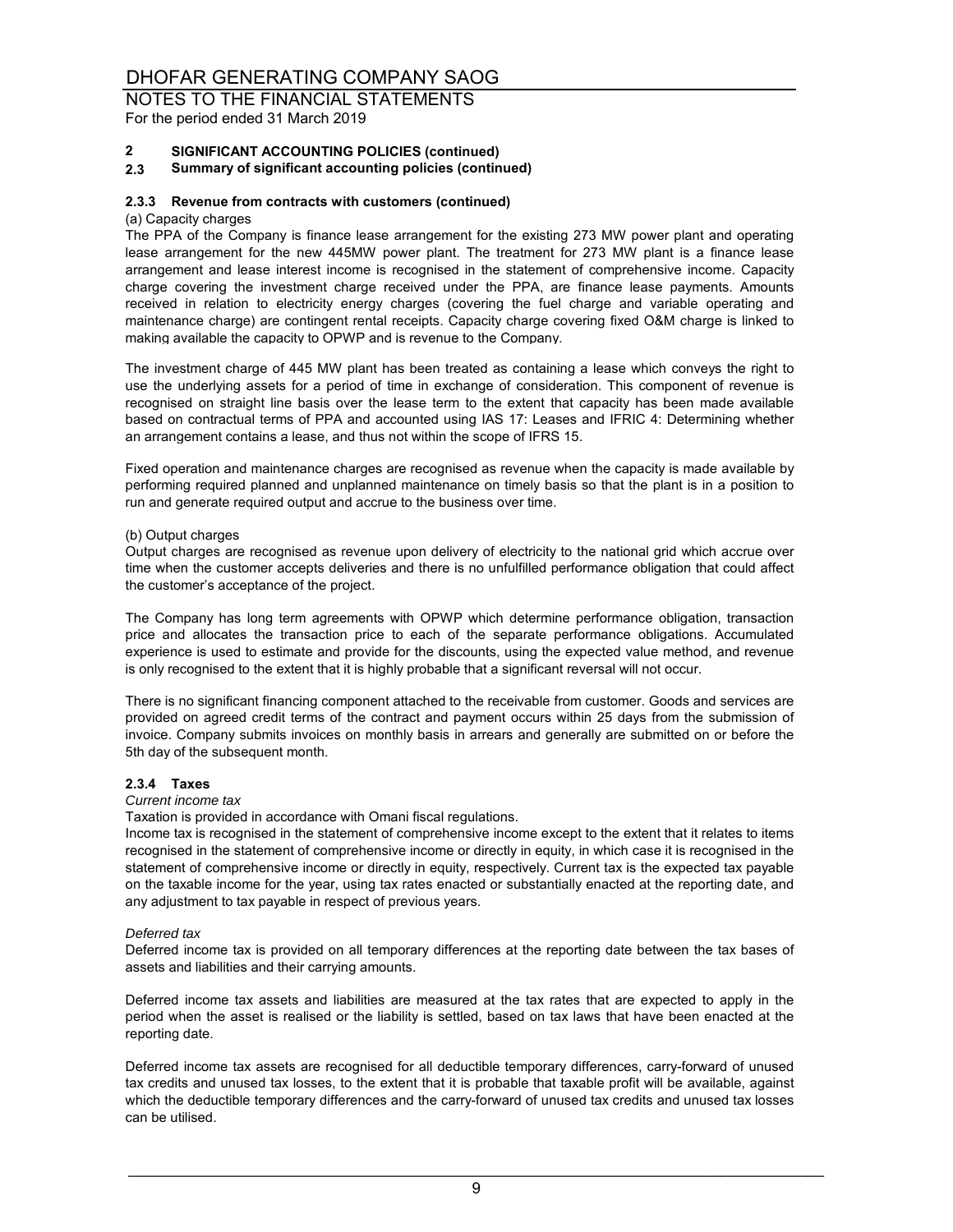NOTES TO THE FINANCIAL STATEMENTS For the period ended 31 March 2019

### **2 SIGNIFICANT ACCOUNTING POLICIES (continued)**

**2.3 Summary of significant accounting policies (continued)**

#### **2.3.4 Taxes (continued)**

#### *Deferred tax (continued)*

The carrying amount of deferred income tax assets are reviewed at each reporting date and reduced to the extent that it is no longer probable that sufficient taxable profit will be available to allow all or part of the deferred income tax asset to be utilised.

#### **2.3.5 Foreign currencies**

The Company's financial statements are presented in Omani Rials, which is also the company's functional currency. Transactions in foreign currencies are initially recorded by the Company at its functional currency spot rates at the date the transaction first qualifies for recognition. Monetary assets and liabilities denominated in foreign currencies are translated at the functional currency spot rates of exchange at the reporting date.

Non-monetary items that are measured in terms of historical cost in a foreign currency are translated using the exchange rates at the dates of the initial transactions. Non-monetary items measured at fair value in a foreign currency are translated using the exchange rates at the date when the fair value is determined. The gain or loss arising on translation of non-monetary items measured at fair value is treated in line with the recognition of the gain or loss on the change in fair value of the item (i.e., translation differences on items whose fair value gain or loss is recognised in OCI or profit or loss are also recognised in OCI or profit or loss, respectively).

#### **2.3.6 Plant and equipment**

Construction in progress is stated at cost, net of accumulated impairment losses, if any.

Plant and equipment is stated at cost, net of accumulated depreciation and accumulated impairment losses, if any. Such cost includes the cost of replacing part of the plant and equipment and borrowing costs for longterm construction projects if the recognition criteria are met. When significant parts of plant and equipment are required to be replaced at intervals, the Company depreciates them separately based on their specific useful lives. Likewise, when a major inspection is performed, its cost is recognised in the carrying amount of the plant and equipment as a replacement if the recognition criteria are satisfied. All other repair and maintenance costs are recognised in profit or loss as incurred. The present value of the expected cost for the decommissioning of an asset after its use is included in the cost of the respective asset if the recognition criteria for a provision are met.

Depreciation is calculated on a straight line basis over the estimated useful lives of assets as follows:

|                                              | Years |
|----------------------------------------------|-------|
| Plant, machinery, civil and structural works | 40    |
| Decommissioning assets                       | 40    |
| Plant capital spares                         | 18    |
| Computer and equipment                       | 5     |
| Motor vehicle                                | 5     |
| Furniture and fixtures                       | 5     |
| Computer software                            | 5     |

The carrying values of equipment are reviewed for impairment when events or changes in circumstances indicate the carrying value may not be recoverable. If any such indication exists and where the carrying values exceed the estimated recoverable amount, the assets are written down to their recoverable amount, being the higher of their fair value less costs to sell and their value in use.

Expenditure incurred to replace a component of an item of property, equipment that is accounted for separately is capitalised and the carrying amount of the component that is replaced is written off. Other subsequent expenditure is capitalised only when it increases future economic benefits of the related item of property, equipment. All other expenditure is recognised in the statement or profit or loss as the expense is incurred.

When each major inspection is performed, its cost is recognised in the carrying amount of the property, equipment as a replacement if the recognition criteria are satisfied.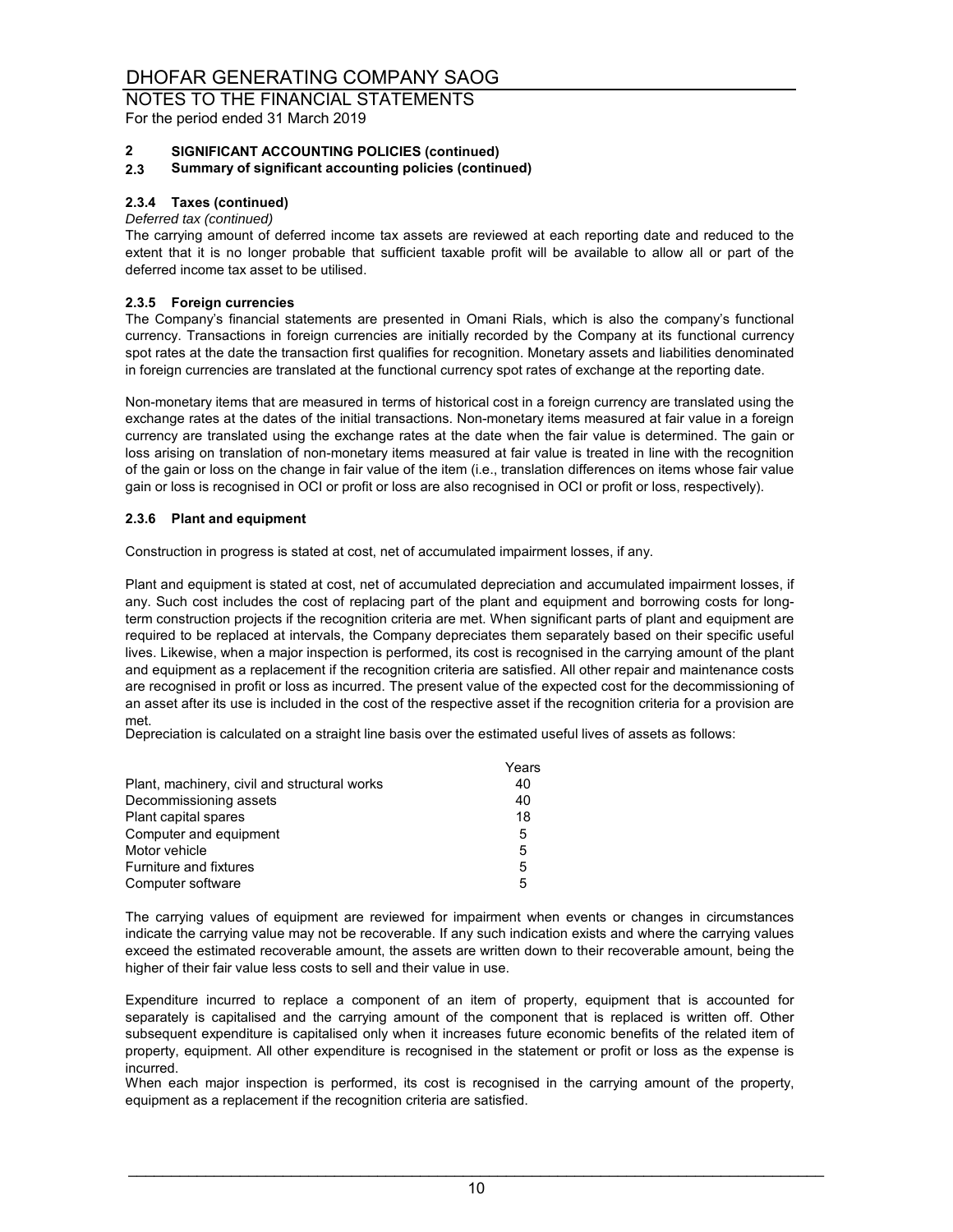NOTES TO THE FINANCIAL STATEMENTS For the period ended 31 March 2019

### **2 SIGNIFICANT ACCOUNTING POLICIES (continued)**

**2.3 Summary of significant accounting policies (continued)**

#### **2.3.6 Plant and equipment (continued)**

An item of property, equipment is derecognised upon disposal or when no future economic benefits are expected from its use or disposal. Any gain or loss arising on derecognition of the asset (calculated as the difference between the net disposal proceeds and the carrying amount of the asset) is included in the statement or profit or loss in the year the asset is derecognised.

The assets' residual values, useful lives and methods are reviewed, and adjusted prospectively, if appropriate, at each financial year end.

#### **2.3.7 Leases**

The determination of whether an arrangement is (or contains) a lease is based on the substance of the arrangement at the inception of the lease. The arrangement is, or contains, a lease if fulfilment of the arrangement is dependent on the use of a specific asset (or assets) and the arrangement conveys a right to use the asset (or assets), even if that asset is (or those assets are) not explicitly specified in an arrangement.

Leases are classified as finance leases whenever the terms of the lease transfer substantially all the risks and rewards of ownership to the lessee. All other leases are classified as operating leases.

#### *Finance lease as a lessor*

Amounts due from lessees under finance leases are recognised as receivables at the amount of the Company's net investment in the leases. The difference between the gross receivable and the present value of the receivable is recognised as unearned finance income.

Finance lease income is allocated to accounting periods so as to reflect a constant periodic rate of return on the Company's net investment outstanding in respect of the leases. Each lease payment is allocated between the lease receivable and finance income so as to achieve a constant rate on the finance lease receivable balance outstanding.

#### *Operating lease as a lessee*

An operating lease is a lease other than a finance lease. Operating lease payments are recognised as an operating expense in the statement of profit or loss on a straight-line basis over the lease term.

A financial instrument is any contract that gives rise to a financial asset of one entity and a financial liability or equity instrument of another entity.

#### **2.3.8.1 Financial assets**

#### Initial recognition and measurement

Financial assets are classified, at initial recognition, as subsequently measured at amortised cost, fair value through other comprehensive income (OCI), and fair value through profit or loss.

The classification of financial assets at initial recognition depends on the financial asset's contractual cash flow characteristics and the Company's business model for managing them. With the exception of trade receivables that do not contain a significant financing component or for which the Company has applied the practical expedient, the Company initially measures a financial asset at its fair value plus, in the case of a financial asset not at fair value through profit or loss, transaction costs. Trade receivables that do not contain a significant financing component or for which the Company has applied the practical expedient are measured at the transaction price determined under IFRS 15.

In order for a financial asset to be classified and measured at amortised cost or fair value through OCI, it needs to give rise to cash flows that are 'solely payments of principal and interest (SPPI)' on the principal amount outstanding. This assessment is referred to as the SPPI test and is performed at an instrument level.

The Company's business model for managing financial assets refers to how it manages its financial assets in order to generate cash flows. The business model determines whether cash flows will result from collecting contractual cash flows, selling the financial assets, or both.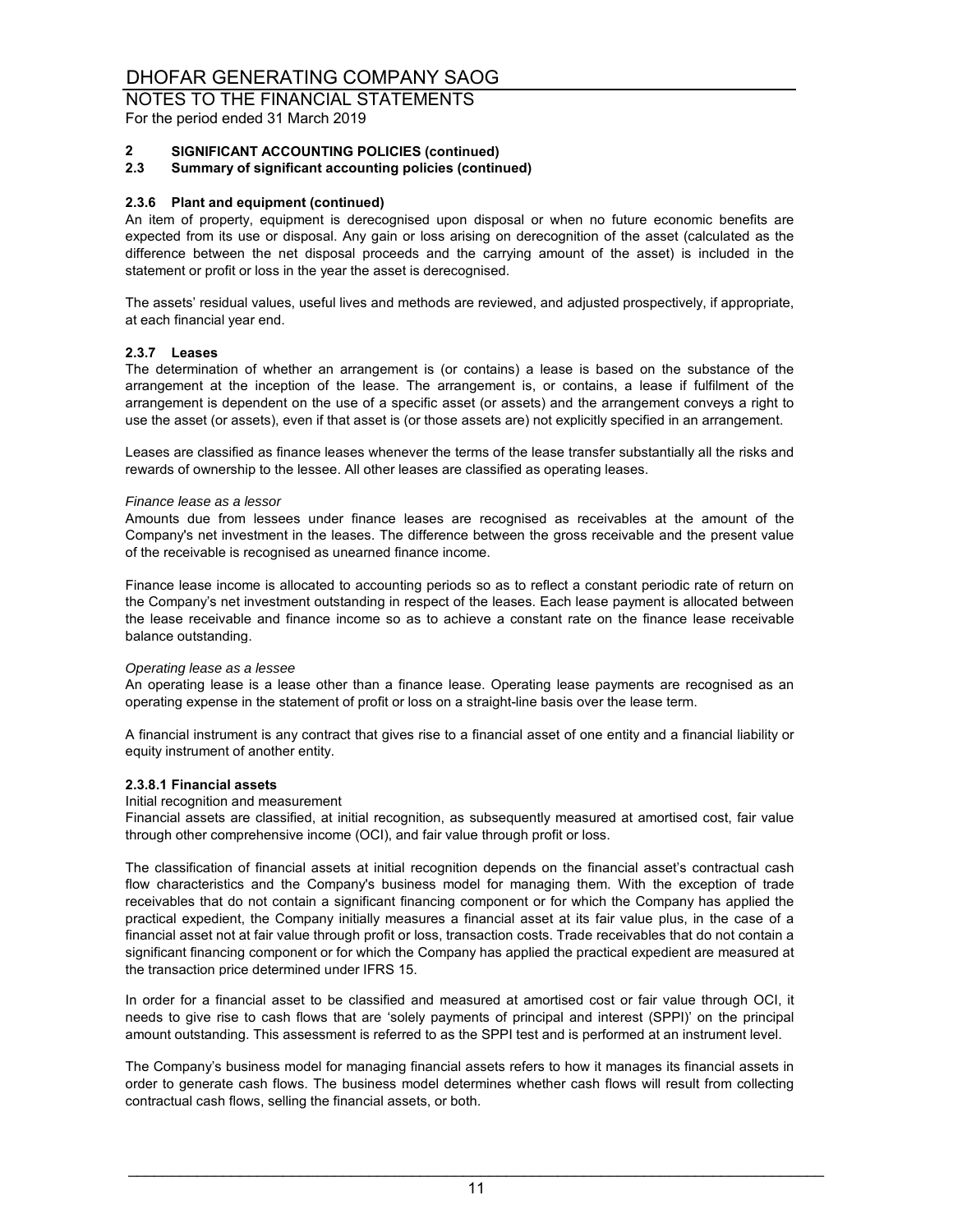## NOTES TO THE FINANCIAL STATEMENTS

For the period ended 31 March 2019

### **2 SIGNIFICANT ACCOUNTING POLICIES (continued)**

#### **2.3 Summary of significant accounting policies (continued)**

#### **2.3.8.1 Financial assets (continued)**

#### Initial recognition and measurement (continued)

Purchases or sales of financial assets that require delivery of assets within a time frame established by regulation or convention in the market place (regular way trades) are recognised on the trade date, i.e., the date that the Company commits to purchase or sell the asset.

#### *Subsequent measurement*

For purposes of subsequent measurement, financial assets are classified in four categories:

- Financial assets at amortised cost (debt instruments)
- Financial assets at fair value through OCI with recycling of cumulative gains and losses (debt
- Financial assets designated at fair value through OCI with no recycling of cumulative gains and losses upon derecognition (equity instruments)
- Financial assets at fair value through profit or loss

#### *Financial assets at amortised cost (debt instruments)*

This category is the most relevant to the Company. The Company measures financial assets at amortised cost if both of the following conditions are met:

- Financial assets designated at fair value through OCI with no recycling of cumulative gains and losses upon derecognition (equity instruments), and
- The contractual terms of the financial asset give rise on specified dates to cash flows that are solely payments of principal and interest on the principal amount outstanding.

Financial assets at amortised cost are subsequently measured using the effective interest (EIR) method and are subject to impairment. Gains and losses are recognised in profit or loss when the asset is derecognised, modified or impaired.

The Company's financial assets at amortised cost includes trade receivables and finance lease receivable.

#### Derecognition

A financial asset (or, where applicable, a part of a financial asset or part of a company of similar financial assets) is primarily derecognised (i.e., removed from the Company's statement of financial position) when:

- The rights to receive cash flows from the asset have expired, or
- The Company has transferred its rights to receive cash flows from the asset or has assumed an obligation to pay the received cash flows in full without material delay to a third party under a 'passthrough' arrangement; and either (a) the Company has transferred substantially all the risks and rewards of the asset, or (b) the Company has neither transferred nor retained substantially all the risks and rewards of the asset, but has transferred control of the asset.

When the Company has transferred its rights to receive cash flows from an asset or has entered into a passthrough arrangement, it evaluates if, and to what extent, it has retained the risks and rewards of ownership. When it has neither transferred nor retained substantially all of the risks and rewards of the asset, nor transferred control of the asset, the Company continues to recognise the transferred asset to the extent of its continuing involvement. In that case, the Company also recognises an associated liability. The transferred asset and the associated liability are measured on a basis that reflects the rights and obligations that the Company has retained.

Continuing involvement that takes the form of a guarantee over the transferred asset is measured at the lower of the original carrying amount of the asset and the maximum amount of consideration that the Company could be required to repay.

#### Impairment of financial assets

The Company recognises an allowance for expected credit losses (ECLs) for all debt instruments not held at fair value through profit or loss. ECLs are based on the difference between the contractual cash flows due in accordance with the contract and all the cash flows that the Company expects to receive, discounted at an approximation of the original effective interest rate. The expected cash flows will include cash flows from the sale of collateral held or other credit enhancements that are integral to the contractual terms.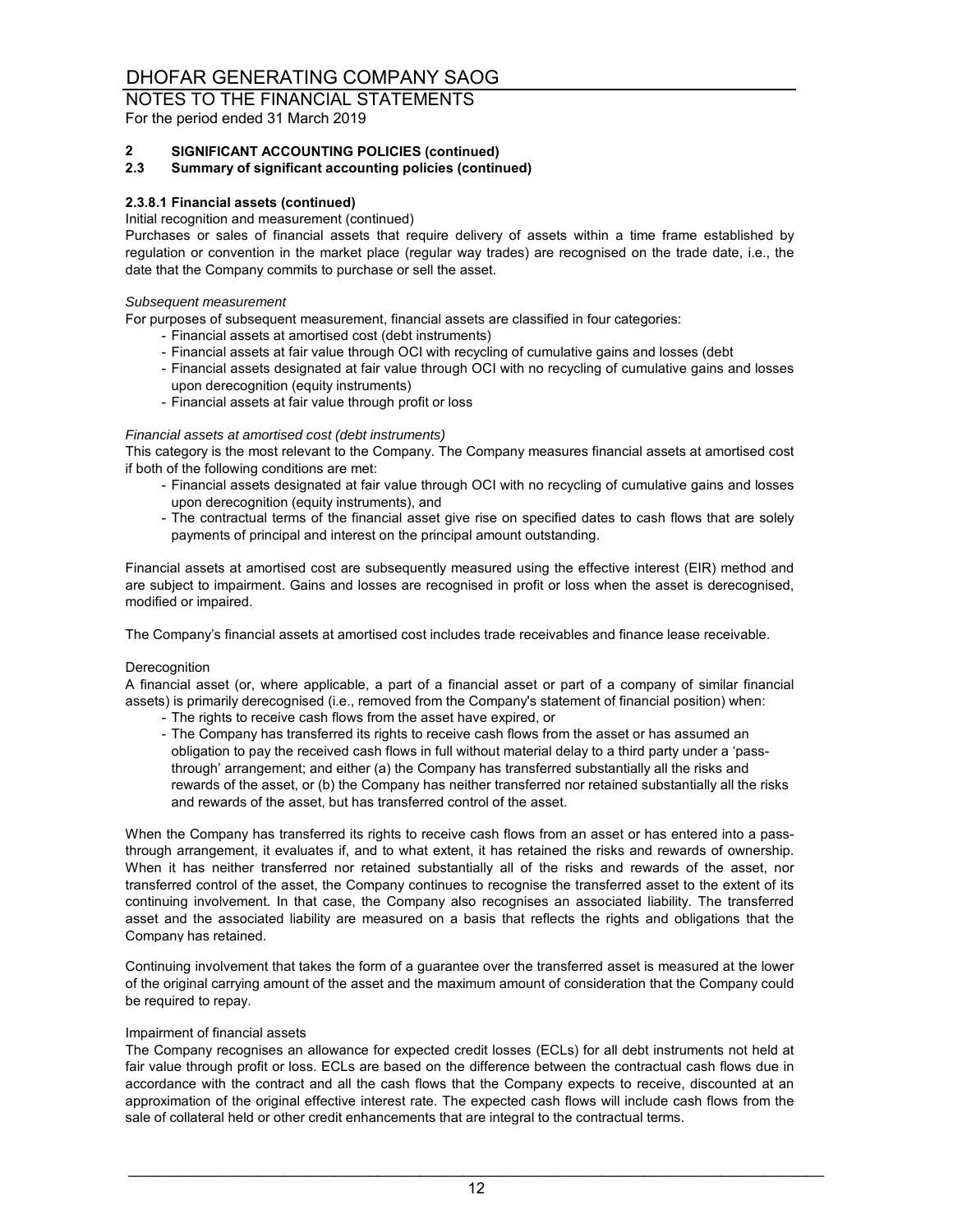NOTES TO THE FINANCIAL STATEMENTS

For the period ended 31 March 2019

### **2 SIGNIFICANT ACCOUNTING POLICIES (continued)**

#### **2.3 Summary of significant accounting policies (continued)**

#### **2.3.8.1 Financial assets (continued)**

#### Impairment of financial assets (continued)

ECLs are recognised in two stages. For credit exposures for which there has not been a significant increase in credit risk since initial recognition, ECLs are provided for credit losses that result from default events that are possible within the next 12-months (a 12-month ECL). For those credit exposures for which there has been a significant increase in credit risk since initial recognition, a loss allowance is required for credit losses expected over the remaining life of the exposure, irrespective of the timing of the default (a lifetime ECL).

For trade receivables, the Company applies a simplified approach in calculating ECLs. Therefore, the Company does not track changes in credit risk, but instead recognises a loss allowance based on lifetime ECLs at each reporting date. The Company has established a provision matrix that is based on its historical credit loss experience, adjusted for forward-looking factors specific to the debtors and the economic environment. For finance lease receivable , the company applies general approach in calculating the ECL and is determined by using the probability of default ( PD), exposure at default ( EAD) and loss given default (

#### **2.3.8.2 Financial liabilities**

#### Initial recognition and measurement

Financial liabilities are classified, at initial recognition, as financial liabilities at fair value through profit or loss, loans and borrowings, payables, or as derivatives designated as hedging instruments in an effective hedge, as appropriate.

All financial liabilities are recognised initially at fair value and, in the case of loans and borrowings and payables, net of directly attributable transaction costs.

The Company's financial liabilities include trade and other payables, bank borrowings and derivative financial instruments.

#### Subsequent measurement

The measurement of financial liabilities depends on their classification, as described below:

#### *Financial liabilities at fair value through profit or loss*

Financial liabilities at fair value through profit or loss include financial liabilities held for trading and financial liabilities designated upon initial recognition as at fair value through profit or loss.

Financial liabilities are classified as held for trading if they are incurred for the purpose of repurchasing in the near term. This category also includes derivative financial instruments entered into by the Company that are not designated as hedging instruments in hedge relationships as defined by IFRS 9. Separated embedded derivatives are also classified as held for trading unless they are designated as effective hedging instruments.

Gains or losses on liabilities held for trading are recognised in the statement of profit or loss.

Financial liabilities designated upon initial recognition at fair value through profit or loss are designated at the initial date of recognition, and only if the criteria in IFRS 9 are satisfied. The Company has not designated any financial liability as at fair value through profit or loss.

#### *Loans and borrowings*

This is the category most relevant to the Company. After initial recognition, interest-bearing loans and borrowings are subsequently measured at amortised cost using the EIR method. Gains and losses are recognised in profit or loss when the liabilities are derecognised as well as through the EIR amortisation process.

Amortised cost is calculated by taking into account any discount or premium on acquisition and fees or costs that are an integral part of the EIR. The EIR amortisation is included as finance costs in the statement of profit or loss.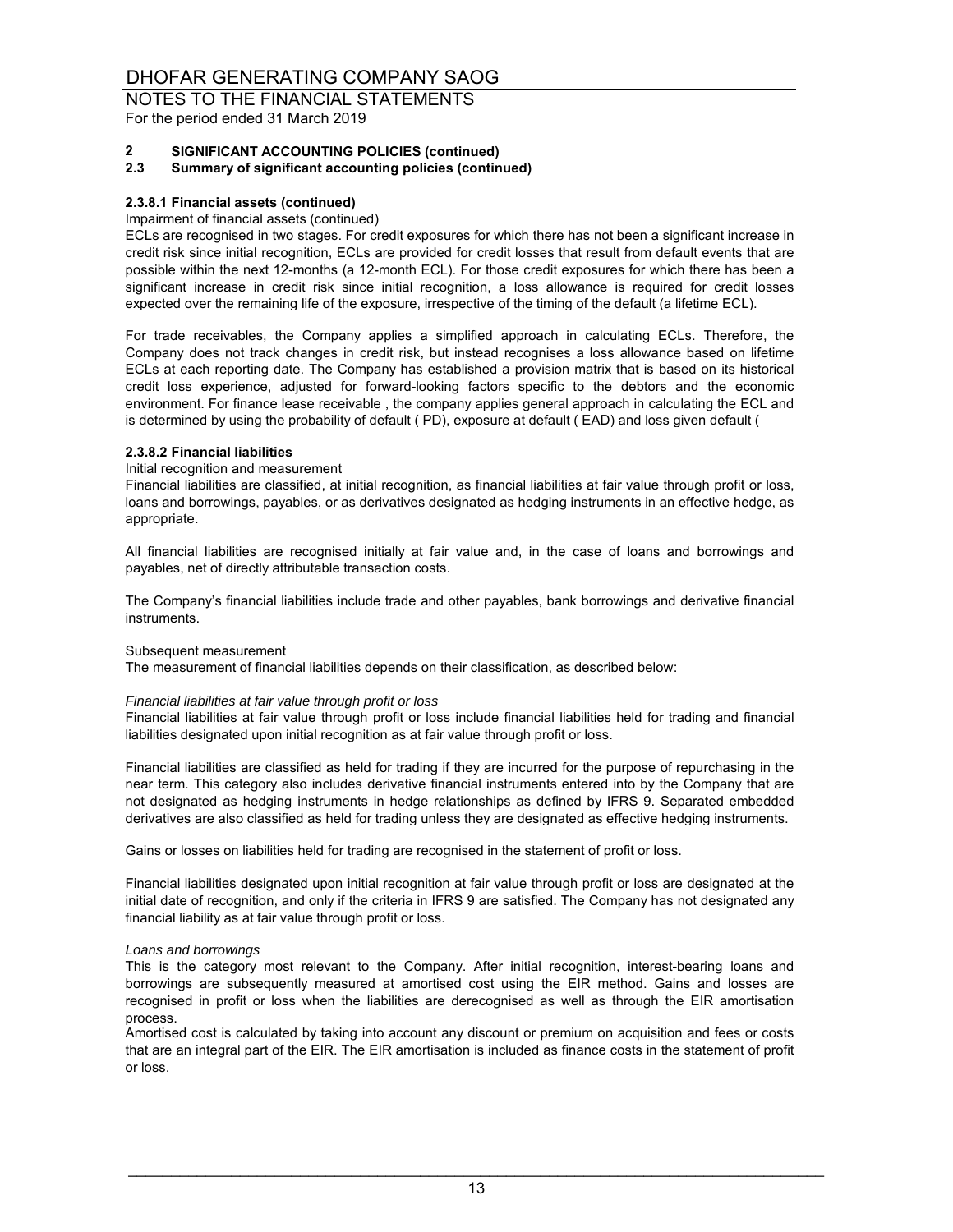NOTES TO THE FINANCIAL STATEMENTS

For the period ended 31 March 2019

### **2 SIGNIFICANT ACCOUNTING POLICIES (continued)**

**2.3 Summary of significant accounting policies (continued)**

#### **2.3.8.2 Financial liabilities (continued)**

#### **Derecognition**

A financial liability is derecognised when the obligation under the liability is discharged or cancelled or expires. When an existing financial liability is replaced by another from the same lender on substantially different terms, or the terms of an existing liability are substantially modified, such an exchange or modification is treated as the derecognition of the original liability and the recognition of a new liability. The difference in the respective carrying amounts is recognised in the statement of profit or loss.

#### **2.3.9 Derivative financial instruments and hedge accounting**

*Initial recognition and subsequent measurement*

For the purpose of hedge accounting, hedges are classified as: The Company uses derivative financial instruments, such as interest rate swaps to hedge interest rate risks. Such derivative financial instruments are initially recognised at fair value on the date on which a derivative contract is entered into and are subsequently remeasured at fair value. Derivatives are carried as financial assets when the fair value is positive and as financial liabilities when the fair value is negative.

- Fair value hedges when hedging the exposure to changes in the fair value of a recognised asset or liability or an unrecognised firm commitment
- Cash flow hedges when hedging the exposure to variability in cash flows that is either attributable to a particular risk associated with a recognised asset or liability or a highly probable forecast transaction or the foreign currency risk in an unrecognised firm commitment

At the inception of a hedge relationship, the Company formally designates and documents the hedge relationship to which it wishes to apply hedge accounting and the risk management objective and strategy for undertaking the hedge.

The documentation includes identification of the hedging instrument, the hedged item, the nature of the risk being hedged and how the Company will assess whether the hedging relationship meets the hedge effectiveness requirements (including the analysis of sources of hedge ineffectiveness and how the hedge ratio is determined). A hedging relationship qualifies for hedge accounting if it meets all of the following

- There is 'an economic relationship' between the hedged item and the hedging instrument.
- The effect of credit risk does not 'dominate the value changes' that result from that economic relationshi
- The hedge ratio of the hedging relationship is the same as that resulting from the quantity of the hedged item that the Company actually hedges and the quantity of the hedging instrument that the Company actually uses to hedge that quantity of hedged item.

Hedges that meet all the qualifying criteria for hedge accounting are accounted for, as described below:

#### *Cash flow hedges*

The effective portion of the gain or loss on the hedging instrument is recognised in OCI in the cash flow hedge reserve, while any ineffective portion is recognised immediately in the statement of profit or loss. The cash flow hedge reserve is adjusted to the lower of the cumulative gain or loss on the hedging instrument and the cumulative change in fair value of the hedged item.

The amounts accumulated in OCI are accounted for, depending on the nature of the underlying hedged transaction. If the hedged transaction subsequently results in the recognition of a non-financial item, the amount accumulated in equity is removed from the separate component of equity and included in the initial cost or other carrying amount of the hedged asset or liability. This is not a reclassification adjustment and will not be recognised in OCI for the period. This also applies where the hedged forecast transaction of a nonfinancial asset or non-financial liability subsequently becomes a firm commitment for which fair value hedge accounting is applied.

If cash flow hedge accounting is discontinued, the amount that has been accumulated in OCI must remain in accumulated OCI if the hedged future cash flows are still expected to occur. Otherwise, the amount will be immediately reclassified to profit or loss as a reclassification adjustment.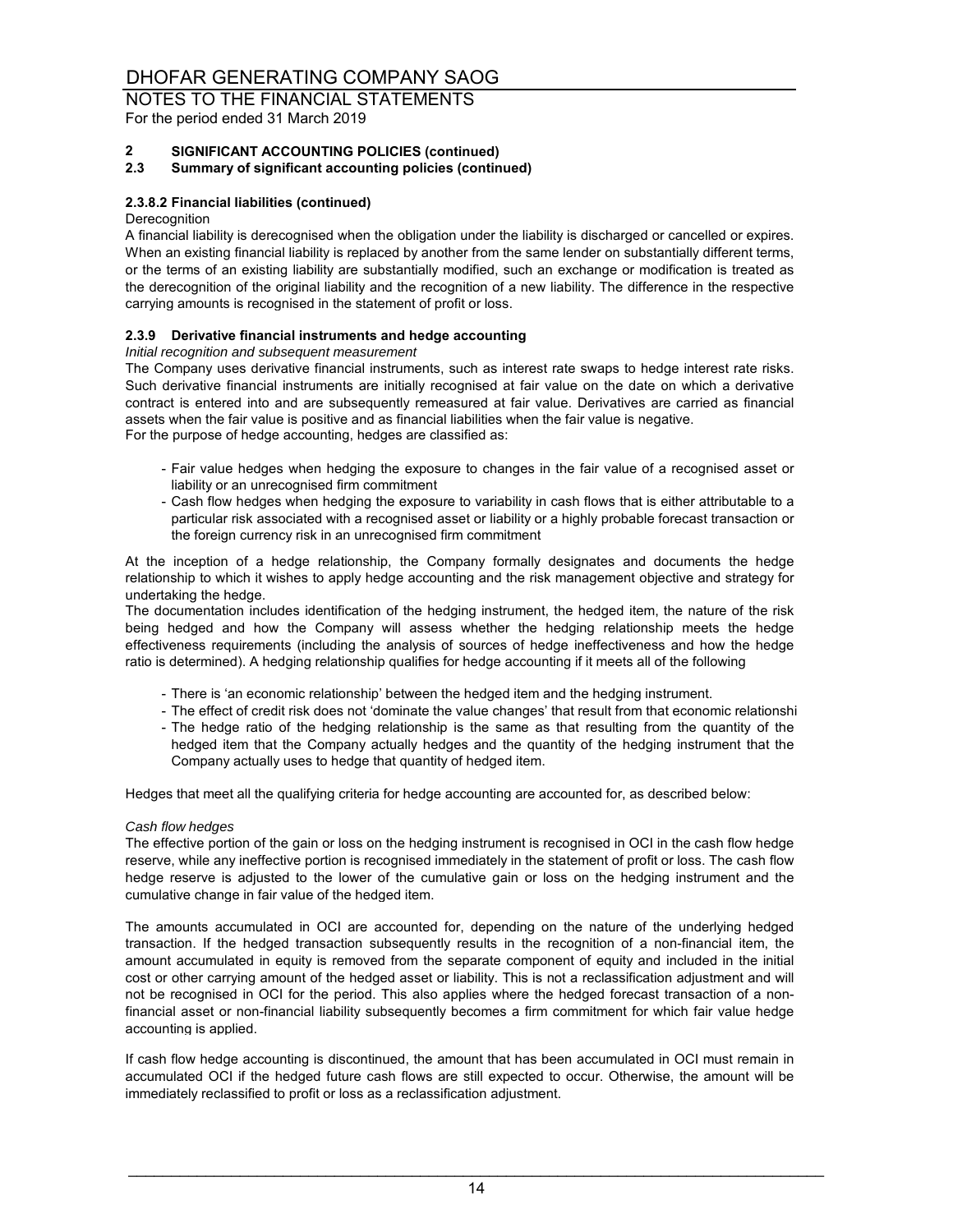NOTES TO THE FINANCIAL STATEMENTS For the period ended 31 March 2019

#### **2 SIGNIFICANT ACCOUNTING POLICIES (continued)**

**2.3 Summary of significant accounting policies (continued)**

#### **2.3.9 Derivative financial instruments and hedge accounting (continued)**

#### *Cash flow hedges (continued)*

After discontinuation, once the hedged cash flow occurs, any amount remaining in accumulated OCI must be accounted for depending on the nature of the underlying transaction as described above.

#### **2.3.10 Inventories**

Inventories are stated at the lower of cost and net realisable value. Costs are those expenses incurred in bringing each product to its present location and condition. Cost is calculated using the weighted average method. Net realisable value represents the estimated selling price for inventories less all estimated costs of completion and costs necessary to make the sale.

#### **2.3.11 Provisions**

#### *General*

Provisions are recognised when the Company has a present obligation (legal or constructive) as a result of a past event, it is probable that an outflow of resources embodying economic benefits will be required to settle the obligation and a reliable estimate can be made of the amount of the obligation. When the Company expects some or all of a provision to be reimbursed, for example, under an insurance contract, the reimbursement is recognised as a separate asset, but only when the reimbursement is virtually certain. The expense relating to a provision is presented in the statement of profit or loss net of any reimbursement.

If the effect of the time value of money is material, provisions are discounted using a current pre-tax rate that reflects, when appropriate, the risks specific to the liability. When discounting is used, the increase in the provision due to the passage of time is recognised as a finance cost.

#### *Decommissioning liability*

The Company records a provision for decommissioning costs as there is a present obligation as a result of activities undertaken pursuant to the Usufruct and PPA. Decommissioning costs are provided for at the present value of expected costs to settle the obligation using estimated cash flows and are recognised as part of the cost of the relevant asset. The cash flows are discounted at a current pre-tax rate that reflects the risks specific to the decommissioning liability. The unwinding of the discount is expensed as incurred and recognised in the statement of profit or loss as a finance cost. The estimated future costs of decommissioning are reviewed annually and adjusted as appropriate. Changes in the estimated future costs, or in the discount rate applied, are added to or deducted from the cost of the asset.

#### *Major maintenance*

Provision for major maintenance is created to meet the contractual obligations under the PPA. This expenditure is expected to be incurred over the PPA term and would enable the Company to fulfill its obligations under the PPA. In order to be able to honor its contractual obligations towards the off-taker over the non-cancelable term of the PPA, the Company had the unavoidable contractual obligation to carry major maintenance activities.

#### **2.3.12 Employee benefits**

Provision for end of service indemnity for non-Omani employees' is made in accordance with the Oman labour law, and is based on current remuneration and cumulative years of service at the reporting date.

End of service indemnity for Omani employees are contributed in accordance with the terms of the Social Security Law of 1991.

#### **2.3.13 Trade receivable**

A receivable represents Company's right to receive an amount of compensation is uncollected (i.e only the passage of time on repayment before payments of the compensation is due)

#### **2.3.14 Cash and cash equivalents**

For the purpose of the statement of cash flows, the Company considers all bank and cash balances that are free of lien and with a maturity of less than three months from the date of placement, and bank overdrafts, to be cash and cash equivalents.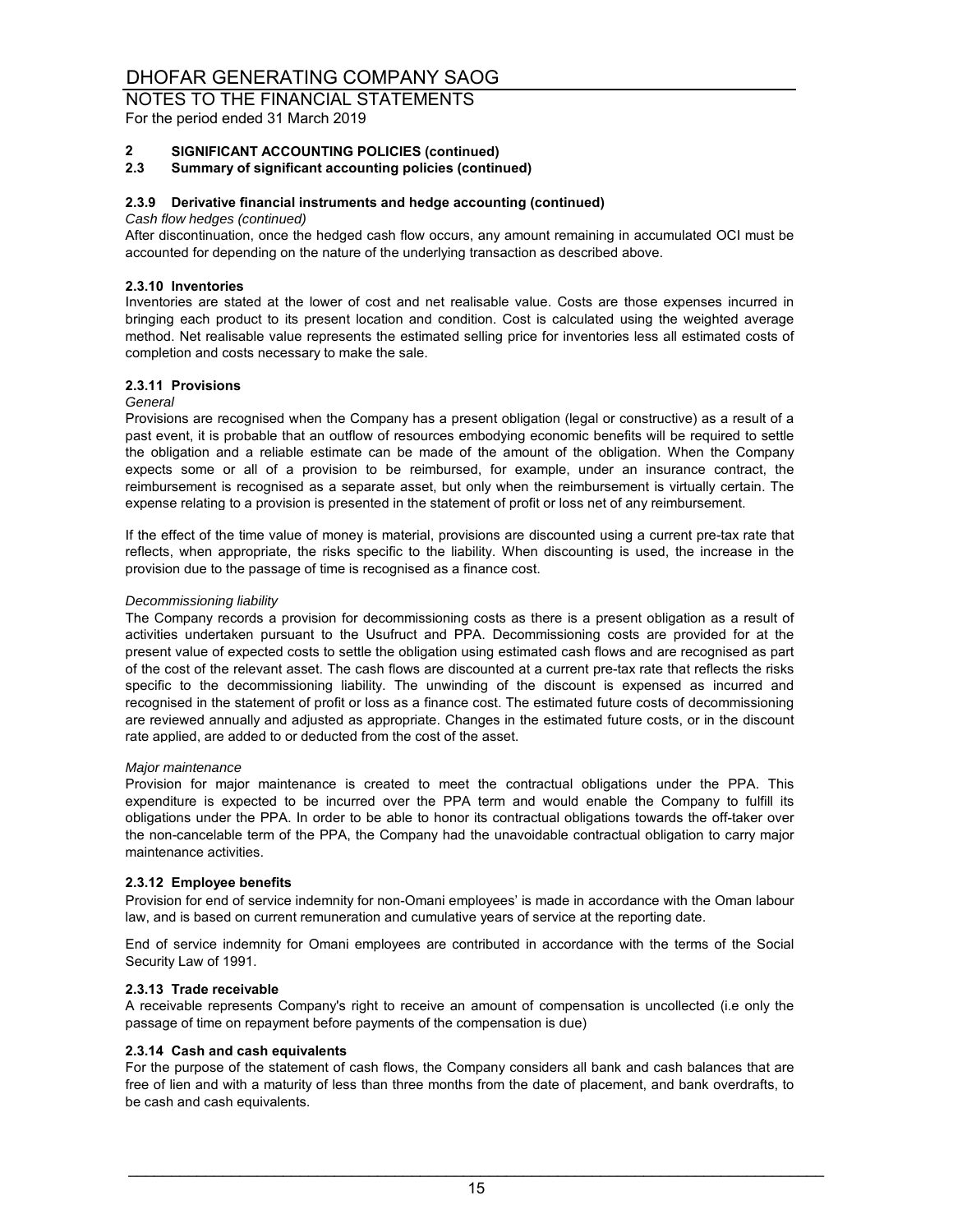NOTES TO THE FINANCIAL STATEMENTS For the period ended 31 March 2019

### **2 SIGNIFICANT ACCOUNTING POLICIES (continued)**

**2.3 Summary of significant accounting policies (continued)**

#### **2.3.15 Trade and other payable**

Trade and other payables are initially measured at their fair value and subsequently measured at amortised cost, using the effective interest method.

#### **2.3.16 Share capital**

Share capital is recorded at the proceeds received.

#### **2.3.17 Dividend on ordinary shares**

Dividends on ordinary shares are recognised as a liability and deducted from equity when they are approved by the Company's shareholders.

#### **2.3.18 Directors' remuneration**

The Directors' remuneration is governed by the Memorandum of Association of the company and the Commercial Companies Law.

The Annual General Meeting shall determine and approve the remuneration and the sitting fees for the Board of Directors and its sub-committees provided that such fees shall not exceed 5% of the annual net profit after deduction of the legal reserve and the optional reserve and the distribution of dividends to the shareholders provided that such fees shall not exceed RO 200,000. The sitting fees for each director shall not exceed RO 10,000 in one year.

#### **3 CRITICAL ACCOUNTING ESTIMATES AND JUDGEMENTS**

The preparation of the financial statements requires management to make estimates and assumptions that affect the reported amount of financial assets and liabilities at the date of the financial statements and the resultant provisions and changes in fair value for the year. Such estimates are necessarily based on assumptions about several factors involving varying, and possibly significant, degrees of judgment and uncertainty and actual results may differ from management's estimates resulting in future changes in estimated assets and liabilities.

The following are the significant estimates used in the preparation of the financial statements:

#### **3.1 Leases**

The Company has entered into the PPA with OPWP to generate electricity and make available the power capacity from its Plant. The PPA covers both the plants i.e 273 MW power plant and 445 MW power plant. Management considers the requirements of IFRIC 4, "Determining Whether an Arrangement Contains a Lease", which sets out guidelines to determine when an arrangement might contain a lease.

The determination of whether an arrangement is, or contains, a lease is based on the substance of the arrangement at inception date whether fulfilment of the arrangement is dependent on the use of a specific asset or assets and the arrangement conveys a right to use the asset.

Once a determination is reached that an arrangement contains a lease, the lease arrangement is classified as either financing or operating according to the principles in IAS 17, Leases. A lease that conveys the majority of the risks and rewards of operation is a finance lease. A lease other than a finance lease is an operating lease.

#### **(I) Finance lease**

Based on management's evaluation, the PPA with OPWP with respect to 273 MW power plant has been classified as a finance lease under IAS 17, since significant risks and rewards associated with the ownership of the plant are transferred to OPWP. As per the terms of PPA, the power generation is dependent on the Company's plant and OPWP, being the sole procurer of power generation in Oman, obtains significant amount of the power generated by the Company's plant. accordingly, management has concluded that the PPA satisfies the requirements of IFRIC 4, Determining whether an arrangement contains a lease. Further management has assessed the lease classification as per the requirements of International Accounting Standard 17 Lease and has concluded that the arrangement is a finance lease, as the term of PPA is for the major part of the remaining economic life of the Company's plant. Accordingly, a finance lease receivable has been recognised in the financial statements.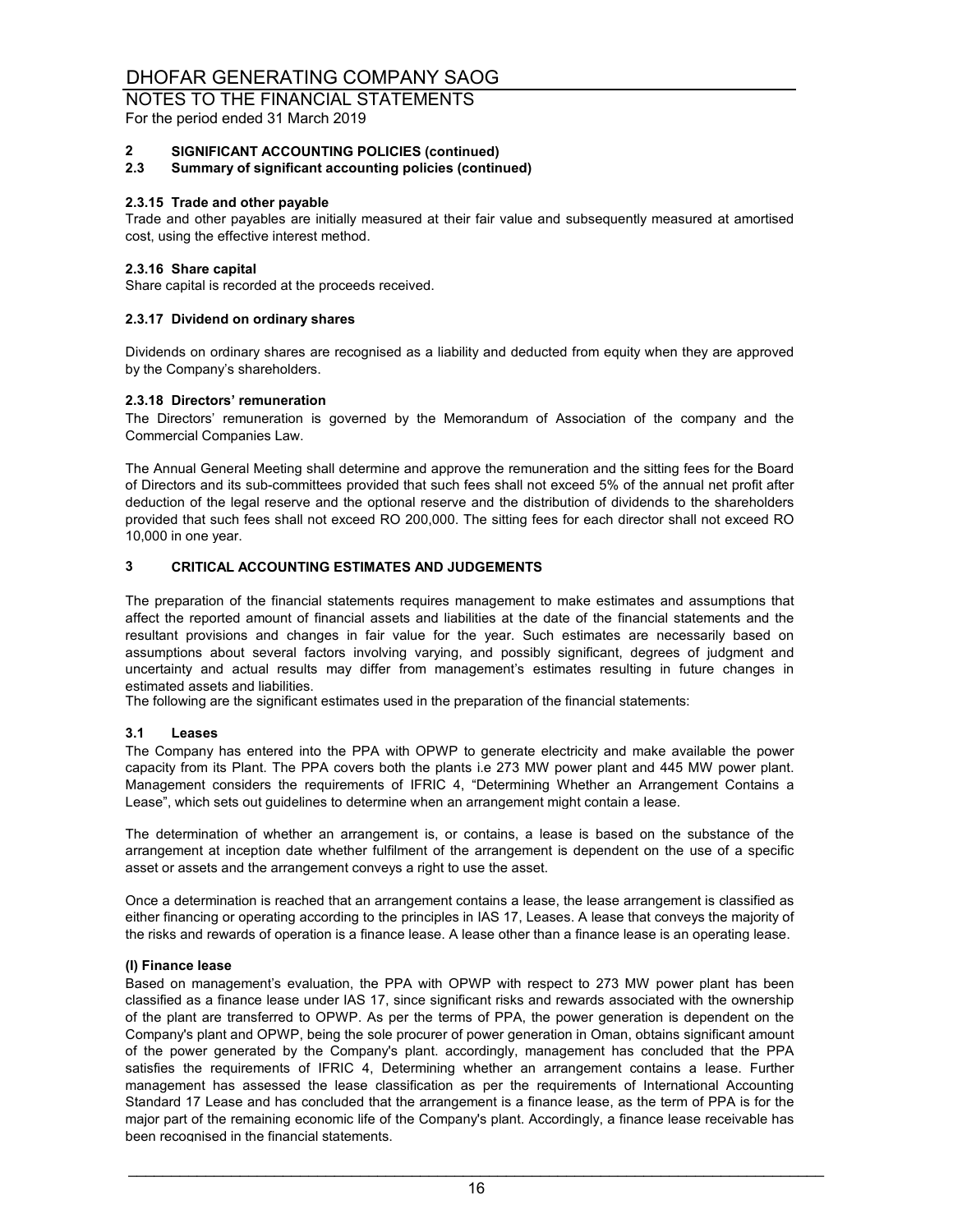NOTES TO THE FINANCIAL STATEMENTS For the period ended 31 March 2019

#### **3 CRITICAL ACCOUNTING ESTIMATES AND JUDGEMENTS (continued)**

#### **3.1 Leases (continued)**

#### **(I) Finance lease (continued)**

The primary basis for this conclusion being that the PPA is for substantial portion of the life of the plant and the present value of minimum lease payments substantially equates the fair value of the plant at the inception of the lease.

#### **(II) Operating lease**

Based on management's evaluation, the PPA with OPWP with respect to 445 MW power plant has been classified as a operating lease under IAS 17 since significant risks and rewards associated with the ownership of the plant lies with the Company and not with OPWP. The primary basis for this conclusion is that the PPA is for a term of 15 years while the economic life of the power plant is estimated to be forty years. The present value of minimum lease payments under the PPA does not substantially recover the fair value of the plant at the inception of the lease. Further, the residual risk is borne by the Company and not OPWP.

#### **3.2 Provision for decommissioning obligation**

Upon expiry of their respective Usufruct and PPA, the Company will have an obligation to remove the facilities and restore the affected area. The estimated cost, discount rate and risk rate used in the provision for decommissioning costs calculation is based on management's best estimates.

#### **3.3 Provision for major maintenance**

With respect to 273 MW power plant, the company has an unavoidable contractual obligation of plant is being available to generate the electricity over the term of the PPA which requires performance of certain activities. Accordingly, it is considered appropriate to create a provision for major maintenance as the unavoidable costs of mid-life revision based on best estimates.

#### **3.4 Useful lives and residual value of equipment**

Depreciation is charged so as to write off the cost of assets, less their residual value, over their estimated useful lives. The calculation of useful lives is based on management's assessment of various factors such as the operating cycles, the maintenance programs, and normal wear and tear using its best estimates. The calculation of the residual value is based on the management best estimates.

#### **3.5 Going concern**

The Company's management has made an assessment of the Company's ability to continue as a going concern and is satisfied that the Company has the resources to continue in business for the foreseeable future. Furthermore, the management is not aware of any material uncertainties that may cast significant doubt upon the Company's ability to continue as a going concern. Therefore, the financial statements continue to be

#### **3.6 Taxes**

Uncertainties exist with respect to the interpretation of tax regulations and the amount and timing of future taxable income. Given the wide range of business relationships and nature of existing contractual agreements, differences arising between the actual results and the assumptions made, or future changes to such assumptions, could necessitate future adjustments to tax income and expense already recorded.

The Company establishes provisions, based on reasonable estimates, for possible consequences of finalisation of tax assessments of the company. The amount of such provisions is based on various factors, such as experience of previous tax assessments and differing interpretations of tax regulations by the taxable entity and the responsible tax authority.

#### **3.7 Impairment of account receivable**

An estimate of the collectible amount of accounts receivable is made using expected loss model which involves evaluation of credit rating and days past due information. For individually significant amounts, this information is performed on an individual basis. Amounts which are not individually significant, but which are past due, are assessed collectively.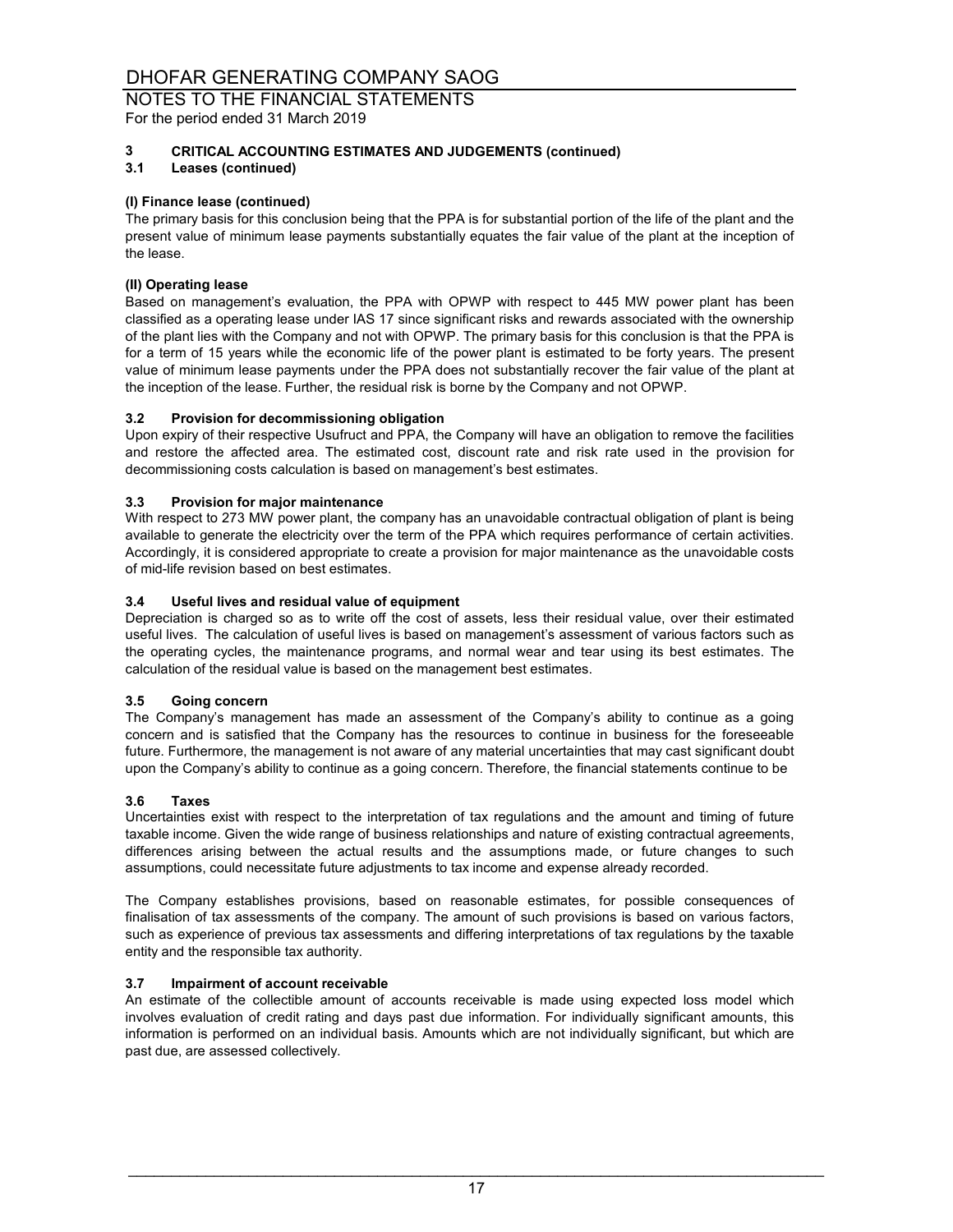NOTES TO THE FINANCIAL STATEMENTS For the period ended 31 March 2019

#### **3 CRITICAL ACCOUNTING ESTIMATES AND JUDGEMENTS (continued)**

#### **3.8 Impairment of finance lease receivables**

The Company assesses on a forward looking basis the expected credit losses associated with its finance lease receivable, carried at amortised cost. The impairment provisions for financial lease receivable was assessed based on the "Expected Credit Loss" model, using assumptions about risk of default and expected loss rates. The Company uses judgement in making these assumptions and selecting the inputs to the impairment calculation, based on the past history, existing market conditions as well as forward looking estimates at the end of each reporting period. As at the reporting date, the impairment impact is considered to be immaterial.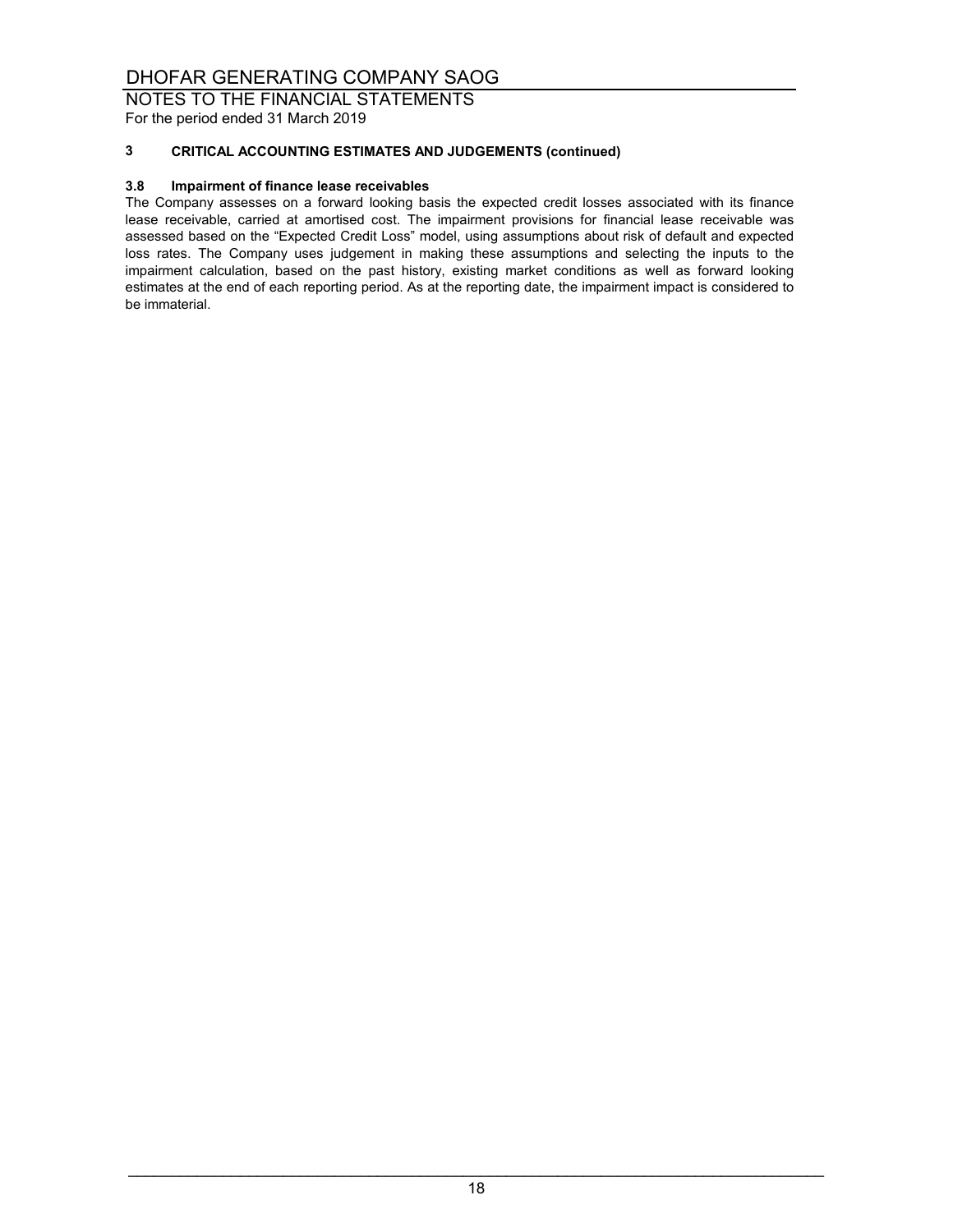NOTES TO THE FINANCIAL STATEMENTS

For the period ended 31 March 2019

#### **4PLANT, EQUIPMENT AND CAPITAL WORK IN PROGRESS**

|                                                                   |                      | <b>Plant capital</b> | Decommissioning    | <b>Computers and</b>   | Computer              |                                    | <b>Furniture and</b> |                                     | Capital work-in-                           |                           |
|-------------------------------------------------------------------|----------------------|----------------------|--------------------|------------------------|-----------------------|------------------------------------|----------------------|-------------------------------------|--------------------------------------------|---------------------------|
|                                                                   | Plant                | spares<br><b>RO</b>  | asset<br><b>RO</b> | equipment<br><b>RO</b> | software<br><b>RO</b> | <b>Motor Vehicles</b><br><b>RO</b> | fixture<br><b>RO</b> | Sub total<br><b>RO</b>              | progress<br><b>RO</b>                      | <b>Total</b><br><b>RO</b> |
| Cost:<br>At 1 January 2019<br>Additions                           | 158,926,392          | 1,374,461            | 928,519            | 107,350                | 102,254               | 19,750                             | 57,880               | 161,516,606                         | 79,204                                     | 161,516,606<br>79,204     |
| At 31 March 2019                                                  | 158,926,392          | 1,374,461            | 928,519            | 107,350                | 102,254               | 19,750                             | 57,880               | 161,516,606                         | 79,204                                     | 161,595,810               |
| Depreciation:<br>At 1 January 2019<br>Depreciation for the period | 3,792,899<br>948,042 | 381,795<br>19,089    | 23,213<br>5,803    | 78,688<br>5,284        | 64,219<br>5,131       | 9,321<br>988                       | 25,964<br>2,893      | 4,376,099<br>987,230                |                                            | 4,376,099<br>987,230      |
| At 31 March 2019                                                  | 4,740,940            | 400,884              | 29,016             | 83,972                 | 69,350                | 10,309                             | 28,857               | 5,363,329                           |                                            | 5,363,329                 |
| Net book value:<br>At 31 March 2019                               | 154,185,452          | 973,577              | 899,503            | 23,378                 | 32,904                | 9,441                              | 29,023               | 156, 153, 277                       | 79,204                                     | 156,232,481               |
| Cost:<br>At 1 January 2018<br><b>Additions</b><br>Transfer        | 158,926,392          | 1,374,461            | 928,519            | 107,350                | 102,254               | 19,750                             | 57,880               | 1,661,695<br>928.519<br>158,926,392 | 146,839,736<br>12,086,656<br>(158,926,392) | 148,501,431<br>13,015,175 |
| At 31 December 2018                                               | 158,926,392          | 1,374,461            | 928,519            | 107,350                | 102,254               | 19,750                             | 57,880               | 161,516,606                         |                                            | 161,516,606               |
| Depreciation:<br>At 1 January 2018<br>Depreciation for the year   | 3,792,899            | 305,436<br>76,359    | 23,213             | 57,190<br>21,498       | 43,768<br>20,451      | 5,371<br>3,950                     | 14,388<br>11,576     | 426,153<br>3,949,946                | $\blacksquare$<br>$\overline{\phantom{0}}$ | 426,153<br>3,949,946      |
| At 31 December 2018                                               | 3,792,899            | 381,795              | 23,213             | 78,688                 | 64,219                | 9,321                              | 25,964               | 4,376,099                           |                                            | 4,376,099                 |
| Net book value:<br>At 31 December 2018                            | 155, 133, 493        | 992,666              | 905,306            | 28,662                 | 38,035                | 10,429                             | 31,916               |                                     |                                            | 157,140,507               |
|                                                                   |                      |                      |                    |                        |                       |                                    |                      | 157,140,507                         |                                            |                           |

(i) All plant and equipment are mortgaged with banks against the term loan (note 16)

(ii) The depreciation charge has been allocated in the statement of comprehensive income as follows:

|                                               | 31-Mar-19 | 31-Mar-18 |
|-----------------------------------------------|-----------|-----------|
|                                               | RO        |           |
| Operating costs (note 21)                     | 972.934   | 982.665   |
| Administrative and general expenses (note 22) | 14.296    | 14.362    |
|                                               | 987.230   | 997.027   |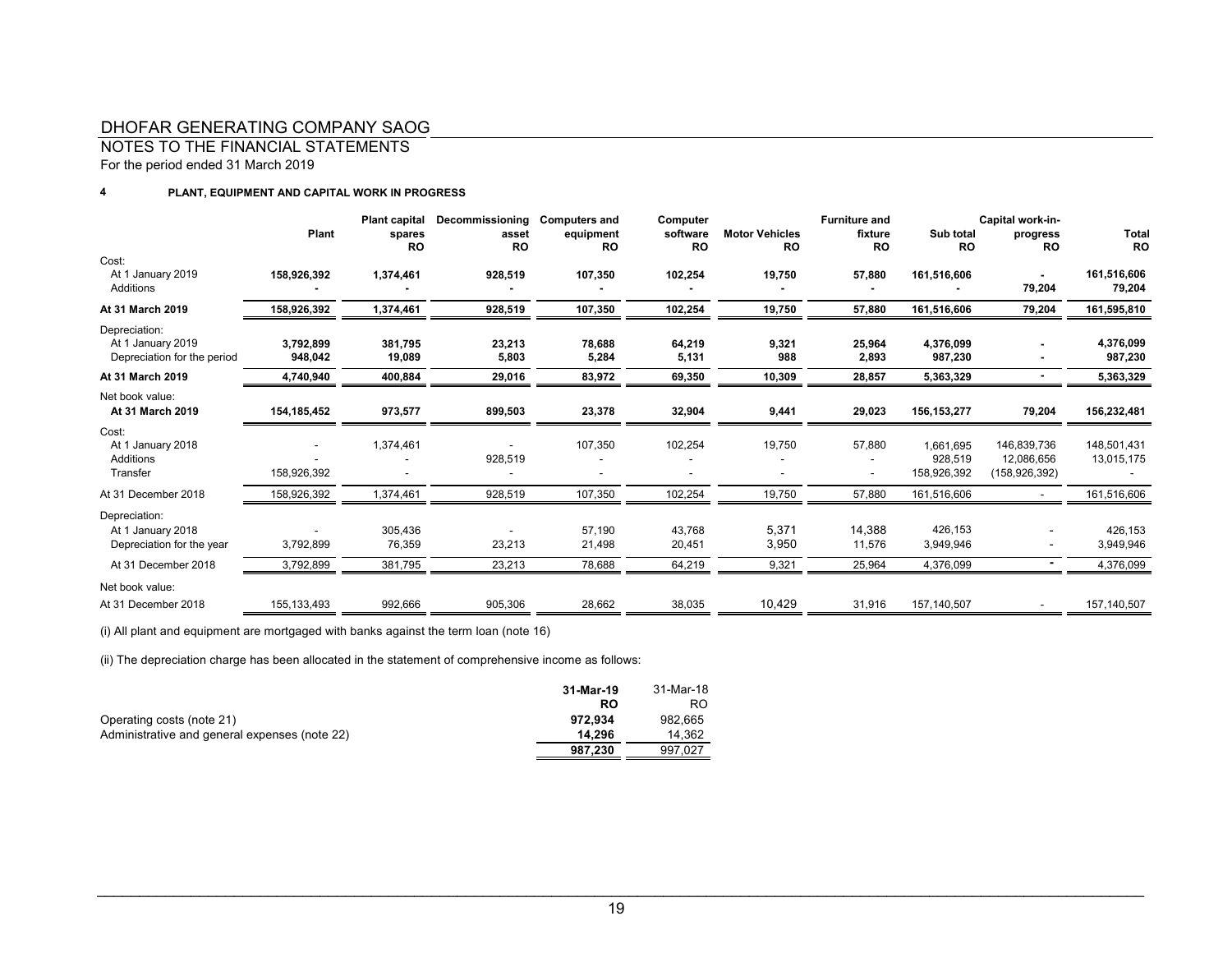### NOTES TO THE FINANCIAL STATEMENTS

For the period ended 31 March 2019

#### **5 FINANCE LEASE RECEIVABLES**

As mentioned in note 3.1 , the arrangement for 273 MW power plant is a finance lease. Accordingly, a finance lease receivable has been recognised for the 273 MW power plant in the financial statements.

|                                                                               |               |                |                | 31-Mar-19<br>RO        | 31-Dec-18<br>RO.       |
|-------------------------------------------------------------------------------|---------------|----------------|----------------|------------------------|------------------------|
| Non-current                                                                   |               |                |                | 53,918,466             | 54,514,265             |
| Current                                                                       |               |                |                | 2,312,151              | 2,265,579              |
|                                                                               |               |                |                | 56,230,617             | 56,779,844             |
| The following table shows the maturity analysis of finance lease receivables: |               |                |                |                        |                        |
|                                                                               | Less than     | <b>Between</b> | <b>Between</b> | More than              |                        |
|                                                                               | 1 year        | 1 and 2 years  | 2 and 5 years  | 5 years                | <b>Total</b>           |
|                                                                               | <b>RO</b>     | <b>RO</b>      | <b>RO</b>      | <b>RO</b>              | <b>RO</b>              |
| <b>31 March 2019</b>                                                          |               |                |                |                        |                        |
| Gross finance lease                                                           | 6,819,111     | 6,819,111      | 20,457,334     | 59,667,227             | 93,762,783             |
| receivables                                                                   |               |                |                |                        |                        |
| Less: unearned                                                                | (4, 506, 960) | (4, 310, 902)  | (11, 582, 932) | (17, 131, 372)         | (37,532,166)           |
| finance income                                                                | 2,312,151     | 2,508,209      | 8,874,402      | 42,535,855             | 56,230,617             |
|                                                                               |               |                |                |                        |                        |
| 31 December 2018                                                              |               |                |                |                        |                        |
| Gross finance lease                                                           | 6,819,111     | 6,819,111      | 34,095,557     | 47,733,781             | 95,467,560             |
| receivables                                                                   |               |                |                |                        |                        |
| Less: unearned                                                                | (4, 553, 532) | (4,361,422)    | (18, 304, 431) | (11,468,331)           | (38,687,716)           |
| finance income                                                                | 2,265,579     | 2,457,689      | 15,791,126     | 36,265,450             | 56,779,844             |
|                                                                               |               |                |                |                        |                        |
| <b>INVENTORIES</b><br>6                                                       |               |                |                |                        |                        |
|                                                                               |               |                |                | 31-Mar-19              | 31-Dec-18              |
|                                                                               |               |                |                | <b>RO</b>              | RO.                    |
|                                                                               |               |                |                |                        |                        |
| Spares and consumables<br>Fuel                                                |               |                |                | 2,926,776<br>2,646,174 | 2,958,345<br>2,671,003 |
|                                                                               |               |                |                | 5,572,950              | 5,629,348              |
|                                                                               |               |                |                |                        |                        |
| 7<br><b>TRADE AND OTHER RECEIVABLES</b>                                       |               |                |                |                        |                        |
|                                                                               |               |                |                | 31-Mar-19<br><b>RO</b> | 31-Dec-18<br>RO.       |
|                                                                               |               |                |                |                        |                        |
| Trade receivables from OPWP                                                   |               |                |                | 2,733,409              | 2,681,517              |
| Amount due from related parties (note 26)                                     |               |                |                |                        | 148                    |
| Other receivables                                                             |               |                |                | 656,697                | 545,172                |
|                                                                               |               |                |                | 3,390,106              | 3,226,837              |

All trade receivables are considered good and none of the balances were either past due or impaired at the reporting date. These were fully collected as of the date of approval of these financial statements. The Company has not recognised any ECL on trade receivable as the amount was not significant.

Trade receivables are non-interest bearing and are on terms of 25 days.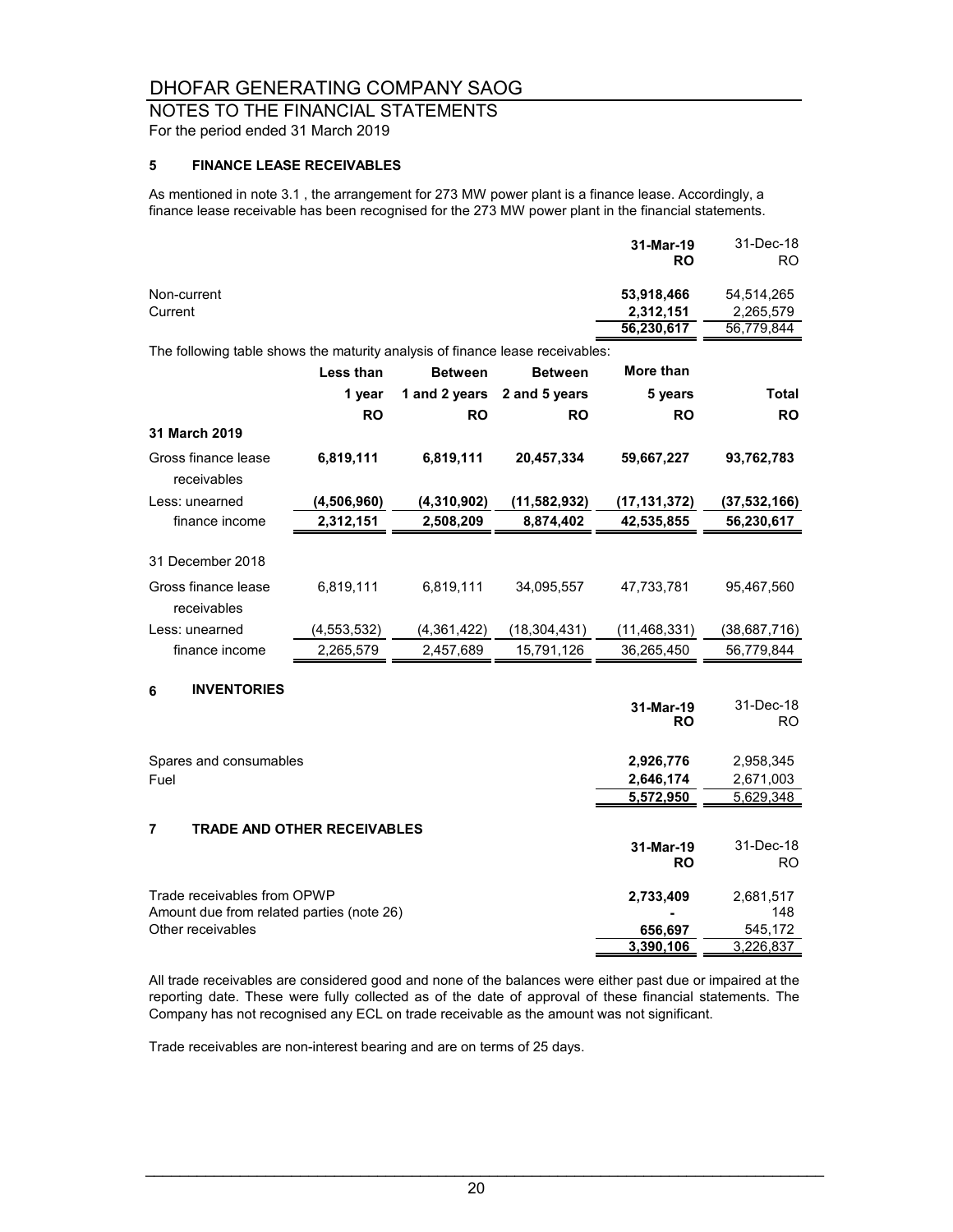## NOTES TO THE FINANCIAL STATEMENTS

For the period ended 31 March 2019

#### **8 ADVANCES AND PREPAYMENTS**

|                                       | 31-Mar-19<br><b>RO</b> | 31-Dec-18<br>RO. |
|---------------------------------------|------------------------|------------------|
| Advances and others                   | 12,920                 | 6,675            |
| Prepaid expenses                      | 49,488.00              | 166,576          |
|                                       | 62,408                 | 173,251          |
| 9<br><b>CASH AND CASH EQUIVALENTS</b> |                        |                  |
|                                       | 31-Mar-19              | 31-Dec-18        |
|                                       | <b>RO</b>              | <b>RO</b>        |
| Cash at bank                          | 5,346,415              | 10,104,872       |
| Cash in hand                          | 471                    | 1,840            |
|                                       | 5,346,886              | 10,106,712       |

As of 31 March 2019, the Company has undrawn overdraft facility amounting to RO 7,700,000 (31 December 2018 - RO 7,700,000) with the interest rate of 3.5% per annum (31 December 2018 - 3.5%).

#### **10 SHARE CAPITAL**

The authorised share capital of the Company as at 31 March 2019 is RO 120,000,000 (31 December 2018 : RO 120,000,000).

The Company has one class of ordinary shares which carry no right to fixed income.

Shareholders who own 10% or more of the Company's share capital at the reporting date are:

|                                              | 31 March 2019               |            | 31 December 2018 |               |
|----------------------------------------------|-----------------------------|------------|------------------|---------------|
|                                              | No. of shares<br>Percentage |            | Percentage       | No. of shares |
|                                              | shareholding                |            | shareholding     |               |
| MAP Power Holding Company Limited            | 27%                         | 60.004.800 | 27%              | 60.004.800    |
| Mitsui & Co. Middle East and Africa Projects |                             |            |                  |               |
| Investment & Development Limited             | 27%                         | 60,004,800 | 27%              | 60,004,800    |
| General Authority for Social Insurance       | $7.5\%$                     | 16,668,000 | 7.5%             | 16.668.000    |
| Civil Servants Retirement Fund               | 7.8%                        | 17,289,073 | $2.4\%$          | 5,305,200     |

#### **11 LEGAL RESERVE**

Article 106 of the Commercial Companies Law of 1974, as amended requires that 10% of a Company's net profit be transferred to a non-distributable legal reserve until the amount of the legal reserve becomes equal to at least one-third of the Company's paid-up share capital.

#### **12 CASH FLOW HEDGE RESERVE**

The USD long term facilities of the Company bear interest at US LIBOR plus applicable margins. The Company has fixed the rate of interest through Interest Rate Swap agreements ("IRS") entered into with various international banks for the facilities.

|                                               | 31-Mar-19<br>RO | 31-Dec-18<br>RO. |
|-----------------------------------------------|-----------------|------------------|
| At the beginning                              | (1,222,955)     | (4,444,370)      |
| Change in fair value during the period / year | (1,966,778)     | 3,789,899        |
| Less: related deferred tax asset (note 19)    | 295.016         | (568, 484)       |
| Change in fair value of hedge - net of tax    | (2,894,717)     | (1,222,955)      |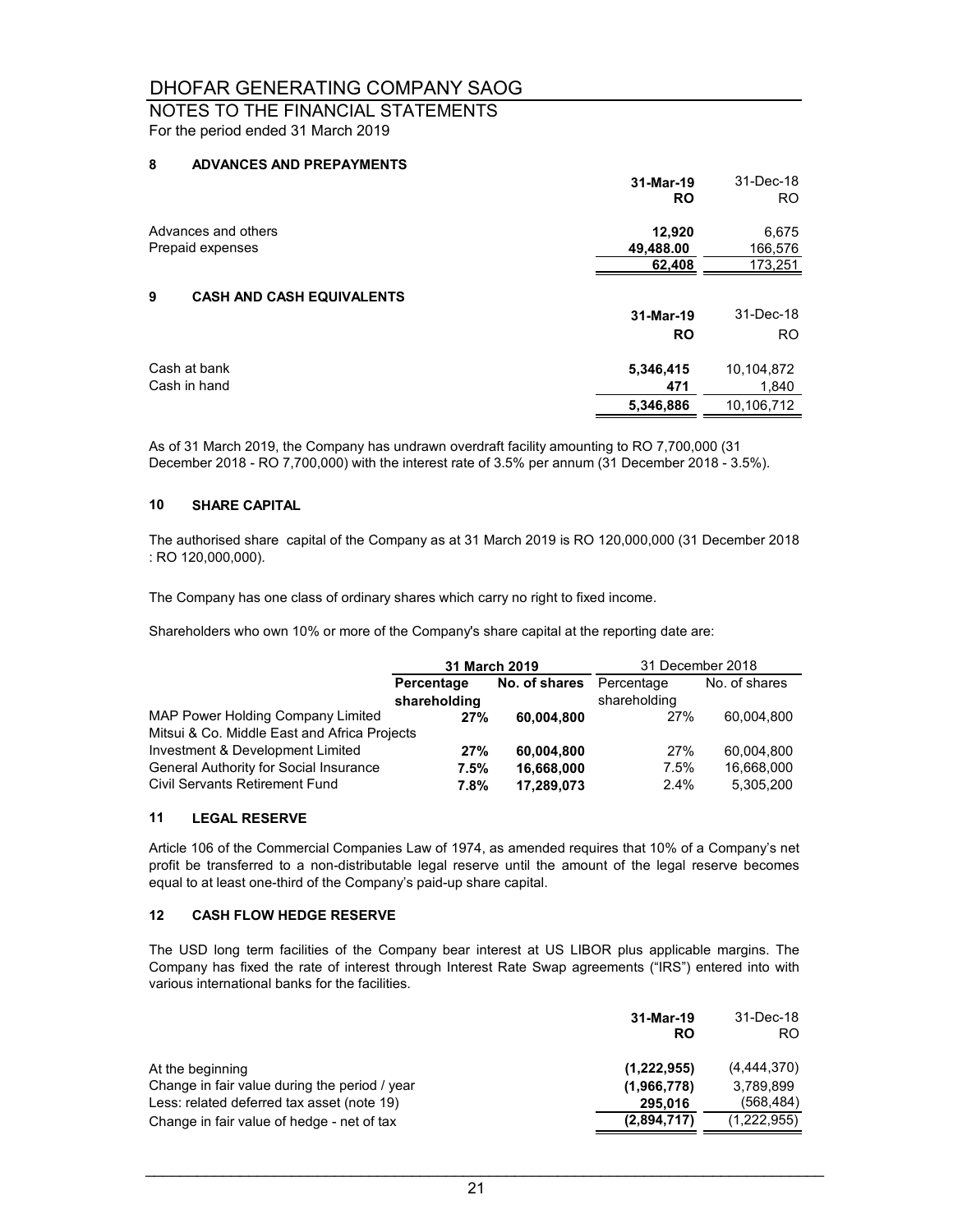#### NOTES TO THE FINANCIAL STATEMENTS

For the period ended 31 March 2019

#### **12 CASH FLOW HEDGE RESERVE (continued)**

All the interest rate swaps are designated and effective as cash flow hedges and the fair value thereof has been recognised directly in other comprehensive income and presented in statement of changes in equity, net of related deferred tax.

#### **13 DERIVATIVE FINANCIAL INSTRUMENTS**

The Company's main interest rate risk arises from long-term borrowings with variable rates, which expose the Company to cash flow interest rate risk. The Company has entered into five interest rate swap agreements with five international banks at fixed interest rates ranging from 2.1% - 2.4% per annum. During the current period, the Company's borrowings at variable rate were entirely denominated in US Dollars.

The Company manages its cash flow interest rate risk by using floating-to-fixed interest rate swaps. Under these swaps, the Company agrees with other parties to exchange, at specified intervals (semi-annually), the difference between fixed contract rates and floating rate interest amounts calculated by reference to the agreed notional principal amounts.

|                     |               |                 |           | Notional amount by term to maturity |            |  |
|---------------------|---------------|-----------------|-----------|-------------------------------------|------------|--|
|                     | Negative fair | <b>Notional</b> | $1 - 12$  | More than 1                         | Over 5     |  |
|                     | value         | amount total    | months    | upto 5 years                        | years      |  |
|                     | <b>RO</b>     | <b>RO</b>       | <b>RO</b> | <b>RO</b>                           | <b>RO</b>  |  |
| 31 March 2019       |               |                 |           |                                     |            |  |
| Interest rate swaps | 3,405,549     | 87,035,296      | 2,424,975 | 16,434,913                          | 68,175,408 |  |
|                     |               |                 |           |                                     |            |  |
| 31 December 2018    |               |                 |           |                                     |            |  |
| Interest rate swaps | 1,438,771     | 88,500,601      | 3,890,280 | 16,434,913                          | 68,175,408 |  |
|                     |               |                 |           |                                     |            |  |

#### **14 PROVISION FOR DECOMMISSIONING COSTS**

|                                                                   | 31-Mar-19 | 31-Dec-18 |
|-------------------------------------------------------------------|-----------|-----------|
|                                                                   | <b>RO</b> | RO.       |
| At the beginning                                                  | 4,067,655 | 3,000,900 |
| Provision made during the period / year                           | -         | 928.519   |
| Unwinding of discount on decommissioning cost provision (Note 24) | 35.394    | 138,236   |
|                                                                   | 4,103,049 | 4.067.655 |

Decommissioning costs represents the present value of management's best estimate of the future outflow of the economic benefits that will be required to remove the facilities and restore the affected area at the Company's rented sites. The cost estimate has been discounted to present value using the rate that reflects the risk profile of the Company.

#### **15 PROVISION FOR MAJOR MAINTENANCE**

To meet the obligations under the PPA, major maintenance and upgradation will have to be performed on the power generation assets. This expenditure is expected to be incurred over the PPA term and would enable the Company to fulfil its obligations under the PPA. A provision has been created based on the present value of future cash outflows that will be required for major maintenance and upgradation activities.

|                                                      | 31-Mar-19<br>RO | 31-Dec-18<br>RO. |
|------------------------------------------------------|-----------------|------------------|
| At the beginning                                     | 3,917,732       | 4,423,638        |
| Unwinding of discount on major maintenance (Note 24) | 26.924          | 125.502          |
| Payments made during the period / year               | (119.348)       | (631, 408)       |
|                                                      | 3,825,308       | 3,917,732        |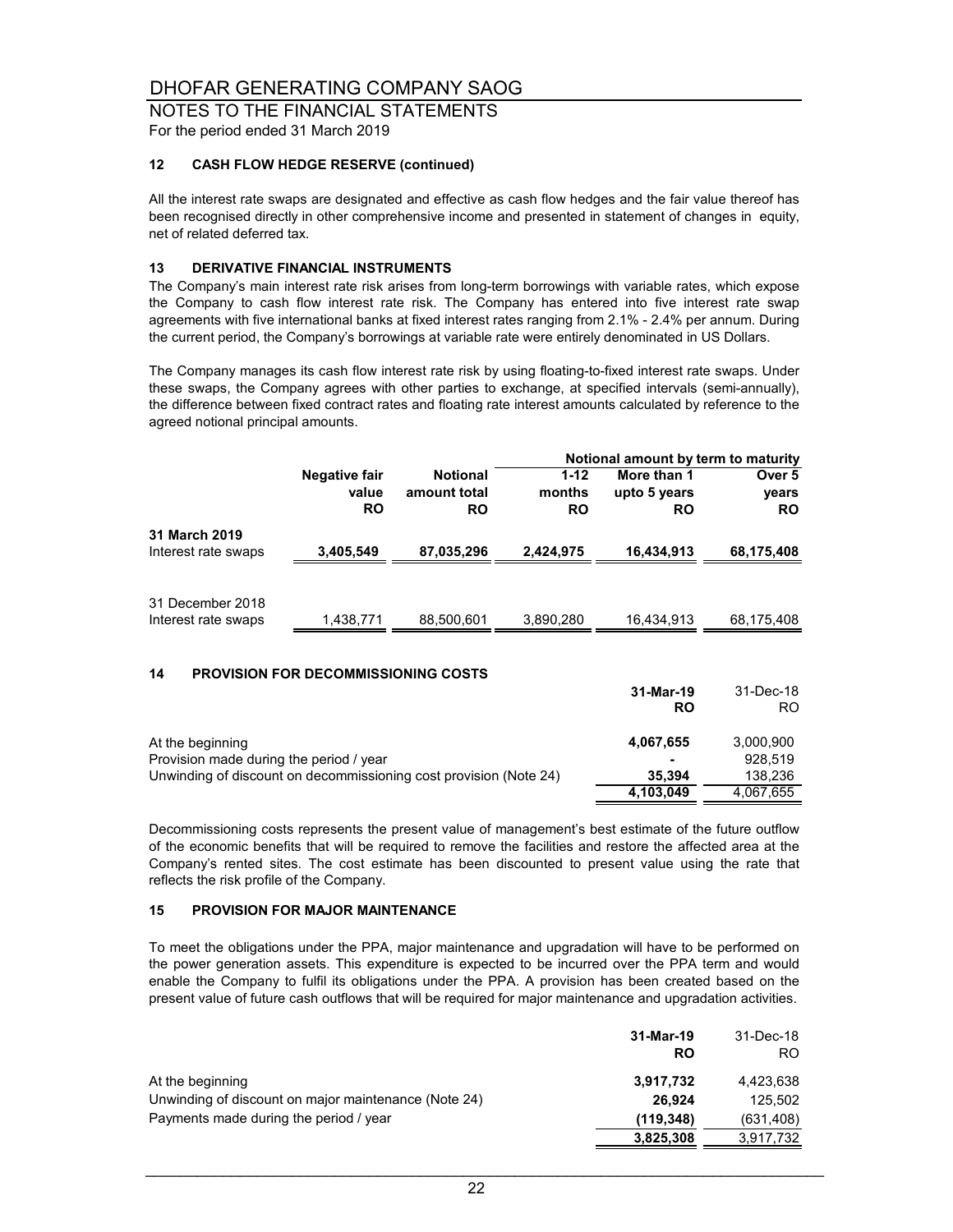#### NOTES TO THE FINANCIAL STATEMENTS For the period ended 31 March 2019

#### **16 LONG TERM LOAN**

|                                   | 31-Mar-19<br><b>RO</b> | 31-Dec-18<br>RO. |
|-----------------------------------|------------------------|------------------|
| At the beginning                  | 161,332,749            | 152,502,471      |
| Received during the period / year |                        | 13,074,003       |
| Paid during the period / year     | (2,670,749)            | (4,243,725)      |
| Gross loan amount                 | 158,662,000            | 161,332,749      |
| Less: Unamortised arrangement fee | (1,680,352)            | (1,728,219)      |
|                                   | 156,981,648            | 159,604,530      |
| Current portion                   | 7,152,956              | 6,979,251        |
| Non-current portion               | 149,828,692            | 152,625,279      |
|                                   | 156,981,648            | 159,604,530      |

The loan facility of RO 168,609,121 (USD 437,832,047) was provided by a consortium of local and international banks in pursuance with the PPA to finance the project cost. This loan is repayable in 31 semiannual instalments starting from 31 July 2018.

|                 |                       | According to Common Term Agreement the term loan facility comprises of: |                      |
|-----------------|-----------------------|-------------------------------------------------------------------------|----------------------|
| <b>Currency</b> | <b>Total facility</b> | Interest rates                                                          | Final repayment date |
| RO.             | 72.999.959            | 4.6% per annum                                                          | 31 December 2032     |
| USD.            | 248.271.000           | $LIBOR + 1.4%$ per annum                                                | 31 December 2032     |

The Rial Omani facility includes stand-by facility of RO 3,032,646.

The repayment schedule of gross term loan is as follows:

|                               | 31-Mar-19<br><b>RO</b> | 31-Dec-18<br>RO. |
|-------------------------------|------------------------|------------------|
| Payable within one year       | 7.030.881              | 7.089.985        |
| Payable between 1 and 2 years | 7.148.654              | 7.363.186        |
| Payable between 2 and 5 years | 22.221.973             | 22.596.221       |
| Payable after 5 years         | 122,260,492            | 124.283.357      |

**31-Mar-19** 31-Dec-18

The Company hedges USD portion of the loan for interest rate risk via an interest rate swap arrangement as explained in Note 12.

The loan is secured by a charge on all project assets, assignment of insurance / reinsurances, agreement for security over promoters' shares and charge over the Company's project accounts. The weighted average effective interest rate on the bank loans is 3.71% per annum (31 December 2018: 3.61%) for USD facility and 4.64% per annum (31 December 2018: 4.60%) per annum for OMR Facility (overall effective rate 4.10% per annum) (31 December 2018: 4.02%) .

The loan is subject to certain covenants relating to maintenance of Debt Service Coverage Ratio.

#### **17 TRADE AND OTHER PAYABLES**

|                                         | 31-Mar-19<br><b>RO</b> | 31-Dec-18<br>RO |
|-----------------------------------------|------------------------|-----------------|
| Accrued expenses                        | 2.995.004              | 3.665.422       |
| Trade payables                          | 2,628,003              | 2,379,765       |
| Amount due to related parties (note 26) | 594.276                | 501.493         |
| Other payables                          | 8.627                  | 6.759           |
|                                         | 6,225,910              | 6,553,439       |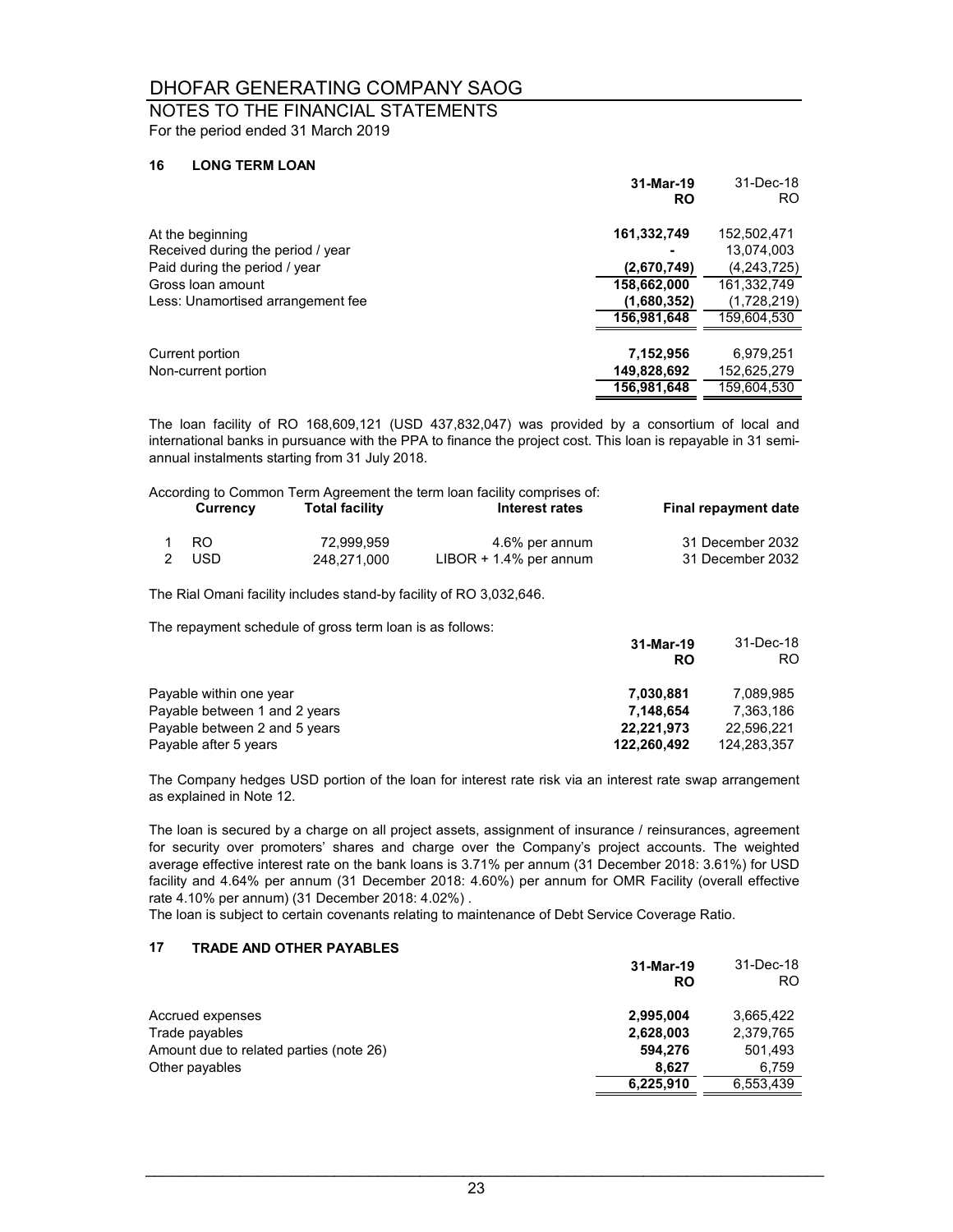#### NOTES TO THE FINANCIAL STATEMENTS

For the period ended 31 March 2019

#### **18 ADJUSTMENTS RECOGNISED ON ADOPTION OF IFRS 16**

The company has adopted IFRS 16 retrospectively from 1 January 2019, but has not restated comparatives for the 2018 reporting period, as permitted under the specific transitional provisions in the standard. The reclassifications and the adjustments arising from the new leasing rules for the period before 1 January 2019 are therefore recognised in the equity. On adoption of IFRS 16, the company recognised lease liabilities in relation to leases which had previously been classified as 'operating leases' under the principles of IAS 17 Leases. These liabilities were measured at the present value of the remaining lease payments, discounted using the Company's weighted average cost of capital.

*Non-current assets* The transition of IFRS 16 impaced to the financial statements on 1 Janualy 2019 as follow.

| Right-to-use assets                                                                                                        | 4,586,306                           |                  |
|----------------------------------------------------------------------------------------------------------------------------|-------------------------------------|------------------|
| <b>Non-current liabilities</b><br>Lease liabilities                                                                        | 4,566,348                           |                  |
| <b>Current liabilities</b><br>Lease liabilities                                                                            | 242,089                             |                  |
| Impact on equity                                                                                                           | (222, 131)                          |                  |
| Deferred tax impact on retained earnings adjustment (note 19)                                                              | (33, 320)                           |                  |
| Reversal of expenses recognised in retained earnings under operating<br>lease principals but not paid as on 1 January 2019 | 70,607                              |                  |
|                                                                                                                            | 37,287                              |                  |
| Net impact on equity                                                                                                       | (184, 844)                          |                  |
| The movement of Right-to-use asset during the period is as follows                                                         | 31-Mar-19                           | 31-Dec-18<br>RO. |
| At 1 January<br>Amortisation during the period (note 21)                                                                   | <b>RO</b><br>4,586,306<br>(73, 974) |                  |
| At 31 March                                                                                                                | 4,512,332                           |                  |
| Lease liability recognised in the current year as follows                                                                  |                                     |                  |
|                                                                                                                            | 31-Mar-19<br>RO                     | 31-Dec-18<br>RO. |
| Opening                                                                                                                    | 4,808,437                           |                  |
| Interest accrued during the period<br>Payment during the period                                                            | 40,752<br>(133, 137)                |                  |
| Closing                                                                                                                    | 4,716,052                           | $\blacksquare$   |
|                                                                                                                            |                                     |                  |
|                                                                                                                            | 31-Mar-19<br>RO                     | 31-Dec-18<br>RO. |
| Current lease liabilitie<br>Non-current lease liabilitie                                                                   | 418,386<br>4,297,666                |                  |
|                                                                                                                            | 4,716,052                           |                  |

Amortization relates to the right to use asset and interest charge on the lease liability for the period ended as follows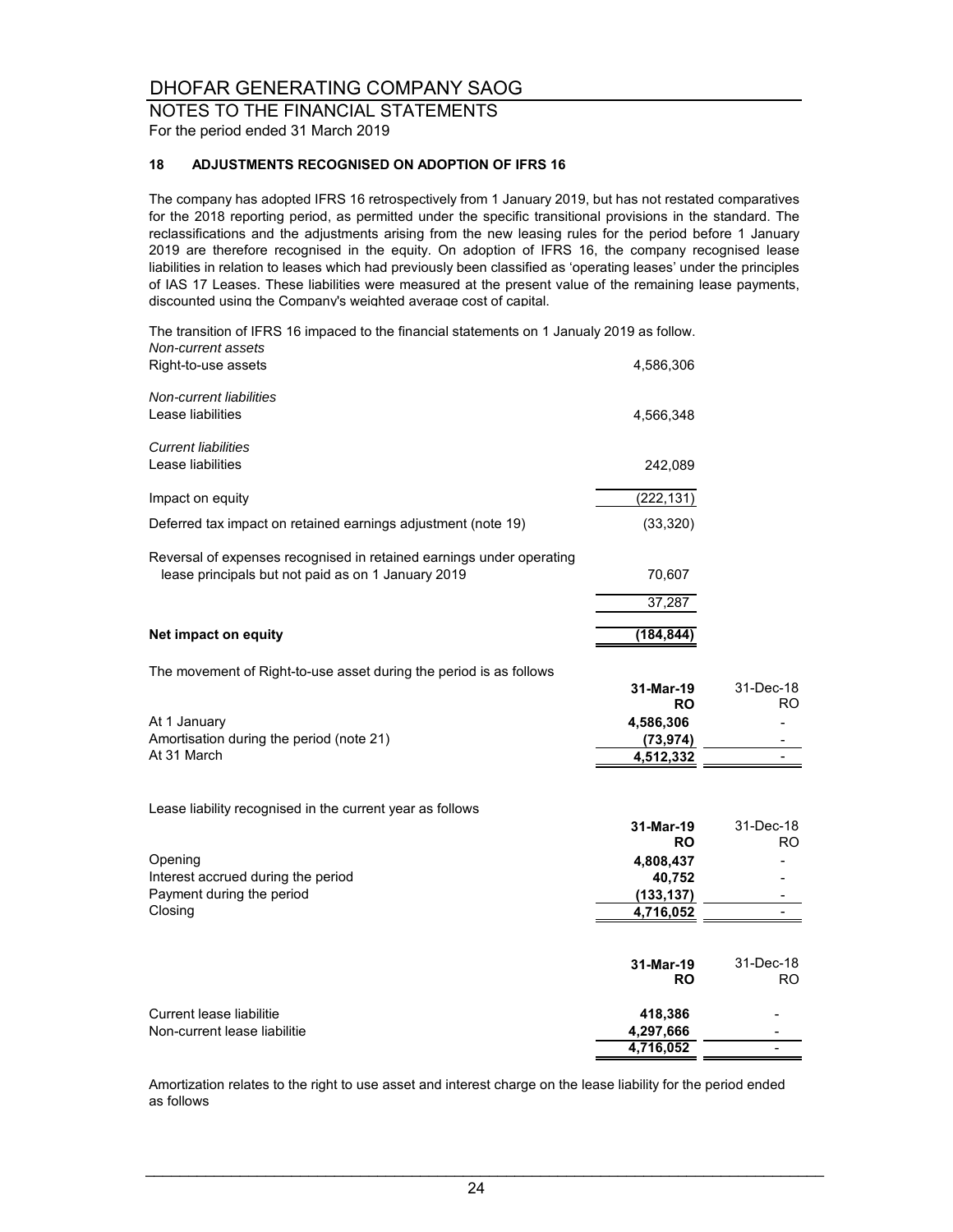### NOTES TO THE FINANCIAL STATEMENTS

For the period ended 31 March 2019

| 18<br><b>ADJUSTMENTS RECOGNISED ON ADOPTION OF IFRS 16 (continued)</b> |           |            |
|------------------------------------------------------------------------|-----------|------------|
|                                                                        | 3 Months  | 3 Months   |
|                                                                        | ended     | ended      |
|                                                                        | 31-Mar-19 | 31-Mar-18  |
|                                                                        | <b>RO</b> | RO.        |
| Amortization (note 21)                                                 | 73,974    |            |
| Interest on finance lease (note 24)                                    | 40,751    |            |
| <b>TAXATION</b>                                                        |           |            |
| 19                                                                     | 3 Months  |            |
|                                                                        |           | 3 Months   |
|                                                                        | ended     | ended      |
|                                                                        | 31-Mar-19 | 31-Mar-18  |
|                                                                        | <b>RO</b> | <b>RO</b>  |
| <b>Statement of comprehensive Income</b>                               |           |            |
| Deferred tax charge                                                    | 544,100   | 812,246    |
| Current tax reversal                                                   |           | (154, 809) |
|                                                                        | 544,100   | 657,437    |
|                                                                        |           |            |
| <b>Statement of financial position</b><br>Non-Current liability:       |           |            |
| Deferred tax                                                           | 6,259,921 |            |
|                                                                        |           | 5,977,517  |
| <b>Current liability</b>                                               |           |            |
| Current year                                                           |           | 154,809    |
|                                                                        |           | 154,809    |
|                                                                        | 3 Months  | 3 Months   |
|                                                                        |           |            |
|                                                                        | ended     | ended      |
|                                                                        | 31-Mar-19 | 31-Mar-18  |
|                                                                        | <b>RO</b> | <b>RO</b>  |
| Provision for taxation movement:                                       |           |            |
| At the beginning                                                       |           | 154,809    |
| Reversal during the period / year                                      |           | (154, 809) |
|                                                                        |           |            |

The total charge for the current year tax can be reconciled to the accounting profits as follows:

|                                                              | 3 Months<br>ended<br>31-Mar-19<br><b>RO</b> | 3 Months<br>ended<br>31-Mar-18<br>RO. |
|--------------------------------------------------------------|---------------------------------------------|---------------------------------------|
| Accounting profit before tax for the period / year           | (1, 270, 193)                               | (1, 191, 854)                         |
| Tax at the rate of 15%<br>Add tax effect of:                 | (190, 529)                                  | (178, 778)                            |
| Deferred tax not recognised on tax losses                    | 767,949                                     |                                       |
| Deferred tax impact on equity on lease liability recognition | (33, 320)                                   |                                       |
| Prior year impact                                            |                                             | 991.024                               |
| Current tax reversal of prior year                           |                                             | (154, 809)                            |
| Tax expense for the year                                     | 544.100                                     | 657.437                               |

Tax assessments of the Company have been completed up to tax year 2012. The management considers that the amount of additional taxes, if any, that may become payable on finalisation of the open tax years would not be material to the Company's financial position as at 31 March 2019.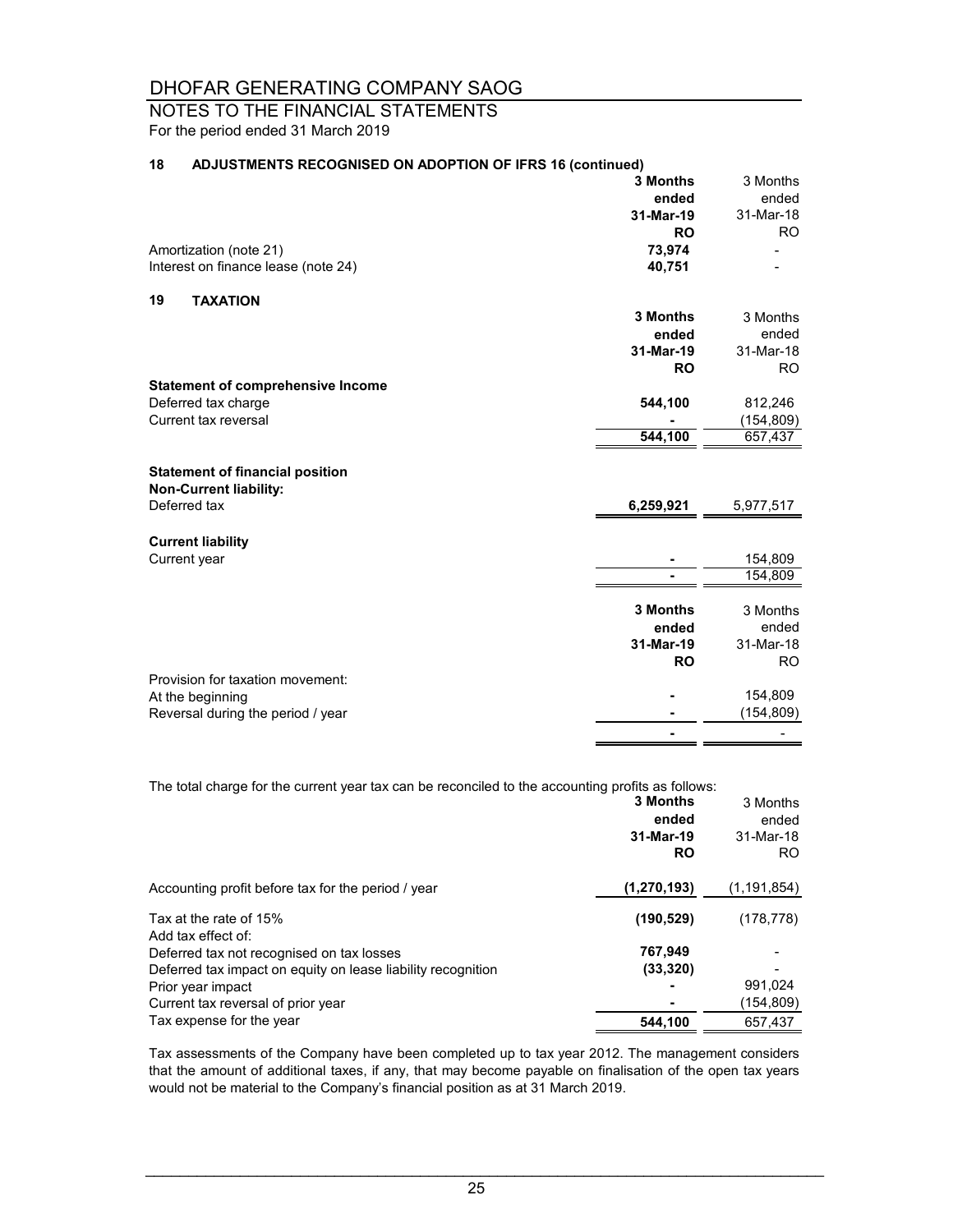#### NOTES TO THE FINANCIAL STATEMENTS

For the period ended 31 March 2019

#### **19 TAXATION (continued)**

The provision for the current and deferred tax has been recorded based on the finance lease model. Further, in respect of the unrealised gain of RO 22,989,752 (the difference between the fair value of plant and finance lease receivable) management has taken a view that this gain will be realised as a part of Tariff received over the life of the PPA and only realised gain will subject to tax as per the Income Tax Law.

#### **Deferred tax**

Deferred taxes are calculated on all temporary differences under the liability method using a principal tax rate of 15%. The net deferred tax liability and deferred tax charge in the statement of comprehensive income are attributable to the following items;

|                                      | Deferred tax recognised in |                       |              |             |
|--------------------------------------|----------------------------|-----------------------|--------------|-------------|
|                                      |                            |                       | <b>Other</b> |             |
|                                      |                            |                       | comprehensiv |             |
|                                      | At 1 January               | <b>Profit or loss</b> | e income     | At 31 March |
| 2019                                 | <b>RO</b>                  | <b>RO</b>             | <b>RO</b>    | <b>RO</b>   |
| Deferred tax asset                   |                            |                       |              |             |
| Provision for major maintenance cost | 587,660                    | (13, 864)             |              | 573,796     |
| Provision for decommissioning cost   | 610,148                    | 5,309                 |              | 615,457     |
| Lease liability                      |                            | 707,408               |              | 707,408     |
| Cash flow hedge reserve              | 215,816                    |                       | 295,016      | 510,832     |
|                                      | 1,413,624                  | 698,853               | 295,016      | 2,407,493   |
|                                      |                            |                       |              |             |
| Deferred tax liability               |                            |                       |              |             |
| Accelerated tax depreciation         | (3,069,922)                | (616,980)             |              | (3,686,902) |
| Unrealised gain on                   |                            |                       |              |             |
| recognition of finance lease         | (3,021,546)                | 24,382                |              | (2,997,164) |
| Finance lease receivable for         |                            |                       |              |             |
| decommissioning asset                | (282, 724)                 | 6,550                 |              | (276, 174)  |
| Finance lease receivable for         |                            |                       |              |             |
| major maintenance                    | (881, 153)                 | 19,073                |              | (862,080)   |
| Right to use assets                  |                            | (676, 849)            | (33, 320)    | (710,169)   |
| Decommissioning asset                | (135, 796)                 | 871                   |              | (134,925)   |
|                                      | (7, 391, 141)              | (1,242,953)           | (33, 320)    | (8,667,414) |
|                                      |                            |                       |              |             |
| Deferred tax liability - net         | (5,977,517)                | (544,100)             | 261,696      | (6,259,921) |

|                                       |               |                | Other<br>comprehensive | At 31         |
|---------------------------------------|---------------|----------------|------------------------|---------------|
|                                       | At 1 January  | Profit or loss | income                 | December      |
|                                       | RO.           | RO.            | RO                     | <b>RO</b>     |
| 2018                                  |               |                |                        |               |
| Deferred tax asset                    |               |                |                        |               |
| Provision for major maintenance cost  |               | 587,660        |                        | 587,660       |
| Provision for decommissioning cost    |               | 610,148        |                        | 610,148       |
| Cash flow hedge reserve               | 784,300       |                | (568,484)              | 215,816       |
|                                       | 784,300       | 1,197,808      | (568,484)              | 1,413,624     |
| Deferred tax liability                |               |                |                        |               |
| Accelerated tax depreciation          | (61, 563)     | (3.008.359)    |                        | (3,069,922)   |
| Unrealised gain on                    |               |                |                        |               |
| recognition of finance lease          | (3, 109, 097) | 87,551         |                        | (3,021,546)   |
| Finance lease receivable for          |               |                |                        |               |
| decommissioning asset                 |               | (282, 724)     |                        | (282, 724)    |
| Finance lease receivable for          |               |                |                        |               |
| major maintenance                     |               | (881, 153)     |                        | (881, 153)    |
| Decommissioning asset                 |               | (135, 796)     |                        | (135, 796)    |
|                                       | (3, 170, 660) | (4,220,481)    |                        | (7, 391, 141) |
|                                       |               |                |                        |               |
| Deferred tax asset/ (liability) - net | (2,386,360)   | (3,022,673)    | (568,484)              | (5,977,517)   |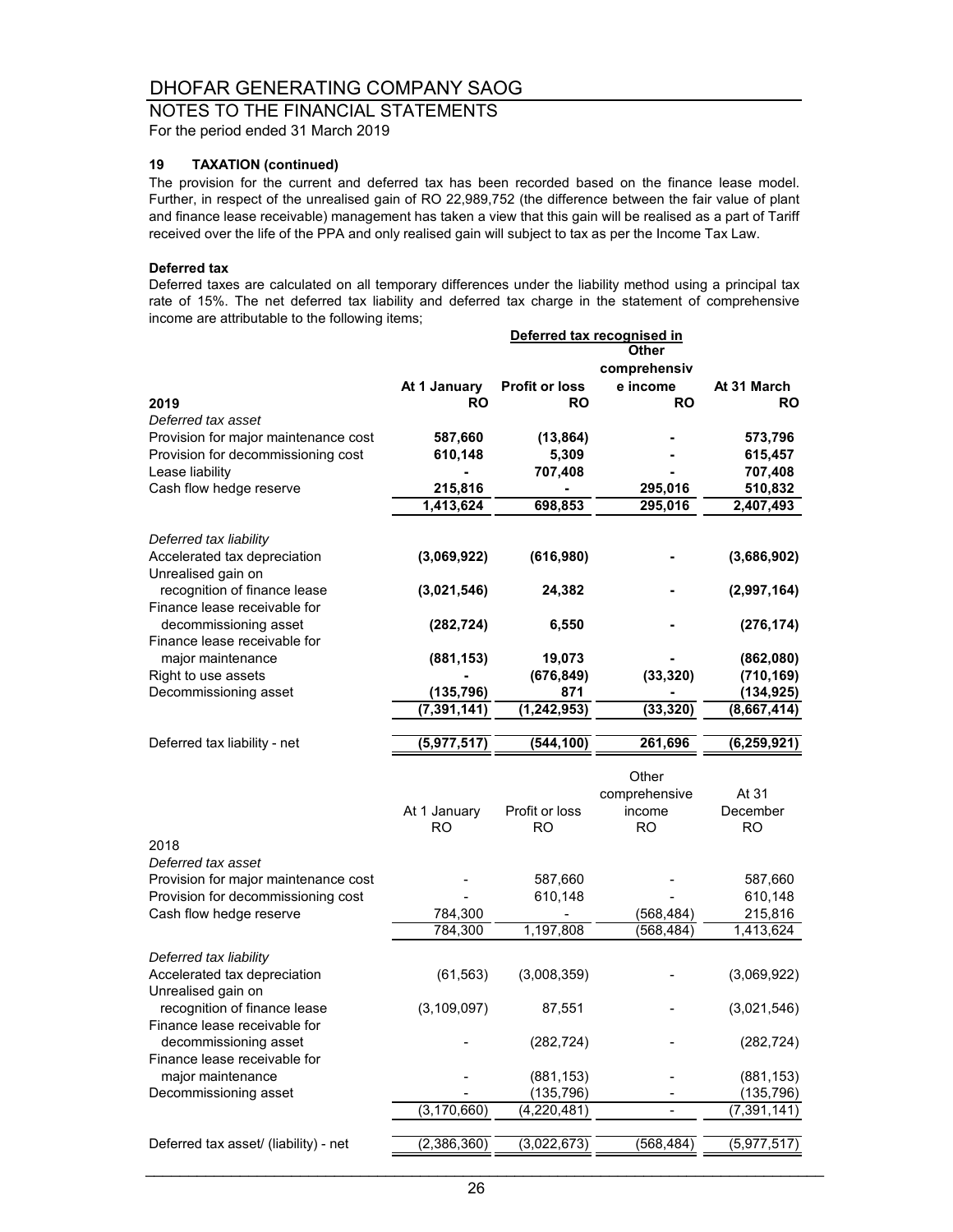# NOTES TO THE FINANCIAL STATEMENTS

For the period ended 31 March 2019

#### **20 REVENUE**

|                                                  | <b>3 Months</b>     | 3 Months            |
|--------------------------------------------------|---------------------|---------------------|
|                                                  | ended               | ended               |
|                                                  | 31-Mar-19           | 31-Mar-18           |
|                                                  | RO                  | RO.                 |
| Revenue from a contract with a customer          |                     |                     |
| Fuel cost allowance                              | 3,682,265           | 3,140,320           |
| Fixed operation and maintenance allowance        | 677,609             | 809,933             |
| Electrical energy allowance                      | 24,299<br>4,384,173 | 17,400<br>3,967,653 |
| Revenue from lease contracts                     |                     |                     |
| Interest income on finance lease                 | 1,155,551           | 1,198,483           |
| Investment charge revenue                        | 2,067,685           | 2,117,703           |
|                                                  | 3,223,236           | 3,316,186           |
|                                                  |                     |                     |
|                                                  | 7,607,409           | <u>7,283,839</u>    |
| 21<br><b>OPERATING COSTS</b>                     |                     |                     |
|                                                  | <b>3 Months</b>     | 3 Months            |
|                                                  | ended               | ended               |
|                                                  | 31-Mar-19           | 31-Mar-18           |
|                                                  | <b>RO</b>           | RO.                 |
| Fuel cost                                        | 3,688,506           | 3,181,637           |
| Operation and maintenance charges                | 1,829,309           | 1,694,989           |
| Depreciation (note 4)                            | 972,934             | 982,665             |
| Employee costs (note 23)                         | 153,266             | 159,677             |
| Insurance                                        | 132,176             | 169,209             |
| Amortization of right-to-use asset (note 18)     | 73,974              |                     |
| Transmission connection charges                  | 15,356              | 85,530              |
| Usufruct charges                                 |                     | 33,498              |
| Others costs                                     |                     | 86,186              |
|                                                  | 6,865,521           | 6,393,391           |
| 22<br><b>ADMINISTRATIVE AND GENERAL EXPENSES</b> |                     |                     |
|                                                  | <b>3 Months</b>     | 3 Months            |
|                                                  | ended               | ended               |
|                                                  | 31-Mar-19           | 31-Mar-18           |
|                                                  | <b>RO</b>           | RO.                 |
| Legal and professional charges                   | 43,948              | 58,699              |
| Travelling expenses                              | 19,250              | 17,477              |
| License fees to regulator                        | 14,935              | 13,788              |
| Depreciation (note 4)                            | 14,296              | 14,362              |
| Office expenses                                  | 9,628               | 11,638              |
| Office rent                                      | 7,756               | 5,439               |
| Communication expenses                           | 7,263               | 14,571              |
| Entertainment                                    | 4,106               |                     |
| Director sitting fees and remuneration (note 26) | 19,000              | 3,300               |
| Training expenses                                | 3,750               | 1,550               |
| Miscellaneous expenses                           | 52,493              | 135,973             |
|                                                  | 196,425             | 276,797             |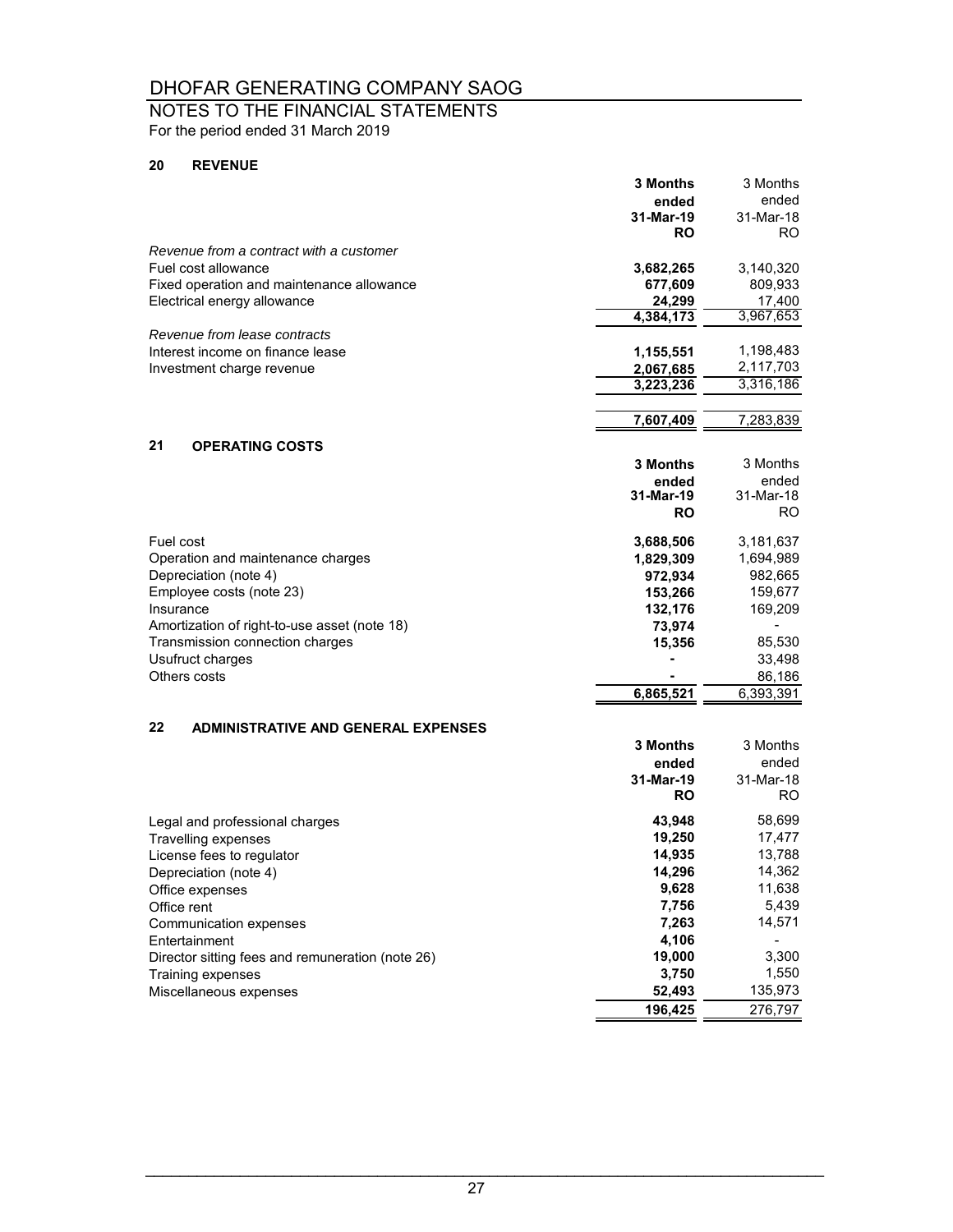#### NOTES TO THE FINANCIAL STATEMENTS

For the period ended 31 March 2019

#### **23 EMPLOYEE COSTS**

Salaries and the related costs included under operating costs consist of the following:

|                                                                    | 3 Months    | 3 Months       |
|--------------------------------------------------------------------|-------------|----------------|
|                                                                    | ended       | ended          |
|                                                                    | 31-Mar-19   | 31-Mar-18      |
|                                                                    | <b>RO</b>   | <b>RO</b>      |
| Salaries, wages and other benefits                                 | 141,871     | 150,011        |
| Contributions to a defined contribution retirement plan            | 6,848       | 4,158          |
| Charge for employee end of service benefits                        | 4,547       | 5,508          |
|                                                                    | 153,266     | 159,677        |
| <b>FINANCE COSTS</b><br>24                                         |             |                |
|                                                                    | 3 Months    | 3 Months       |
|                                                                    | ended       | ended          |
|                                                                    | 31-Mar-19   | 31-Mar-18      |
|                                                                    | <b>RO</b>   | R <sub>O</sub> |
| Interest on long term loan                                         | 1,702,140   | 1,463,460      |
| Amortisation of deferred financing cost                            | 47,868      | 50,203         |
| Unwinding of discount on decommissioning cost provisions (note 14) | 35,394      | 49,688         |
| Interest on finance lease (note 18)                                | 40,751      |                |
| LC commission                                                      | 28,287      | 34,689         |
| Unwinding of discount on major maintenance (note 15)               | 26,924      | 32,921         |
| Interest rate swap payments (net)                                  | (65, 708)   | 165,337        |
| Commitment fee                                                     |             | 9,207          |
|                                                                    | 1,815,656   | 1,805,505      |
| 25<br><b>EARNINGS PER SHARE</b>                                    |             |                |
|                                                                    | 3 Months    | 3 Months       |
|                                                                    | ended       | ended          |
|                                                                    | 31-Mar-19   | 31-Mar-18      |
|                                                                    | <b>RO</b>   | RO.            |
| Loss for the period                                                | (1,814,293) | (1,849,291)    |
| Weighted average number of ordinary shares                         | 222,240,000 | 500,000        |
|                                                                    | (0.008)     | (3.699)        |

Diluted earnings per share is same as the earnings per share as the Company has not issued any instruments which would have an impact on earnings per share when exercised.

#### **26 RELATED PARTY TRANSACTIONS**

Related parties comprise the shareholders, directors, key management personnel and business entities in which they have the ability to control or exercise significant influence in financial and operating decisions.

The Company maintains balances with these related parties which arise in the normal course of business from the commercial transactions, and are entered into at terms and conditions which are approved by the Significant related party balances and transactions for the period ended 31 March 2019 are as follows: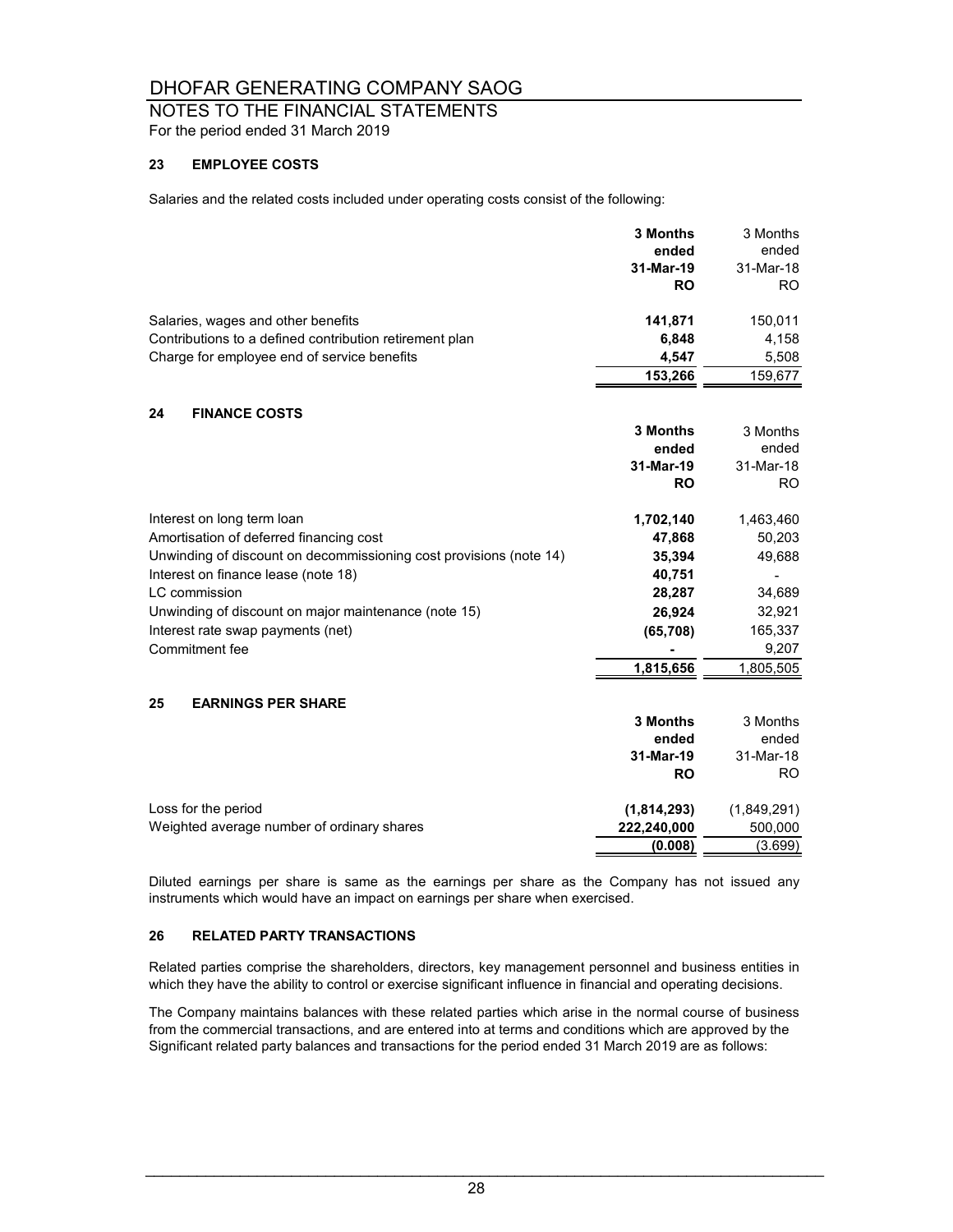## NOTES TO THE FINANCIAL STATEMENTS

For the period ended 31 March 2019

#### **26 RELATED PARTY TRANSACTIONS (continued)**

| <b>Balances at year end</b>                                                      |                        |                  |
|----------------------------------------------------------------------------------|------------------------|------------------|
|                                                                                  | 31-Mar-19<br><b>RO</b> | 31-Dec-18<br>RO. |
| Due from related parties (Note 7)                                                |                        |                  |
| Shinas Generating Company SAOC                                                   |                        | 114              |
| International Company for Water and Power Projects                               |                        | 34               |
|                                                                                  |                        | 148              |
|                                                                                  | 31-Mar-19              | 31-Dec-18        |
|                                                                                  | <b>RO</b>              | RO.              |
| Due to related parties (Note 17)<br>Dhofar O&M LLC                               |                        | 465,369          |
|                                                                                  | 465,280<br>70,272      |                  |
| International Company for Water and Power Projects                               | 37,705                 | 36,124           |
| First National Company for Operation and Maintenance - Oman<br>Mitsui & Co., Ltd | 19,255                 |                  |
| Mitsui & Co. Middle East & Africa Projects investment & Development Ltd          | 1,200                  |                  |
| <b>ACWA Power Global Services LLC</b>                                            | 564                    |                  |
|                                                                                  | 594,276                | 501,493          |
| Transactions during the period                                                   |                        |                  |
| O&M Fee and related charges                                                      | 1,821,234              | 1,844,145        |
| Secondment charges and expense reimbursement                                     | 75,456                 | 47,029           |
| Director sitting fees and remuneration (note 22)                                 | 19,000                 | 2,200            |
| Goods and services received                                                      | 1,915,691              | 1,893,374        |
| Goods and services rendered                                                      | 74.892                 | 81,669           |
| Shareholder loan converted to equity                                             |                        | 22,650,492       |
|                                                                                  |                        |                  |

#### *Key management personnel compensation*

Key management personnel are those persons having authority and responsibility for planning, directing and controlling the activities of the Company, directly or indirectly, including any director (whether executive or otherwise). The compensation for key managerial personnel during the period are as follows:

|                                        | 3 Months<br>ended<br>31-Mar-19<br><b>RO</b> | 3 Months<br>ended<br>31-Mar-18<br>RO |
|----------------------------------------|---------------------------------------------|--------------------------------------|
| Short-term employee benefits           | 51,559                                      | 67,798                               |
| Director sitting fees and remuneration | 19.000                                      | 2,200                                |
|                                        | 70,559                                      | 69,998                               |

#### **27 FINANCIAL RISK MANAGEMENT**

The Company's principal financial liabilities, other than derivatives, comprise loans, and trade and other payables. The main purpose of these financial liabilities is to finance the Company's operations. The Company's principal financial assets include finance lease receivable, trade receivables, and cash that derive directly from its operations.

#### **Market risk**

Market risk is the risk that the fair value or future cash flows of a financial instrument will fluctuate because of changes in market prices. Market risk comprises of interest rate risk and currency risk. Financial instruments affected by market risk include loans and derivative financial instruments.

The sensitivity analyses in the following sections relate to the position as at 31 March 2019 and 31 December 2018.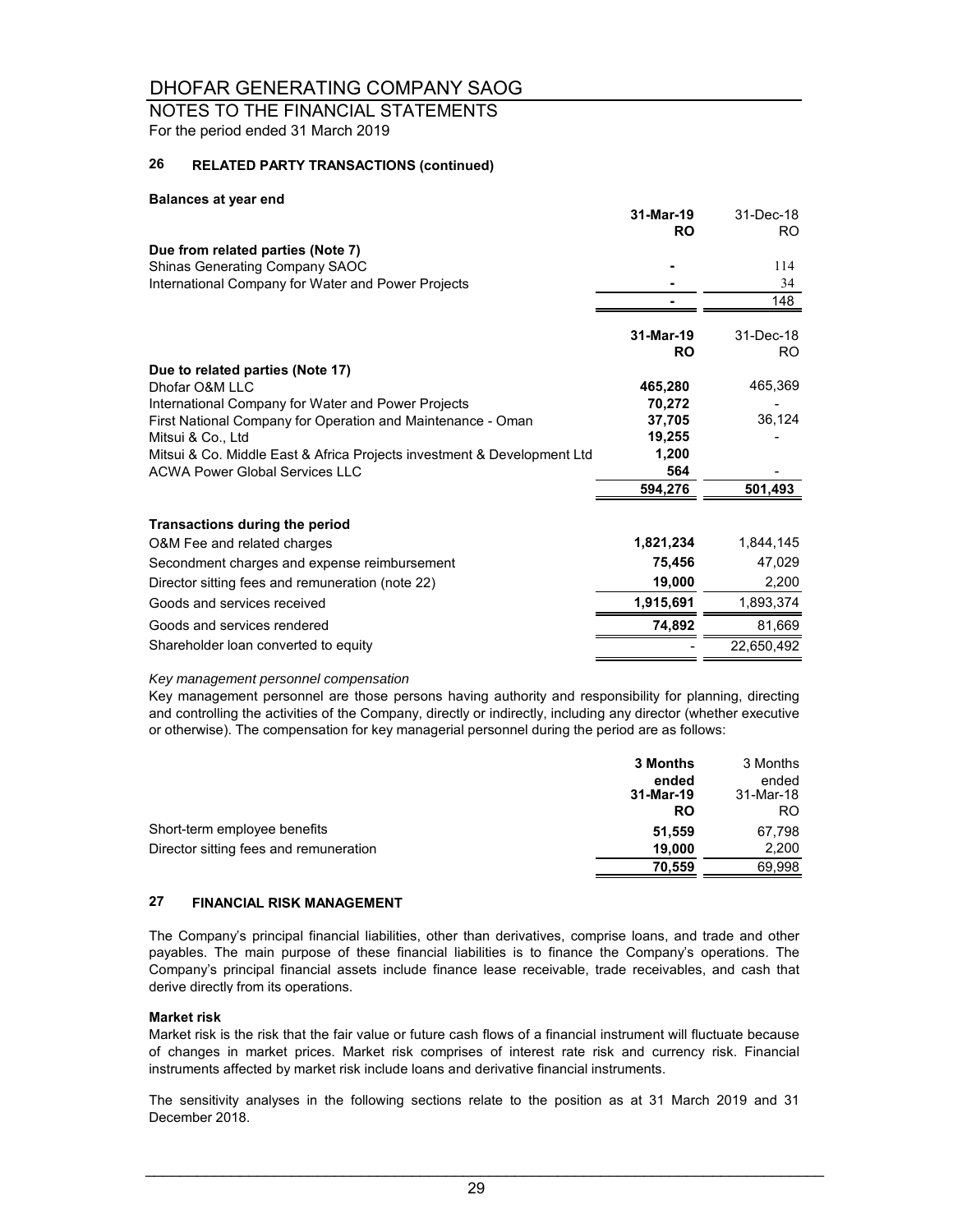## NOTES TO THE FINANCIAL STATEMENTS

For the period ended 31 March 2019

#### **27 FINANCIAL RISK MANAGEMENT (continued)**

#### **Market risk (continued)**

The sensitivity analyses have been prepared on the basis that the amount of net debt, the ratio of fixed to floating interest rates of the debt and derivatives at 31 March 2019.

The following assumptions have been made in calculating the sensitivity analyses:

- The sensitivity of the relevant statement of comprehensive item is the effect of the assumed changes in respective market risks. This is based on the financial assets and financial liabilities held at 31 March 2019 and 31 December 2018 including the effect of hedge accounting.
- The sensitivity of equity is calculated by considering the effect of any associated cash flow hedges for the effects of the assumed changes of the underlying risk.

#### **Interest rate risk**

Interest rate risk is the risk that the fair value or future cash flows of a financial instrument will fluctuate because of changes in market interest rates. The Company's exposure to the risk of changes in market interest rates relates primarily to the Company's long-term debt obligations with floating interest rates. The Company manages its interest rate risk by having a balanced portfolio of fixed and variable rate loans and borrowings.

To manage this, the Company enters into interest rate swaps, in which it agrees to exchange, at specified intervals, the difference between fixed and variable rate interest amounts calculated by reference to an agreed-upon notional principal amount.

At 31 March 2019, after taking into account the effect of interest rate swaps, 42% of the Company's borrowings are at a fixed rate of interest (31 December 2018: 42%).

At the reporting date the interest rate risk profile of the Company's interest bearing financial instruments is as follows:

| <b>Fixed rate</b> | 31-Mar-19<br><b>RO</b> | 31-Dec-18<br>RO. |
|-------------------|------------------------|------------------|
| Term loan         | 68,174,050             | 68,174,050       |
| Variable rate     |                        |                  |
| Term loan         | 69,272,034             | 93,158,699       |

#### **Interest rate sensitivity**

The Company does not account for any fixed rate financial assets or financial liabilities at fair value through profit or loss. Therefore, a change in interest rates at the reporting date would not affect profit or loss.

A reasonably possible change of 100 basis points in interest rates at the reporting date would have increased (decreased) equity and profit or loss by the amounts shown below. This analysis assumes that all other variables, in particular foreign currency exchange rates, remain constant.

|                                     | <b>Profit or loss</b> |           | Equity     |           |
|-------------------------------------|-----------------------|-----------|------------|-----------|
|                                     | $100$ bps             | $100$ bps | $100$ bps  | $100$ bps |
|                                     | increase              | decrease  | increase   | decrease  |
| 31 March 2019                       |                       |           |            |           |
| Variable rate financial liabilities | (252,527)             | 252,527   | (214, 648) | 214,648   |
| Interest rate swaps                 | 239,901               | (239,901) | 203,916    | (203,916) |
| Net sensitivity                     | (12, 626)             | 12,626    | (10,732)   | 10,732    |
|                                     | <b>Profit or loss</b> |           | Equity     |           |
|                                     | $100$ bps             | $100$ bps | $100$ bps  | $100$ bps |
|                                     | increase              | decrease  | increase   | decrease  |
| 31 December 2018                    |                       |           |            |           |
| Variable rate financial liabilities | (939, 903)            | 939,903   | (798,918)  | 798,918   |
| Interest rate swaps                 | 892,908               | (892,908) | 758,972    | (758,972) |
| Net sensitivity                     | (46,995)              | 46,995    | (39,946)   | 39,946    |
|                                     |                       |           |            |           |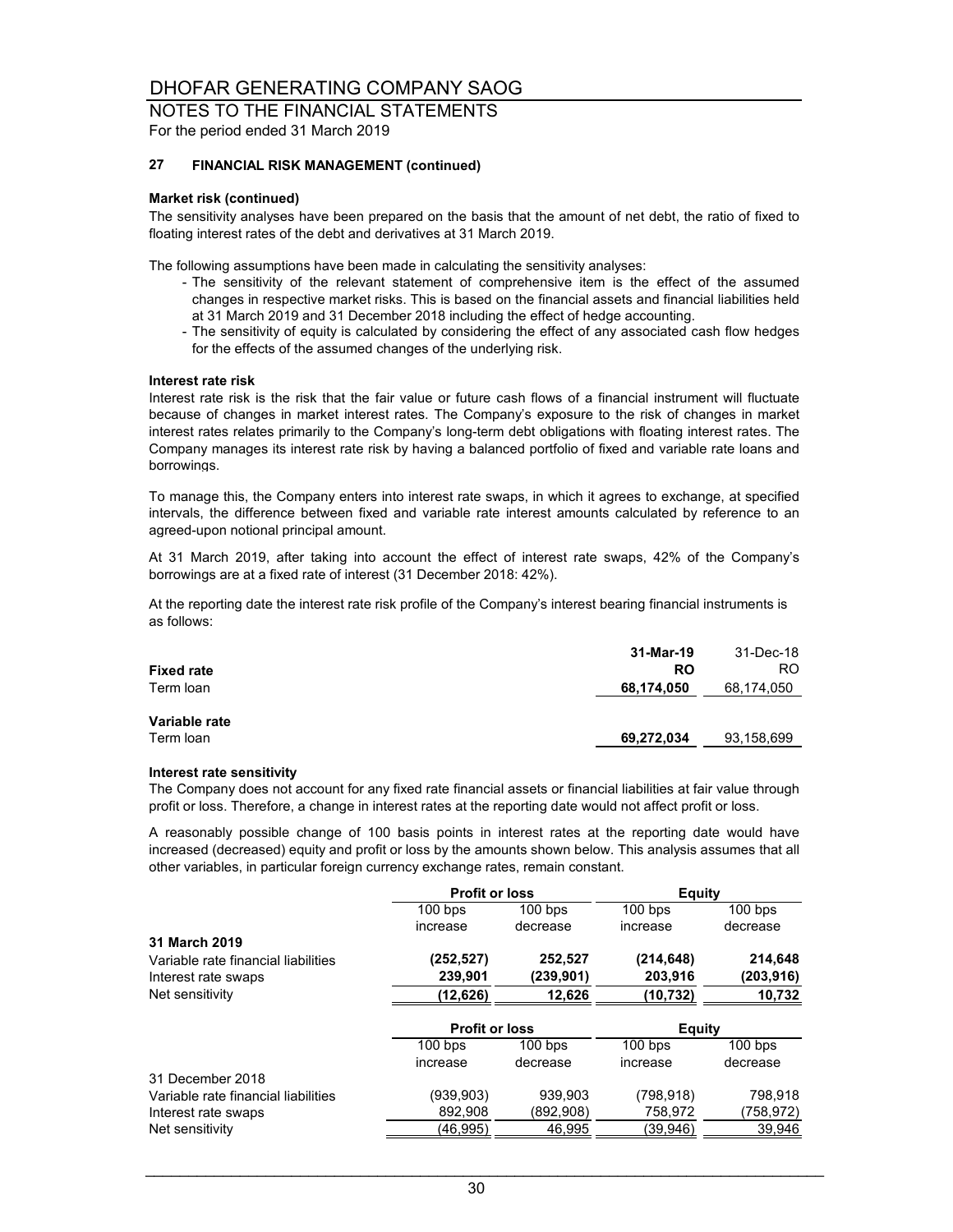# NOTES TO THE FINANCIAL STATEMENTS

For the period ended 31 March 2019

#### **27 FINANCIAL RISK MANAGEMENT (continued)**

#### **Foreign currency risk**

Foreign exchange risk arises when future commercial transactions or recognized assets or liabilities are denominated in a currency that is not the Company's functional currency. The Company is exposed to foreign exchange risk arising from currency exposures primarily with respect to the US Dollar. Most of the foreign currency transactions are in US Dollars or other currencies linked to the US Dollar. Since the Rial Omani is pegged to the US Dollar management believes that the foreign exchange rate fluctuations would not have significant impact on the pretax profit of the Company.

#### **Credit risk**

Credit risk is the risk that a counterparty will not meet its obligations under a financial instrument, leading to a financial loss. The Company is exposed to credit risk from its operating activities (primarily trade receivables and finance lease receivable).

#### *Trade receivables*

Customer credit risk is managed by each business unit subject to the Company's established policy, procedures and control relating to customer credit risk management. Credit quality of a customer is assessed based on an extensive credit rating scorecard and individual credit limits are defined in accordance with this assessment. Outstanding customer receivables is regularly monitored. Trade receivable balance represents receivables from OPWP, a Government customer in Oman.

This customer is transacting with the Company for couple of years and no impairment loss has been reocognised against the customer. Accordingly the balance due from this customer is assessed to have a strong high credit quality or limited credit risk. At 31 March 2019, the Company had one customer (31 December 2018: one customer).

An impairment analysis is performed at each reporting date using a provision matrix to measure expected credit losses. The provision rates are based on days past due for the outstanding balance. The calculation reflects the probability-weighted outcome, the time value of money and reasonable and supportable information that is available at the reporting date about past events, current conditions and forecasts of future economic conditions. Generally, trade receivables are written-off if past due for more than one year and are not subject to enforcement activity.

The maximum exposure to credit risk at the reporting date is the carrying value of each class of financial assets and the amount is immaterial to the financial statements for the period ending 31 March 2019. The Company does not hold collateral as security. The Company evaluates the concentration of risk with respect to trade receivables as low, as its customer is located in Oman and it is a Government customer.

#### *Finance lease receivable*

Finance Lease receivable has been recorded in accordance with the terms of the PPA with OPWP, a Government customer in Oman and hence does not reflect any significant credit risk and the amount of expected credit loss is not significant

#### *Cash at bank*

Credit risk on bank balances is limited as same are held with banks with sound credit ratings.

#### *Credit Concentration*

Except as disclosed, no significant concentrations of credit risk were identified by the management as at the statement of financial position date.

#### **Liquidity risk**

Liquidity risk is the risk that the Company will encounter difficulty in raising funds to meet commitments associated with financial instruments. Liquidity risk may result from an inability to sell a financial asset quickly at an amount close to its fair value. The Company's approach to managing liquidity is to ensure, as far as possible, that it will have sufficient liquidity to meet its liabilities when they are due, under both normal and stressed conditions, without incurring unacceptable losses or risking damage to Company's reputation. Accordingly, the Company ensures that sufficient bank facilities are always available.

The following are the remaining contractual maturities of financial liabilities at the reporting date. The amounts are gross and undiscounted and include contractual interest payments: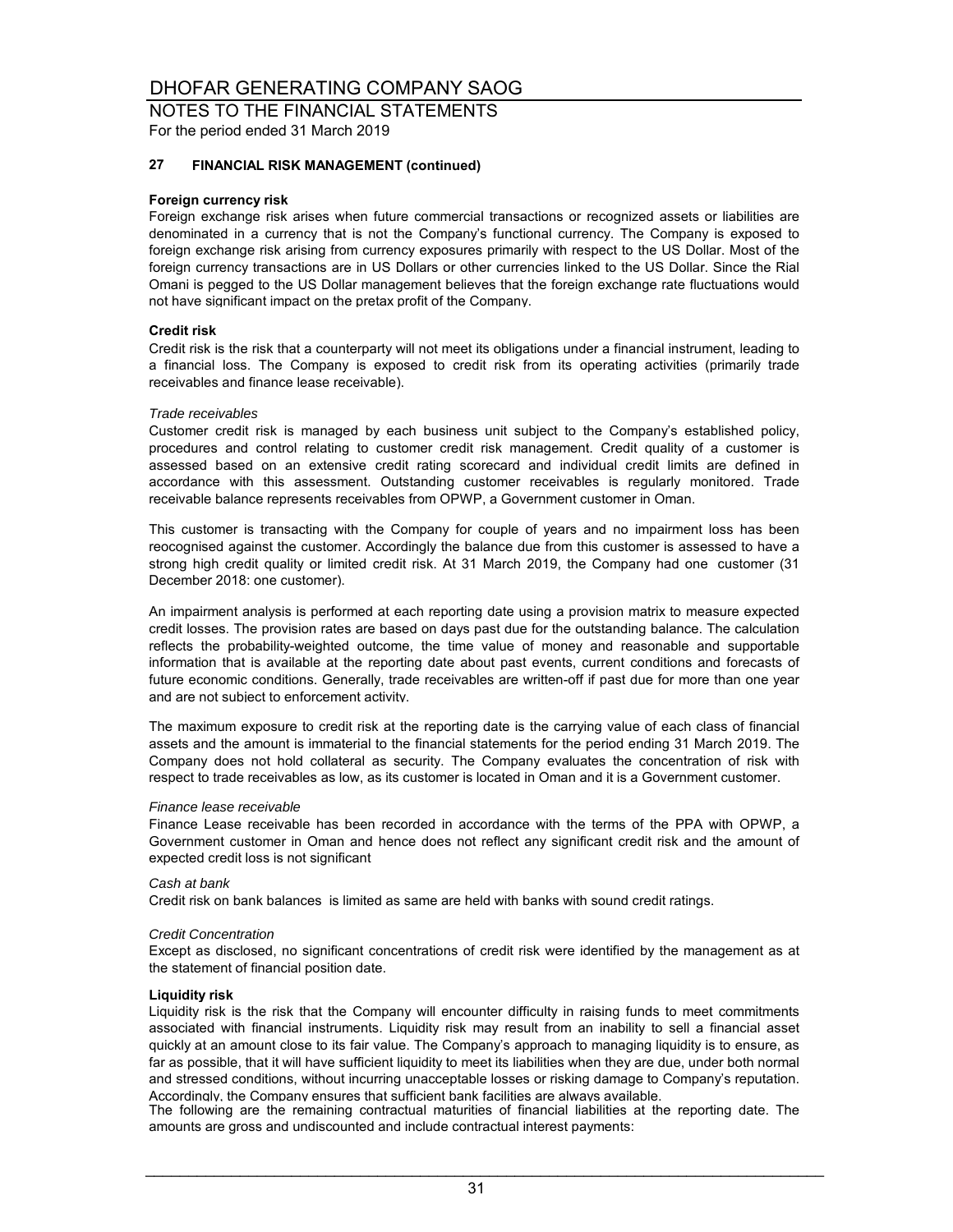### NOTES TO THE FINANCIAL STATEMENTS

For the period ended 31 March 2019

#### **27 FINANCIAL RISK MANAGEMENT (continued)**

#### **Liquidity risk (continued)**

|                                      | Carrying      | Contractual | Less than 1 | More than 1 |
|--------------------------------------|---------------|-------------|-------------|-------------|
|                                      | <b>Amount</b> | cash flows  | year        | year        |
|                                      | <b>RO</b>     | <b>RO</b>   | <b>RO</b>   | <b>RO</b>   |
| 31 March 2019                        |               |             |             |             |
| Non-derivative financial liabilities |               |             |             |             |
| Term loan                            | 158,662,000   | 229,835,382 | 13,321,735  | 216,513,647 |
| Trade payables                       | 2,628,003     | 2,628,003   | 2,628,003   |             |
| Due to related parties               | 594,276       | 594,276     | 594,276     |             |
|                                      | 161,884,279   | 233,057,661 | 16,544,014  | 216,513,647 |
| Derivative financial liabilities     |               |             |             |             |
| Gross payable under IRS              | 3,405,549     | 18,023,360  | 1,936,525   | 16,086,835  |
| Gross receivable under IRS           |               |             |             |             |
| Net payable under IRS                | 3,405,549     | 18,023,360  | 1,936,525   | 16,086,835  |
|                                      |               |             |             |             |
|                                      | 165,289,828   | 251,081,021 | 18,480,539  | 232,600,482 |
| 31 December 2018                     |               |             |             |             |
| Non-derivative financial liabilities |               |             |             |             |
| Term loan                            | 170,163,027   | 229,835,382 | 13,339,056  | 216,496,326 |
| Trade payables                       | 2,379,765     | 2,379,765   | 2,379,765   |             |
| Due to related parties               | 501,493       | 501,493     | 501,493     |             |
|                                      | 173,044,285   | 232,716,640 | 16,220,314  | 216,496,326 |
|                                      |               |             |             |             |
| Derivative financial liabilities     |               |             |             |             |
| Gross payable under IRS              | 1.471.055     | 22,897,298  | 3,015,130   | 19,882,168  |
| Gross receivable under IRS           | (32, 284)     | (3,982,174) | (524, 375)  | (3,457,799) |
| Net payable under IRS                | 1,438,771     | 18,915,124  | 2,490,755   | 16,424,369  |
|                                      |               |             |             |             |
|                                      | 174,483,056   | 251,631,764 | 18,711,069  | 232,920,695 |
|                                      |               |             |             |             |

#### **28 CAPITAL MANAGEMENT**

The Board's policy is to maintain a strong capital base so as to maintain investor and creditor confidence and to sustain future development of the business through the optimisation of the debt and equity balance.

The Board of Directors monitors the return on capital, which the Company defines as net operating income divided by the total shareholders' equity. The Board of Directors also monitors the level of dividends paid. There were no changes in the Company's approach to capital management during the period.

The capital structure of the Company comprises of net debt (borrowings as detailed in notes 16 offset by cash and bank balances) and equity of the Company (comprising the share capital, reserves and retained earnings). The Company is not subject to externally imposed capital requirements other than the requirements of the Commercial Companies Law of 1974, as amended.

The Board regularly reviews the capital structure of the Company. As part of this review, the Board considers the cost of capital and the risks associated with each class of capital. The gearing ratio at 31 March 2019 of 331.2% (31 December 2018: 290.55%) (see below).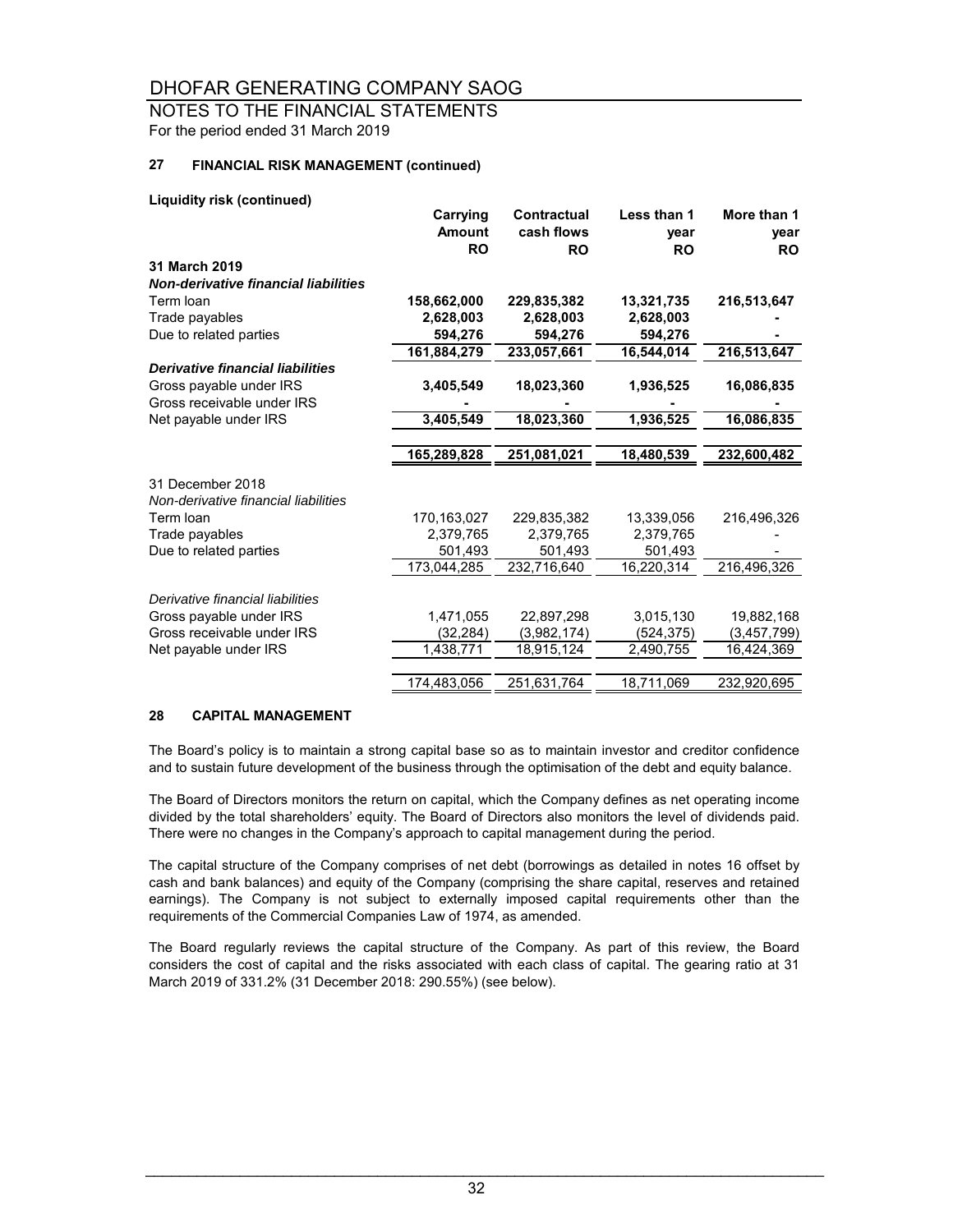# NOTES TO THE FINANCIAL STATEMENTS

For the period ended 31 March 2019

#### **28 CAPITAL MANAGEMENT (continued)**

#### *Gearing ratio*

Gearing ratio at the end of the reporting period was as follows:

|                          | 31-Mar-19<br>RO | 31-Dec-18<br>RO |
|--------------------------|-----------------|-----------------|
| Debt (i)                 | 156,981,648     | 159,604,530     |
| Cash and bank balances   | (5,346,886)     | (10, 106, 712)  |
| Net debt                 | 151.634.762     | 149.497.818     |
| Equity (ii)              | 45,782,934      | 51,453,993      |
| Net debt to equity ratio | 331.20%         | 290.55%         |

(i) Debt is defined as long- and short-term borrowings (excluding derivatives) and shareholders' loan as described in notes 13 and 16

(ii) Equity includes all capital and reserves of the Company that are managed as capital.

#### **29 COMMITMENTS AND CONTINGENCIES**

At 31 March 2019, the Company had contingent liabilities in respect of Debt Service Reserve Account ('DSRA') letter of credit amounting to RO 2,709,464 and USD 8,750,400 in accordance with the requirement of the Common Terms Agreement ('CTA') given in the normal course of business on which no material liabilities are expected to arise.

#### **Sponsors' Fuel Reserve Account (FRA) Commitment**

Under the Common Terms Agreement (CTA) the project's sponsors are required to provide the Fuel Reserve Account (FRA) commitment to the offshore trustee. The FRA commitment can be provided in the form of cash, letter of credit (LC) or letter of guarantee (LG) . At 30 September 18 Mitsui & Co., Ltd and ACWA Power provided their support through letter of guarantee and letter of credit respectively, whereas DIDIC deposited the cash of OMR 311,930 in FRA bank account to comply with the CTA requirements. FRA bank balance and FRA support can only be utilized with lenders' and sponsors' consent, therefore DGC do not have any control on these amounts and the amount received from DIDIC is held in a fiduciary capacity and not accounted in these financial statements.

#### **Operating lease commitments**

The Company had entered into operating leases on land and transmission connection facilities, with lease terms between 15 and 25 years. However, with the transition of IFRS 16, these operating lease commitments have been recognized as lease liability in the statement of financial position (note 18). Future minimum operating lease commitments under the non-cancellable leases are as follows;

|                         | 31-Mar-19<br><b>RO</b>   | 31-Dec-18<br>RO. |
|-------------------------|--------------------------|------------------|
| Not later than one year | $\blacksquare$           | 405,095          |
| One to five years       | $\overline{\phantom{0}}$ | 2,025,476        |
| After five years        | $\overline{\phantom{0}}$ | 4,118,054        |
|                         | $\overline{\phantom{0}}$ | 6,548,625        |
|                         |                          |                  |

#### **30 CAPITAL COMMITMENT**

The Company has no capital commitments as of 31 March 2019 (31 December 2018: RO 158,408) with contractors for construction and other activities.

Net assets per share is calculated by dividing the net assets attributable to the ordinary shareholders of the Company by the ordinary shares outstanding at the end of the period.